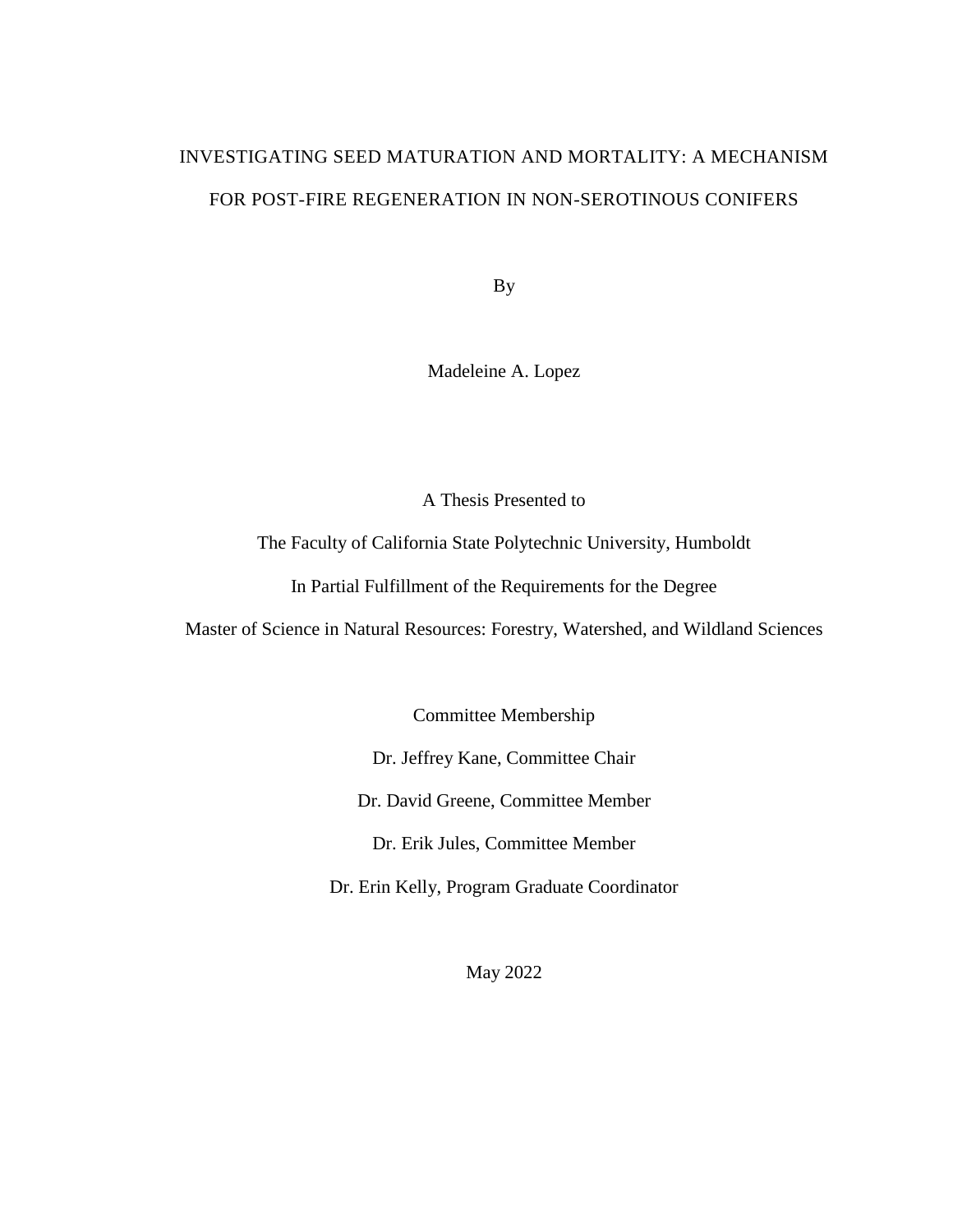## ABSTRACT

## <span id="page-1-0"></span>INVESTIGATING SEED MATURATION AND MORTALITY: A MECHANISM FOR POST-FIRE REGENERATION IN NON-SEROTINOUS CONIFERS

#### Madeleine A. Lopez

Climate warming and associated dry conditions are contributing to increased fire frequency, severity, and size, for many regions in western North America. These changes in fire activity have prompted concern over the long-term persistence of some conifer species, specifically those not adapted to withstand high-severity fire. However, regeneration of non-serotinous conifer species is possible if the timing of fire occurs following seed maturation, and within a heat range that seeds can withstand, in a regenerative mechanism termed "facultative serotiny." To address this mechanism, I determined the timing of conifer seed maturation using viability testing for four California conifer species: ponderosa pine (*Pinus ponderosa*), Sierra lodgepole pine (*Pinus contorta* var. *murryana*), incense cedar (*Calocedrus decurrens*), and Douglas-fir (*Pseudotsuga menziesii*). The unopened conifer cones were collected for these nonserotinous species throughout three summers near Burney, California. Additionally, I identified the capacity for seed survival relative to heat exposure with seven heat treatments at: no heat (control, ~20℃), 100℃, 150℃, 200℃, 300℃, 400℃, 600℃, followed by viability testing. The accumulated heat sum was significantly associated with seed maturity, indicating over 50% maturity from late July to August (1358℃ to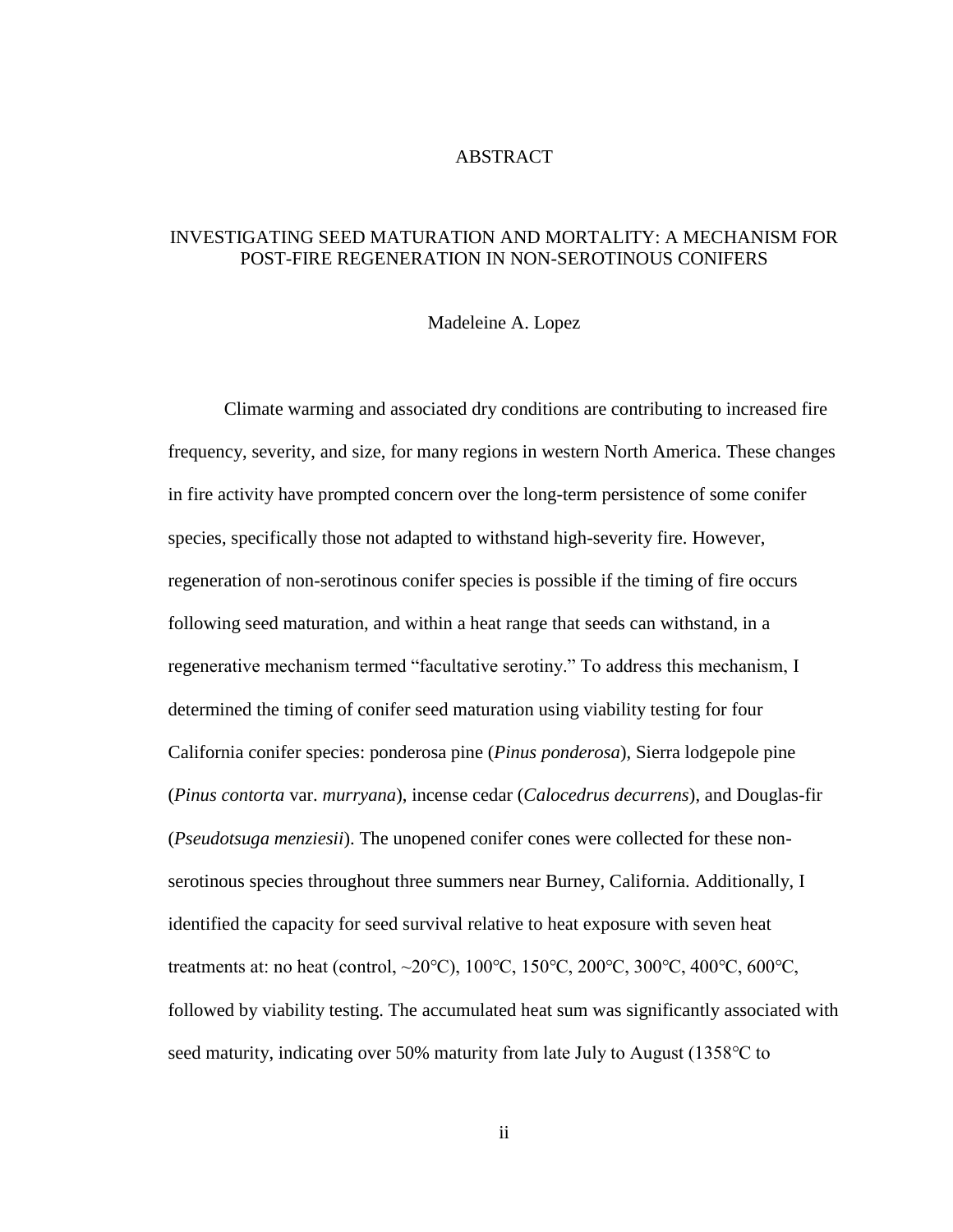1889℃). Higher heat exposure was negatively associated with seed survival, although seed survival occurred with temperatures as high as  $340^{\circ}$ C for 150 seconds. My findings identify conditions suitable for the occurrence of facultative serotiny following standreplacing fires for four non-serotinous conifers in northern California. The temporal window that permits facultative serotiny for these species can be incorporated into postfire regeneration modeling and aid in future non-serotinous conifer forest management in fire-prone ecosystems.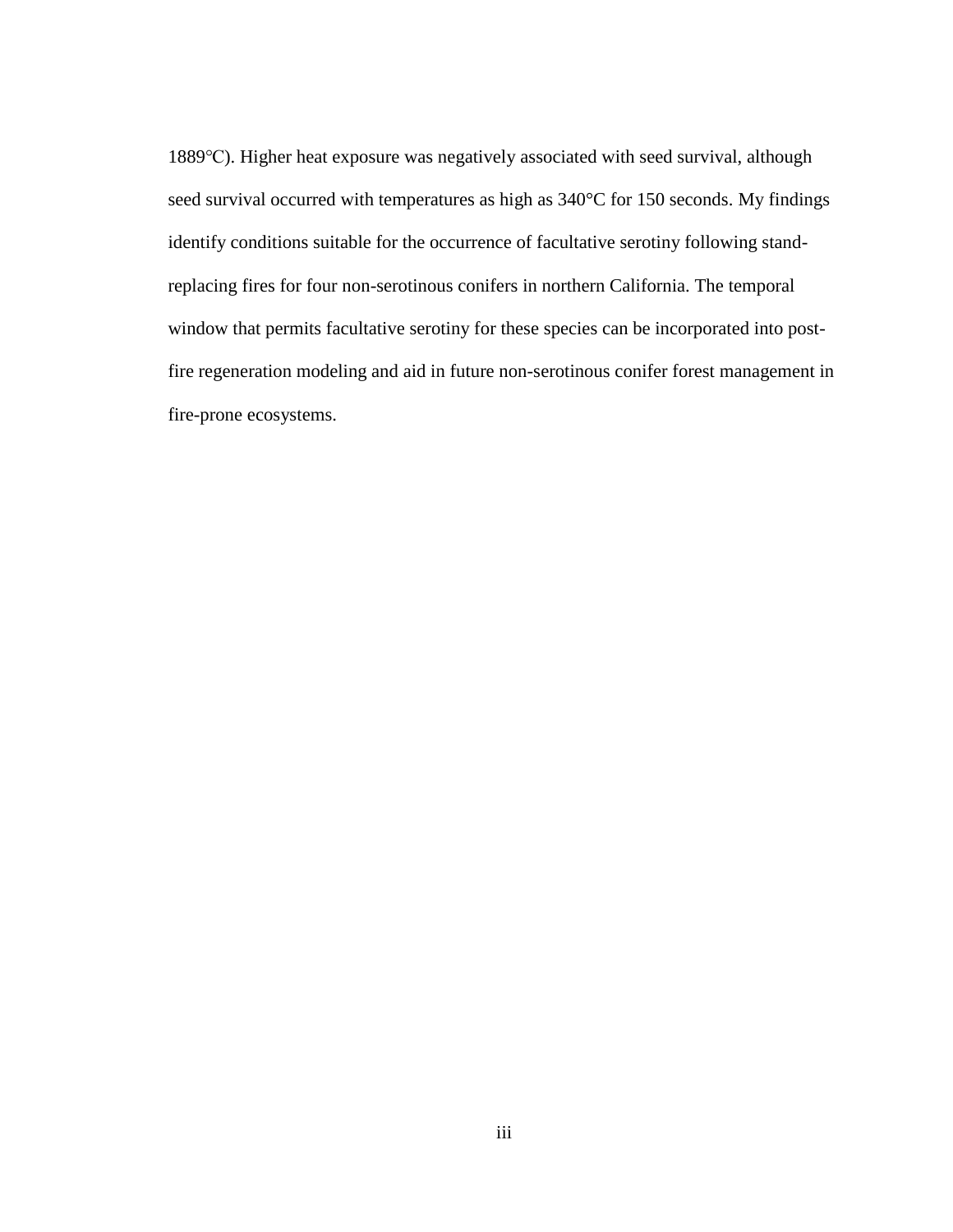## ACKNOWLEDGEMENTS

<span id="page-3-0"></span>This work was supported by the USDA National Institute of Food and Agriculture, McIntire-Stennis Cooperative Forestry Research Program, Project #CALZ-170. Additional funding was provided by the California Native Plant Society Grant (North Coast chapter), Northwest Scientific Association Grant, and the Dillard-Bailey Graduate Scholarship. I would like to thank my advisor Jeffrey Kane for his support, as well as equal support and guidance from my dedicated committee members David Greene, and Erik Jules. Lastly, I thank my 2018-2019 field crews as well as 2019-2020 volunteer lab assistants Grace Rhoades, Raul Barajas-Ramirez, Katherine Marlin, Jayron Mianji, Abigail Jones, Alex Bairstow, Brittany Long, and Kelsey Fletterick.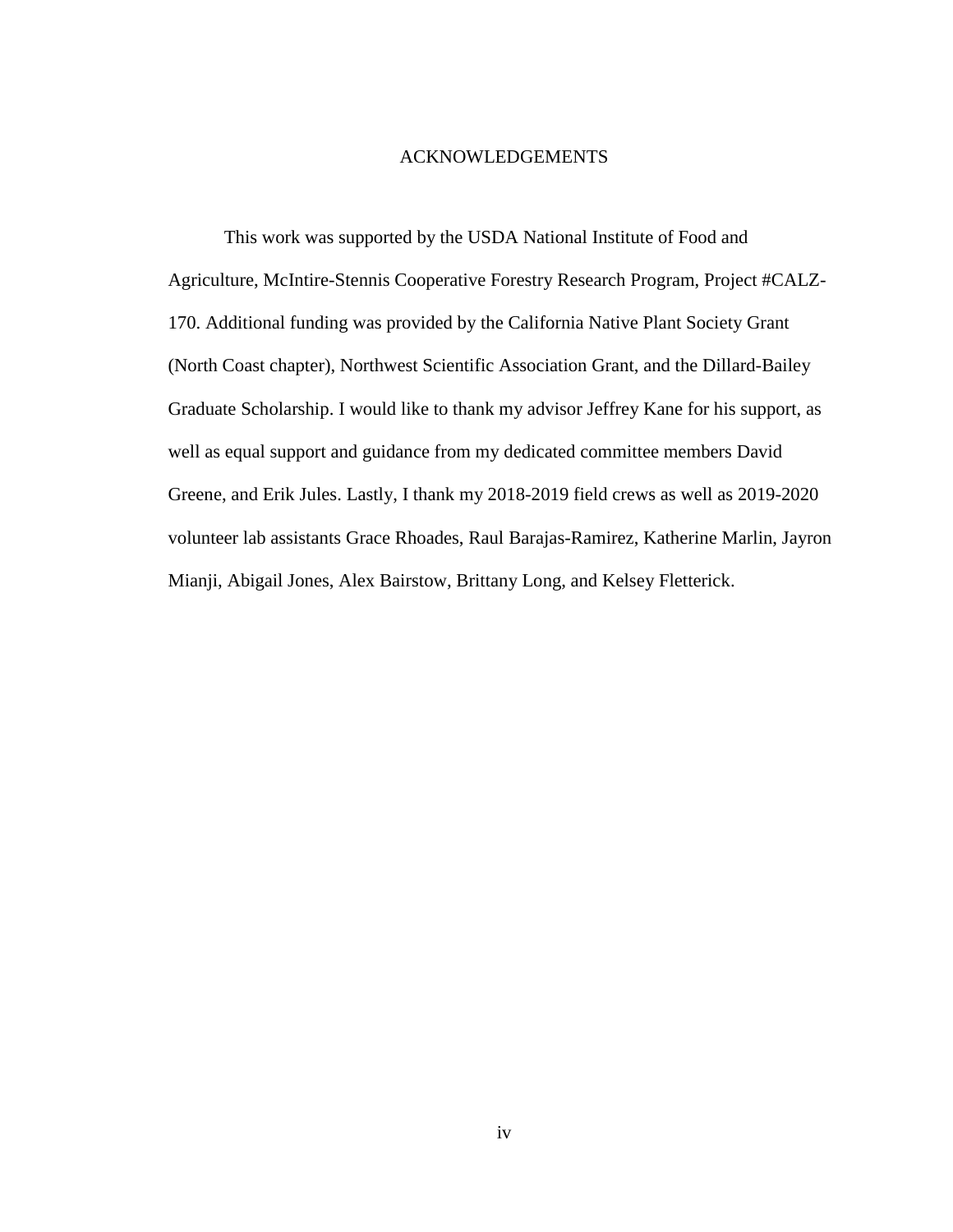## TABLE OF CONTENTS

<span id="page-4-0"></span>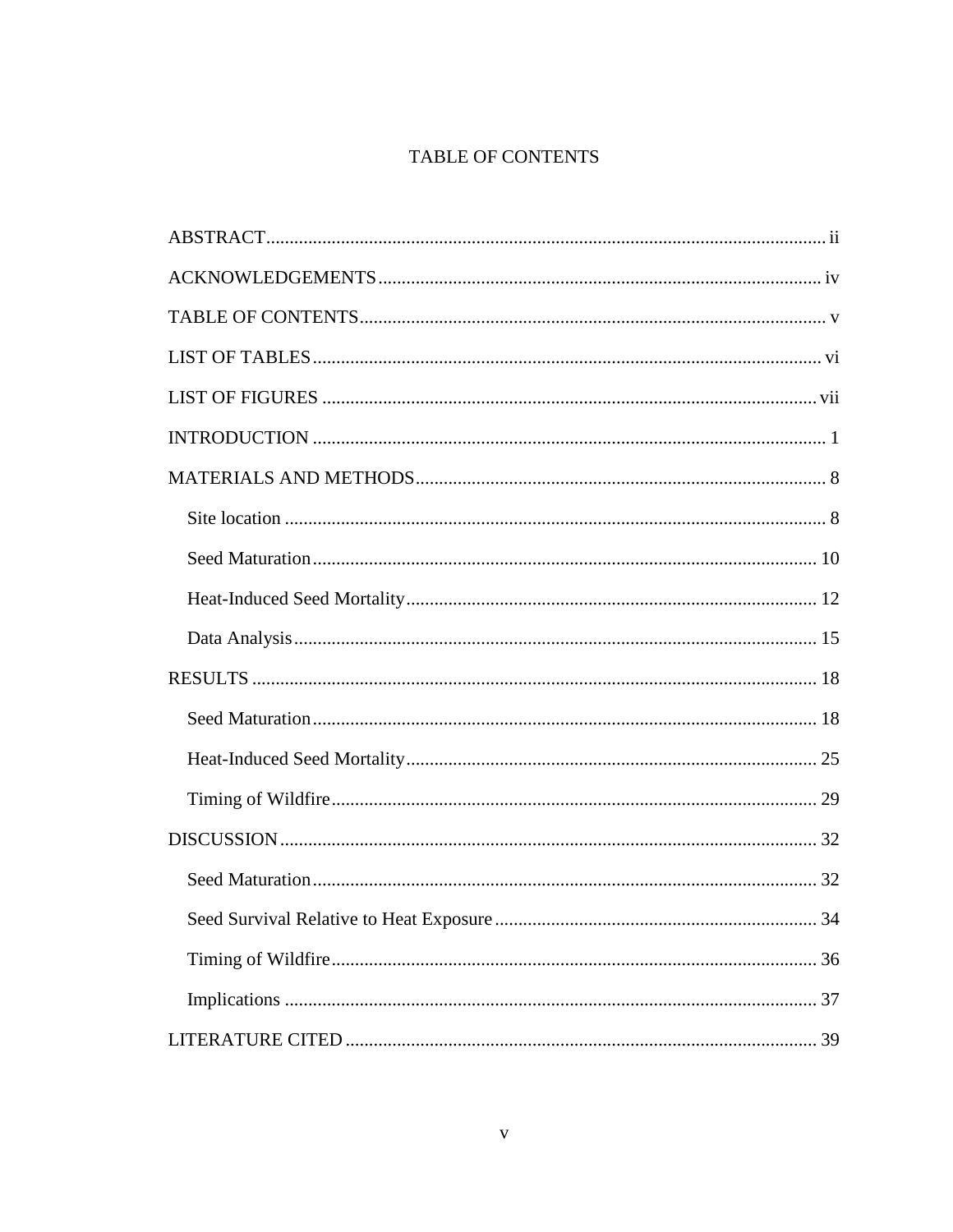## <span id="page-5-0"></span>LIST OF TABLES

[Table 1. The observed maximum absolute viability for the sampled seeds of each species](#page-24-0) [in 2018 and 2019, collected in Shasta County, California. These values were used to](#page-24-0)  [calculate relative viability for each collection period for the seed maturation study.](#page-24-0) ...... 17

[Table 2. Accumulated heat sum at 10%, 50%, and 100% relative viability for four non](#page-29-0)[serotinous conifer species in Shasta County, California, as well as the seasonal timing for](#page-29-0)  [10% relative viability. These values are based on predictions from the top model, which](#page-29-0)  [was an additive model including heat sum and species....................................................](#page-29-0) 22

[Table 3. The temperature of heat exposure permitting 10% and 50% relative seed](#page-35-0)  [survivorship for the four conifer species studied in Shasta County, California near](#page-35-0)  [Burney. These values are based on predictions from the top model, which was an additive](#page-35-0)  [model with treatment and species.....................................................................................](#page-35-0) 28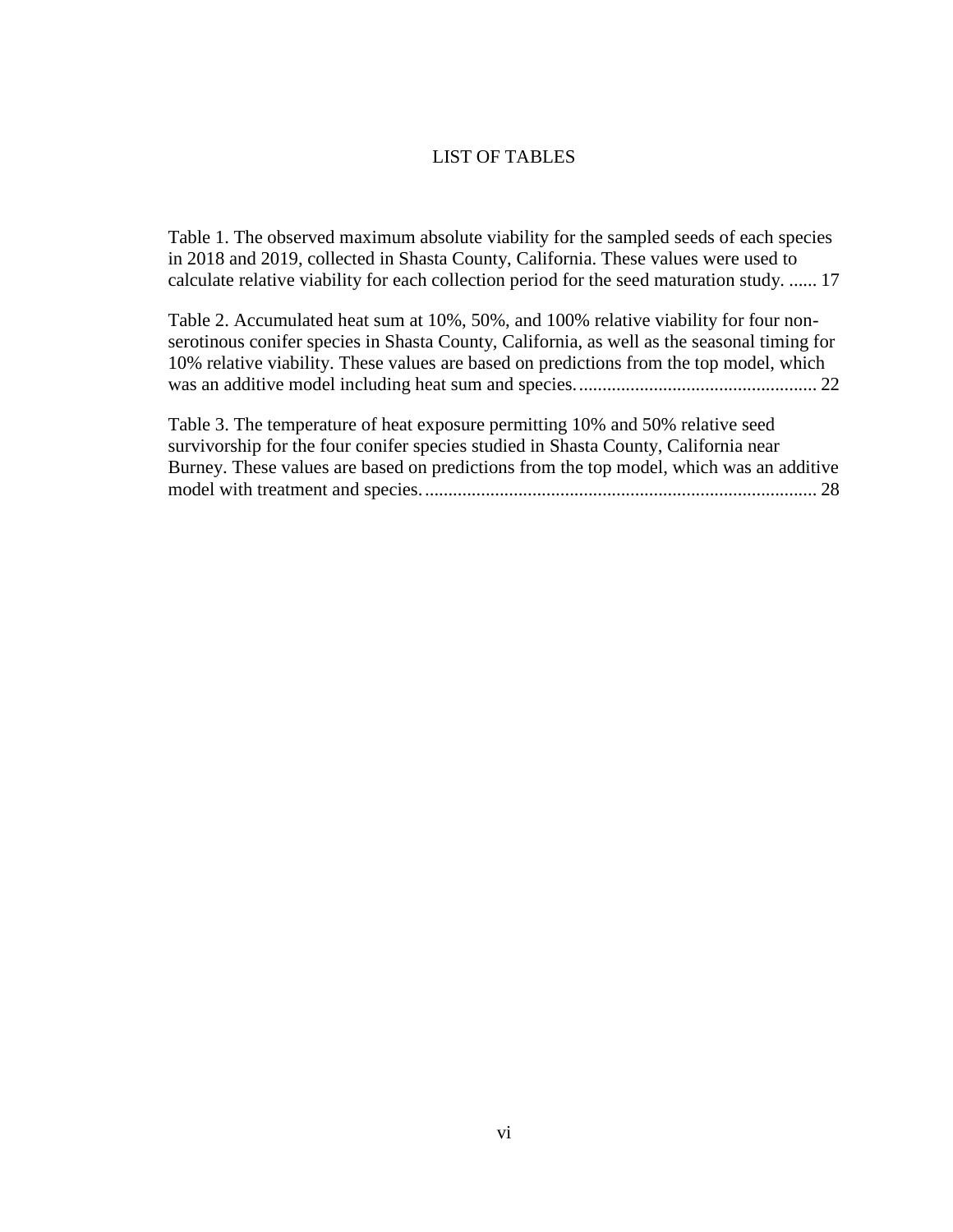## LIST OF FIGURES

<span id="page-6-0"></span>

| Figure 1. Locator map of Shasta County, CA, where all the ovulate cones for the four                                                                                                                                                                                                                                                                                                                                                                                                                                                                                     |
|--------------------------------------------------------------------------------------------------------------------------------------------------------------------------------------------------------------------------------------------------------------------------------------------------------------------------------------------------------------------------------------------------------------------------------------------------------------------------------------------------------------------------------------------------------------------------|
| Figure 2. The significantly positive relationship based on a generalized linear model, with<br>95% confidence intervals in gray, between mean heat sum and mean relative viability $(p)$<br>$= 0.0013$ , $z = 3.23$ ). All examined species are pooled together from 2018 and 2019, as the<br>year and species sampled did not significantly impact seed viability as the heat sum<br>increases (year $p = 0.061$ ; species $p = 0.1749$ ). The examined species include incense<br>cedar, lodgepole pine, ponderosa pine, and Douglas-fir. All collections were made in |
| Figure 3. The positive relationship between relative seed viability and the accumulating<br>heat sum for each of the studied species in Shasta County of northern California in 2018<br>and 2019. The examined species include incense cedar, lodgepole pine, ponderosa pine,                                                                                                                                                                                                                                                                                            |
| Figure 4. The accumulated heat sum by Julian date for the study site near Burney,<br>California, demonstrating the relatively low variability in annual patterns of heat                                                                                                                                                                                                                                                                                                                                                                                                 |
| Figure 5. Relative seed viability rates, with 95% confidence intervals in gray, for all<br>examined species pooled together, as exposure to heat increases via muffle furnace (used<br>as a proxy for fire). A significant negative relationship is reported for relative seed<br>viability rates with increased heat exposure for all species ( $p = 0.0156$ , $z = -2.42$ ). The<br>examined species include incense cedar, lodgepole pine, ponderosa pine, and Douglas-fir,                                                                                           |
| Figure 6. Relative seed viability for each examined species, as a function of heat<br>exposure temperature treatments implemented via muffle furnace that was used as a<br>proxy for fire. A consistent negative relationship is shared across each species between<br>increased heat exposure and relative viability rates. The examined species include incense<br>cedar, lodgepole pine, ponderosa pine, and Douglas-fir, with all cone data collected from                                                                                                           |
| Figure 7. Fire distribution in the Klamath, Sierra Nevada, and the Cascade ecoregions<br>from 1950 to 2017, delineated by human and natural causes (MTBS, 2018).  30                                                                                                                                                                                                                                                                                                                                                                                                     |
| Figure 8. Cumulative proportion of annual area burned from 2000 to 2017, based on start                                                                                                                                                                                                                                                                                                                                                                                                                                                                                  |

[dates, in northern California \(Klamath, Sierra Nevada, Cascade ecoregions\). The yellow](#page-38-0)  [represents the temporal window of facultative serotiny \(using 10% relative viability as](#page-38-0)  the start and [seed abscission as the end\), which encompassed 68% \(annual range: 39%-](#page-38-0)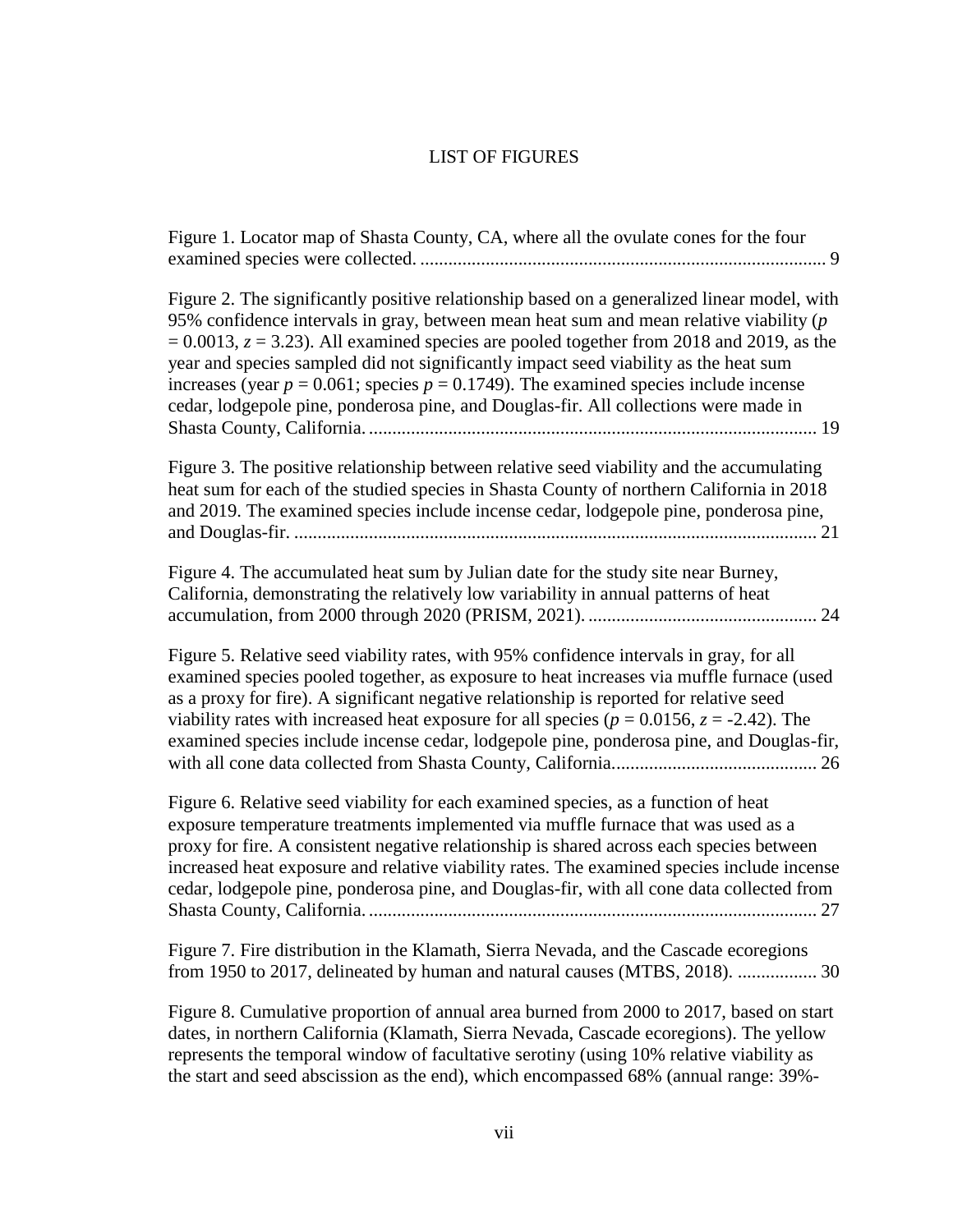| 93%) of the burns. The temporal window includes the Julian date of 200 through 265 |  |
|------------------------------------------------------------------------------------|--|
|                                                                                    |  |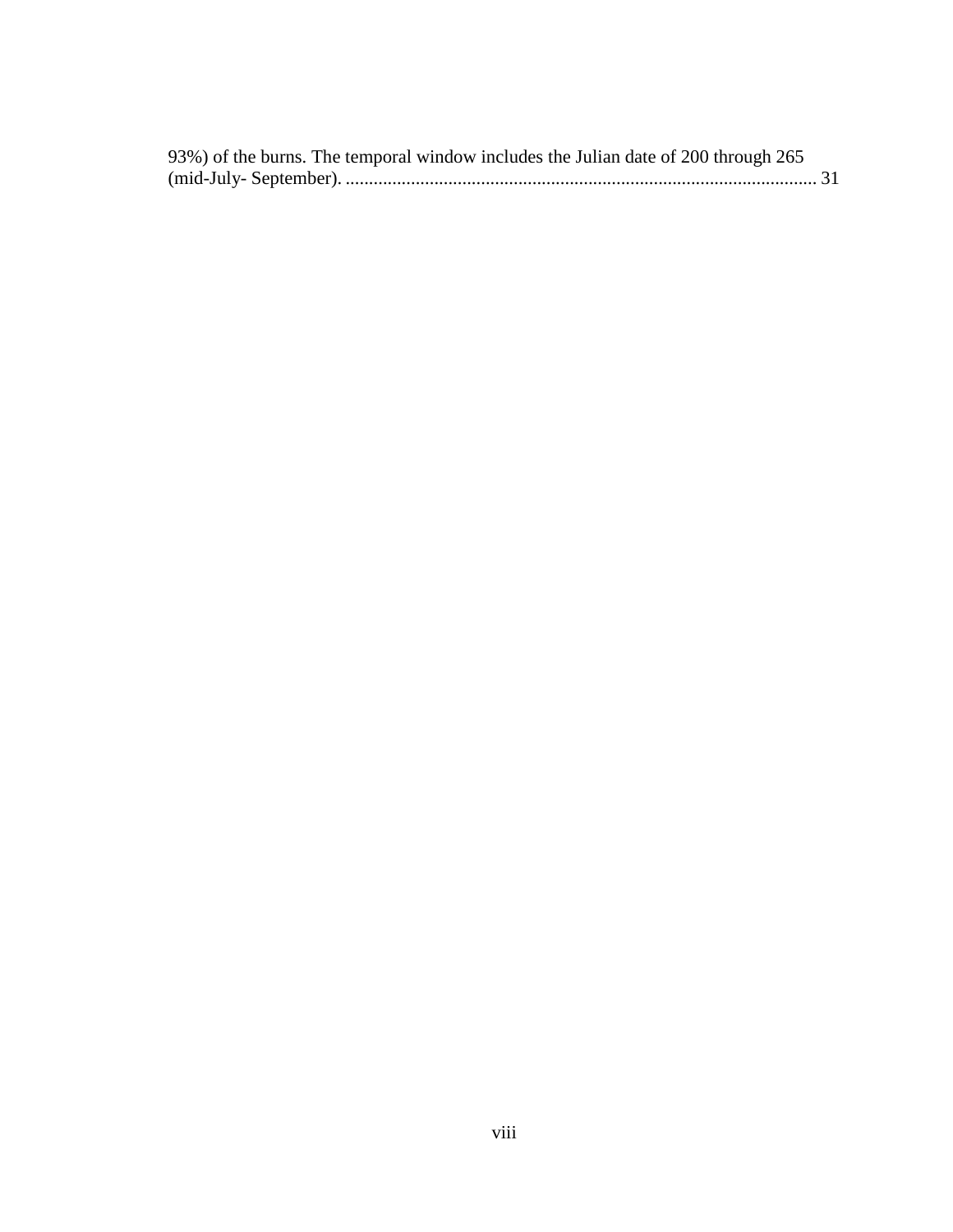## INTRODUCTION

<span id="page-8-0"></span>Current climate warming and dry conditions are contributing to an increase in fire frequency, severity, and size, for many regions in western United States (Moritz et al. 2012; Dennison et al. 2014; Westerling, 2016; Parks and Abatzoglou, 2020). Changing fire regimes have prompted concern over the persistence of many woody plant species, specifically those not adapted to withstand high severity fires. An increase in fire frequency can greatly lessen the abundance of non-serotinous species (Enright et al. 2015) and also has the potential to decrease the abundance of serotinous species (Westerling et al. 2011). As a fire interval shortens, the present tree species can face an immaturity risk if individuals are unable to reach reproductive maturity and to contribute progeny to the next generation before the time of fire (Zedler et al. 1983). If the fire interval becomes too short to support the tree species, a stand-type conversion may occur (Keeley and Brennan, 2012; Collins and Roller, 2013).

Serotiny is a fire-adaptive strategy that maintains an abundance of seed within the crown (aerial seed crop) by retaining closed resinous cones for one to 30 years and releasing the crop in the presence of high fire temperatures (Lamont et al. 1991; Johnson and Gutsell, 1993). This convergent trait dates back to the Cretaceous (Keeley, 2012) and has since evolved independently among many southern hemisphere angiosperms (Lamont et al. 1991) but is most prevalent in North America in the two gymnosperm genera, *Pinus* (pine) and *Hesperocyparis* (cypress) (McMaster and Zedler, 1981; Barbour, 2007). Previous work has indicated that the serotinous *Pinus contorta* var. *latifolia* (Rocky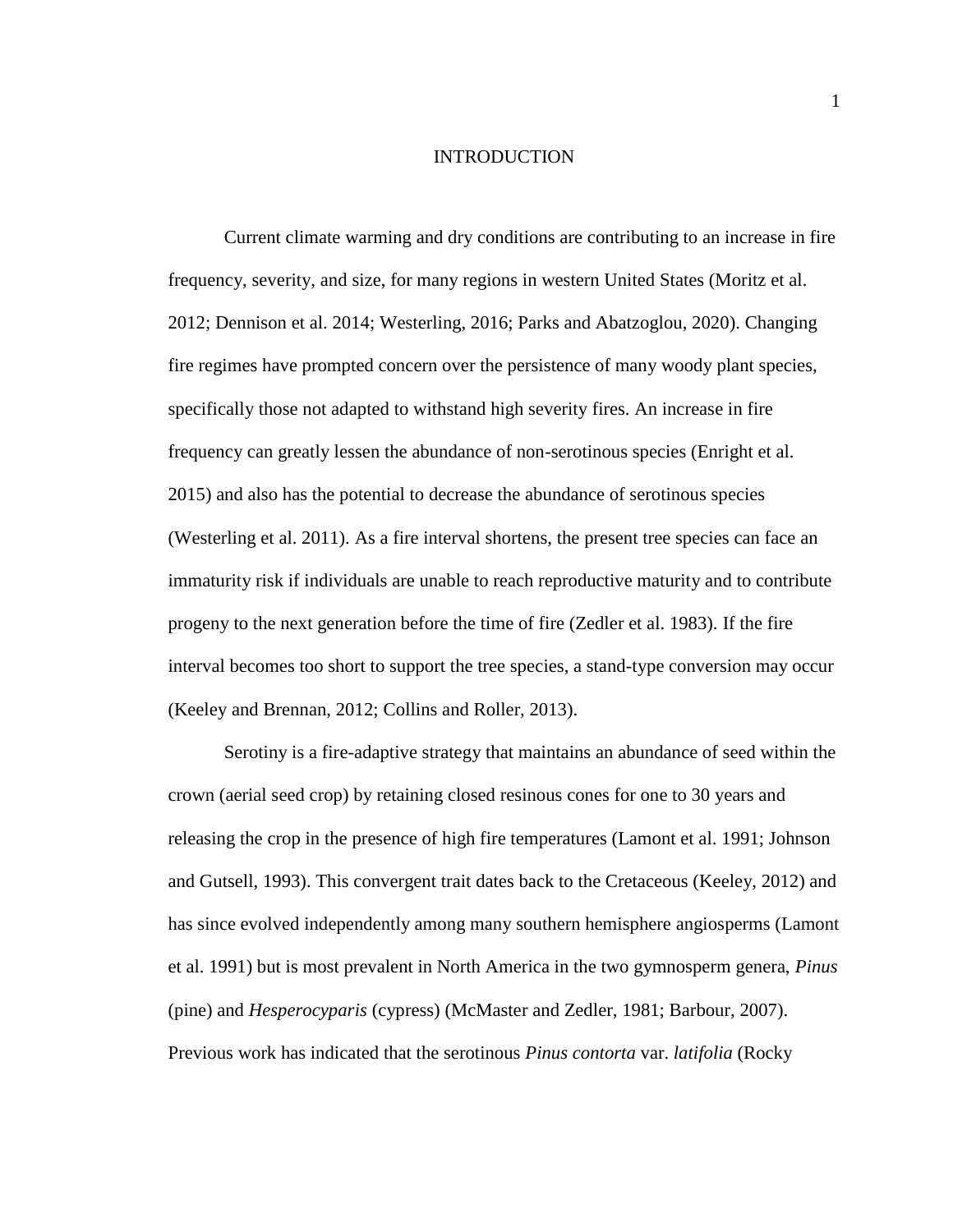Mountain lodgepole pine) has an aerial seed bank approximately four times the mean annual viable seed production of a non-serotinous species with a similar cone size (Greene and Johnson, 1995; Bates et al. 2002); that is, several decades of serotinous cone production are equivalent to a mast year for these non-masting species.

Ovulate cones are primarily distributed in the upper third of the canopy (Greene and Johnson, 1989) and during the time of fire, cones are exposed to prolonged heat from the flaming front. The temperatures associated with the flaming front vary depending on fire type (surface or crown) and intensity, such that field-based studies on crown fires have reported temperatures from 200℃ to 1330℃ (Hobbs and Gimingham 1984; Habrouk et al. 1999, Butler et al. 2004), with flame temperatures decreasing with height (Michaletz and Johnson, 2007; Splawinski et al. 2019). Serotinous cones have been shown to maintain viable seed crops with temperatures up to 400℃ for one minute (Habrouk et al. 1999; Fernandes and Rigolot, 2007). The high temperatures associated with fire promote the weakening of the resinous bond sealing serotinous cone scales shut (Johnson and Gutsell, 1993) which then facilitates the reflex of cone scales and a subsequent release of an abundant seed source. Further, each tree within the burn is able to act as a seed source despite tree mortality, such that the abundant seed source coupled with high quality mineral soil exposure from smoldering combustion, relaxes the dispersal constraint for these serotinous species.

It is possible that non-serotinous species are also capable of relaxing the dispersal constraint following fire, similar to serotinous species. A modeling study from Michaletz et al. (2013) demonstrated that a sufficient portion of non-serotinous seeds should survive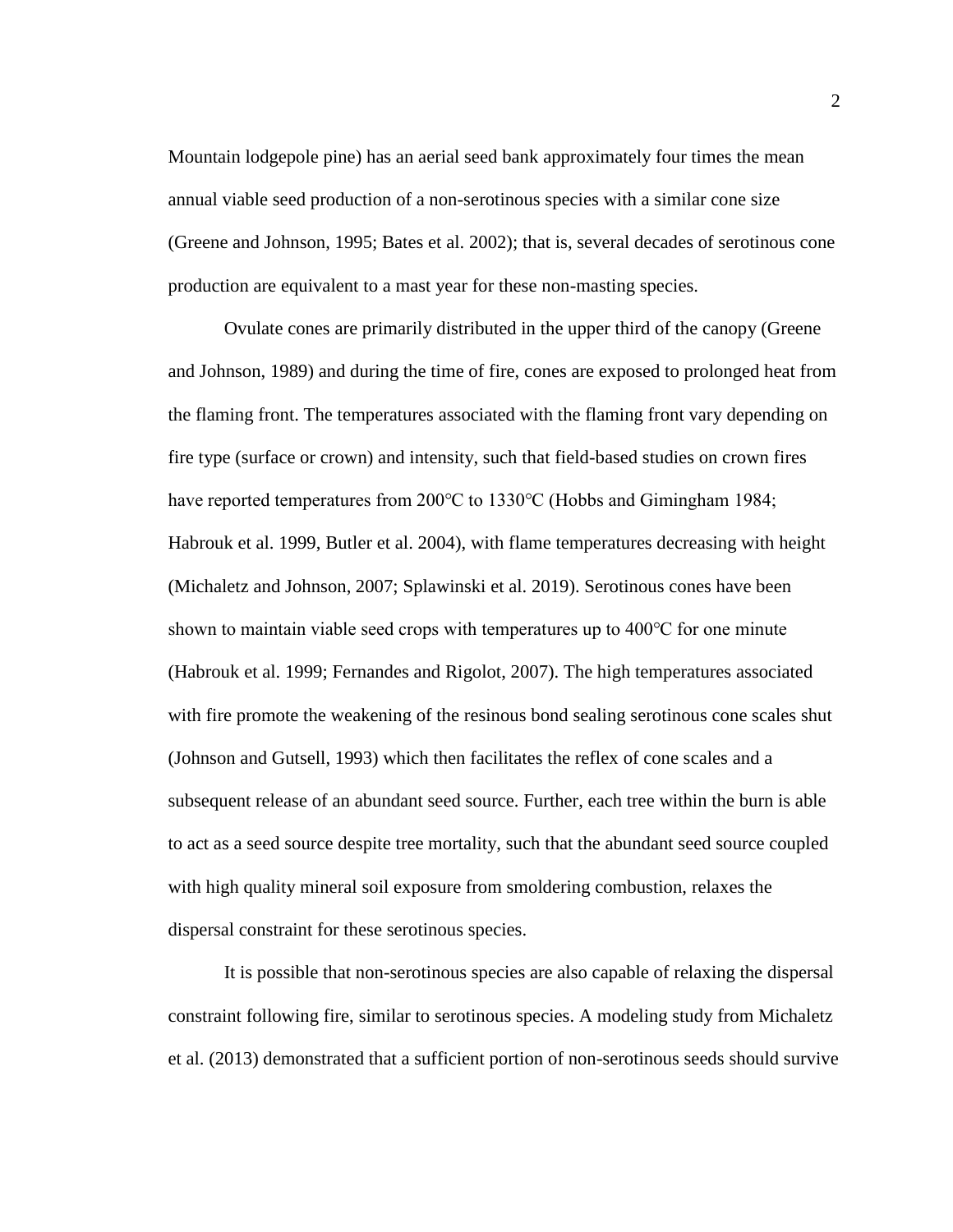a crown fire if seed maturation precedes the timing of the burn. There is also evidence that suggests non-serotinous ovulate cones retain higher moisture content compared to serotinous species (Greene et al. in prep), giving non-serotinous species an advantage during high severity fires. Non-serotinous species may also be exposed to lower temperatures given that a fresh cone crop placement tends to reside in the upper portion of the crown (Michaletz and Johnson, 2007). Further, cone scales isometrically increase with the size of ovulate cones (Greene et al. in prep), thus species that produce larger cones should experience lower rates of seed necrosis. Therefore, if non-serotinous cone scales are sufficiently protective from the heat of the fire, the density of recruitment is dependent on the size of germinable seed crop, with mast years giving the potential for high-density recruitment.

The driving force that determines population dynamics and regeneration following fire is the availability of viable seeds within or adjacent to the burn site (Habrouk et al. 1999; Hansen et al. 2018). Non-serotinous conifers that reproduce via seed are often reliant on wind and gravity to disperse viable seeds and most studies indicate that post-fire regeneration is primarily based on the proximity to a living forest edge (Agee, 1996; Greene and Johnson, 1996; Welch et al. 2016; Stevens-Rumann and Morgan, 2019). Typical post-fire regeneration patterns have identified the surviving nonserotinous trees within 100 m of adjacent unburned forest to be responsible for the bulk of the non-serotinous regeneration in burn patches (Greene and Johnson, 2000), such that an increase in the size of a severe burn area contributes to lower regeneration rates in the interior of the burned patch, as dispersal distances are exceeded for non-serotinous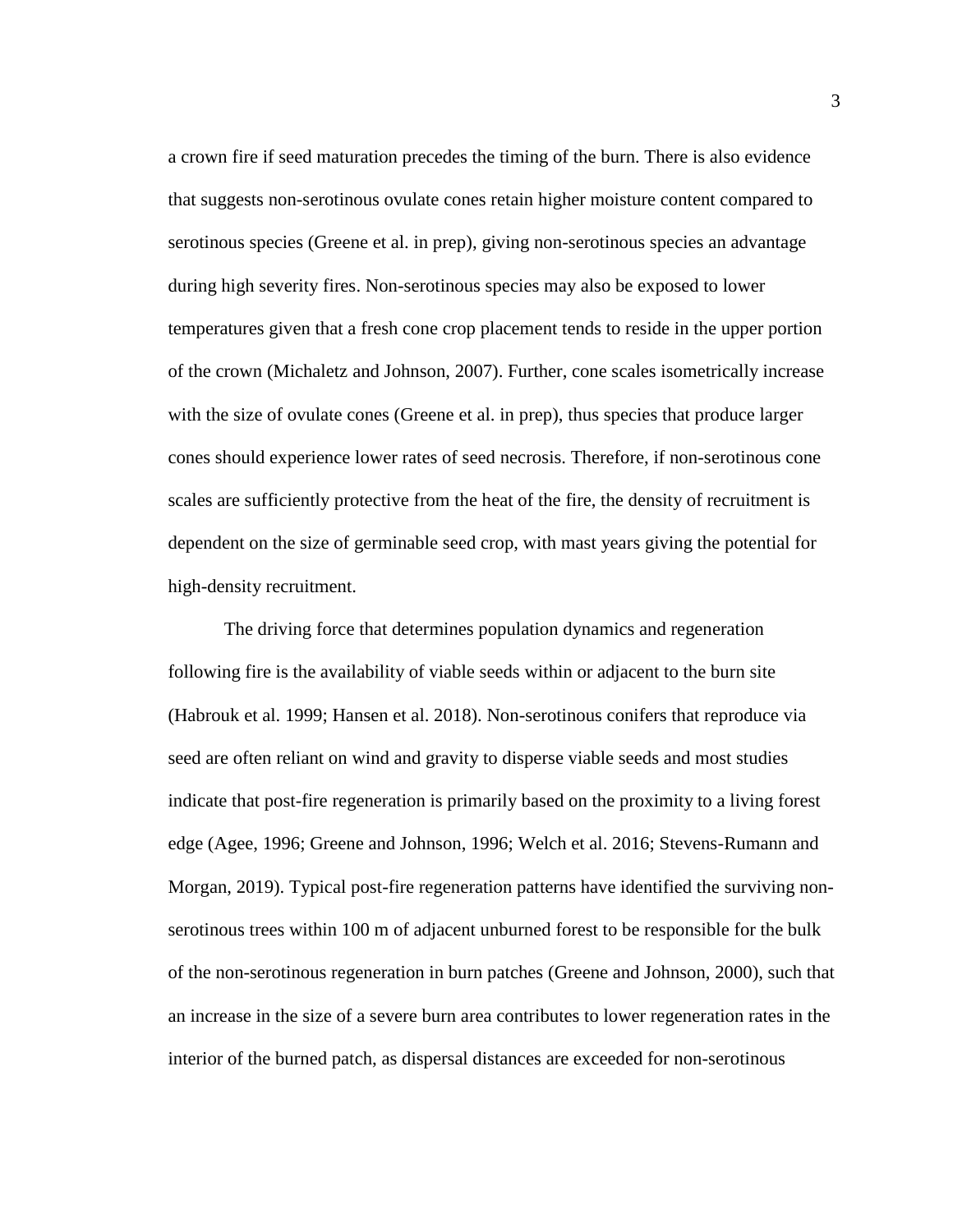species (Greene and Johnson, 1996; Keeley et al.1999; Hansen et al. 2018; Turner et al. 2016; Stevens-Rumann and Morgan, 2019). Conversely, serotinous species can act as a seed source despite tree mortality, resulting in high density recruitment within the burn area following a severe fire (Lotan, 1967; Greene and Johnson 1999; de Groot et al. 2004; Turner et al. 2007; Maia et al. 2012; Fernandez-Garcia et al. 2019).

Evidence of high-density recruitment in non-serotinous conifers following high severity fires has been reported at great distances from a living seed source. It is possible that non-serotinous tree species have the capacity to disperse viable seeds from trees killed by fire in an alternative mode of regeneration I term facultative serotiny. To exemplify, Douglas-fir, a non-serotinous pine, has demonstrated dense regeneration in high-severity burn sites located several hundred meters away from the nearest living conspecific source (Larson and Franklin, 2005). Given that non-serotinous species are limited to full restocking within approximately 100 m or less of the living seed source at the burn edge (Greene and Johnson, 1996), it is improbable that seed dispersal by wind could be responsible for high density recruitment at such great distances away from the burn edges. Additionally, following mast events for the non-serotinous Engelmann spruce (*Picea engelmannii*), abundant regeneration far from living trees was likewise observed at two separate burn sites in the Rocky Mountains (Pounden et al. 2014). Similar findings of high-density post-fire regeneration in non-serotinous stages or varieties of *Pinus contorta* far from a living edge have also been observed. For example, Turner et al. (2019) reported well stocked stands of lodgepole pine (*Pinus contorta* var. *latifolia*) following a late season reburn event in Yellowstone National Park (1988 and 2016) when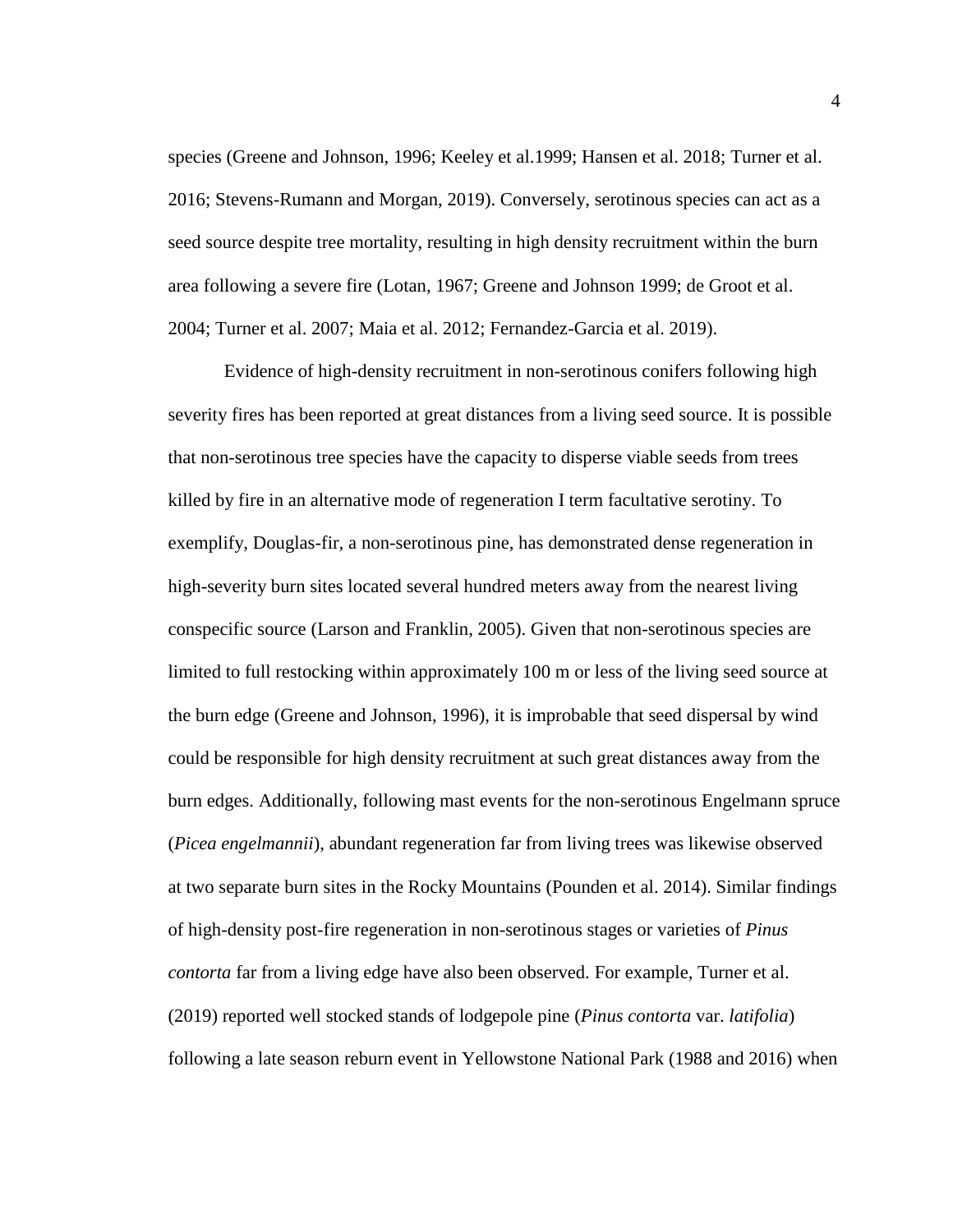most of the pines had yet to express serotiny. Furthermore, abundant regeneration within high severity patches was reported for the non-serotinous Sierra lodgepole pine (*Pinus contorta* var. *murrayana*) following a reburn event (1984 and 2012) in Lassen Volcanic National Park (Harris et al. 2021).

The abundance of post-fire regeneration via facultative serotiny is dependent on the proportion of seeds that have reached maturity at the time of fire. Previous studies have established that the timing of seed maturation is a function of heat sum >5℃ for a specific location, with 5<sup>o</sup>C allowing for metabolic activity within woody plants (Henttonen et al. 1986; Zasada et al. 1992; Sirois et al. 1999; Fedorkov 2001; Meunier et al. 2007; Michaletz et al. 2013). With the collation of data from studies of maturation on Engelmann spruce and the closely-related white spruce, Michaletz et al. (2013) found that seed viability began with approximately 600℃ of accumulated heat in southern Canada, with cone opening varying by location and occurring with a mean accumulation of 1177.29℃. In Sweden, Scots pine (*Pinus sylvestris*) reached 50% maturation at a heat sum of 890℃ (Henttonen et al. 1986). Additionally, black spruce follows a similar pattern, with 100% maturation reached by 800-940℃ in the northern boreal forest (Sirois et al. 1999). Following seed maturation, the ovulate cone scale tissue expands and begins to reflex the scales in response to decreasing relative humidity (Song et al. 2015). Seeds are primarily disseminated and dispersed in the fall, and far fewer in the winter or spring (Tanaka, 1995; Oliver and Larson, 1996), with the great majority of conifers beginning cone scale flexing and seed abscission in September (Schopmeyer, 1974). If the majority of a population has not had the required time to form a viable aerial seed bank at the time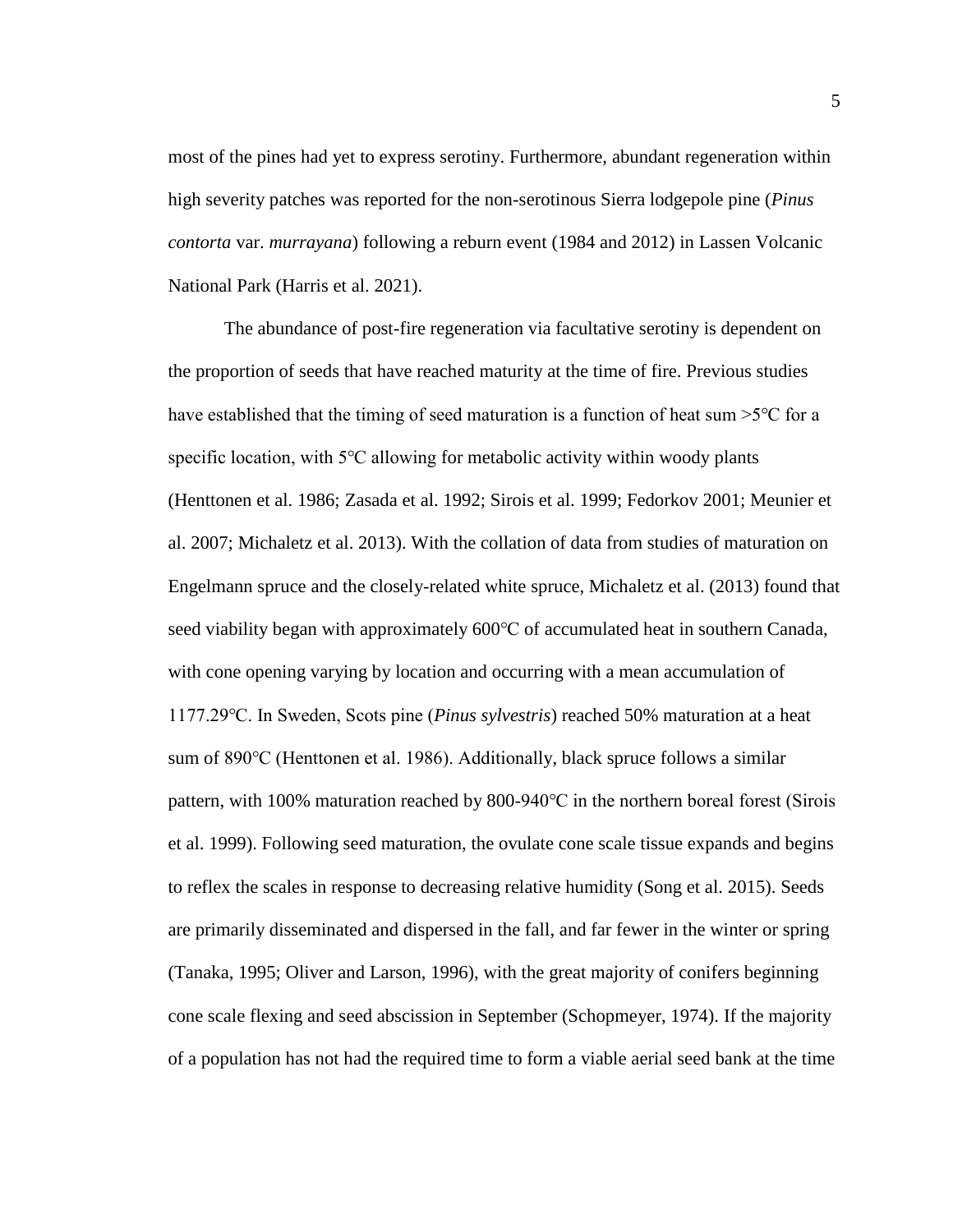of fire, contribution to the next generation will be low. Conversely, if a proportion of seeds mature prior to fire, and the cone scales adequately protect the reproductive propagules during a fire such that seed mortality is evaded, then viable seeds should be available to restock the burn patch, without a dispersal constraint, in non-serotinous species. Additionally, the fire regimes of western North America are shifting to become longer with a warming climate and earlier spring snowmelt (Westerling et al. 2016), indicating greater potential for facultative serotiny. That is, as fire occurs later in the season, there are greater proportions of viable seeds available to contribute to future generations.

Understanding post-fire regeneration is essential for predicting future population dynamics of woody plant species. I propose that non-serotinous tree species can regenerate and persist post-fire through contributing abundant, well-protected seed crop to the canopy, in a regenerative mechanism I term facultative serotiny. This research aims to expand the understanding of facultative serotiny by examining seed maturation schedules and the temperature threshold for seed mortality in four common northern California conifers. I investigated and tracked conifer seed development as well as identified the capacity of seeds to survive with increasing levels of heat exposure, for the four non-serotinous California conifers: ponderosa pine (*Pinus ponderosa*), Sierra lodgepole pine (*Pinus contorta* var. *murryana*), incense cedar (*Calocedrus decurrens*), and Douglas-fir (*Pseudotsuga menziesii*), throughout multiple growing seasons, in Lassen National Forest. I address the issue of non-serotinous woody plant species persistence and suggest a regenerative mechanism that permits the existence of these species in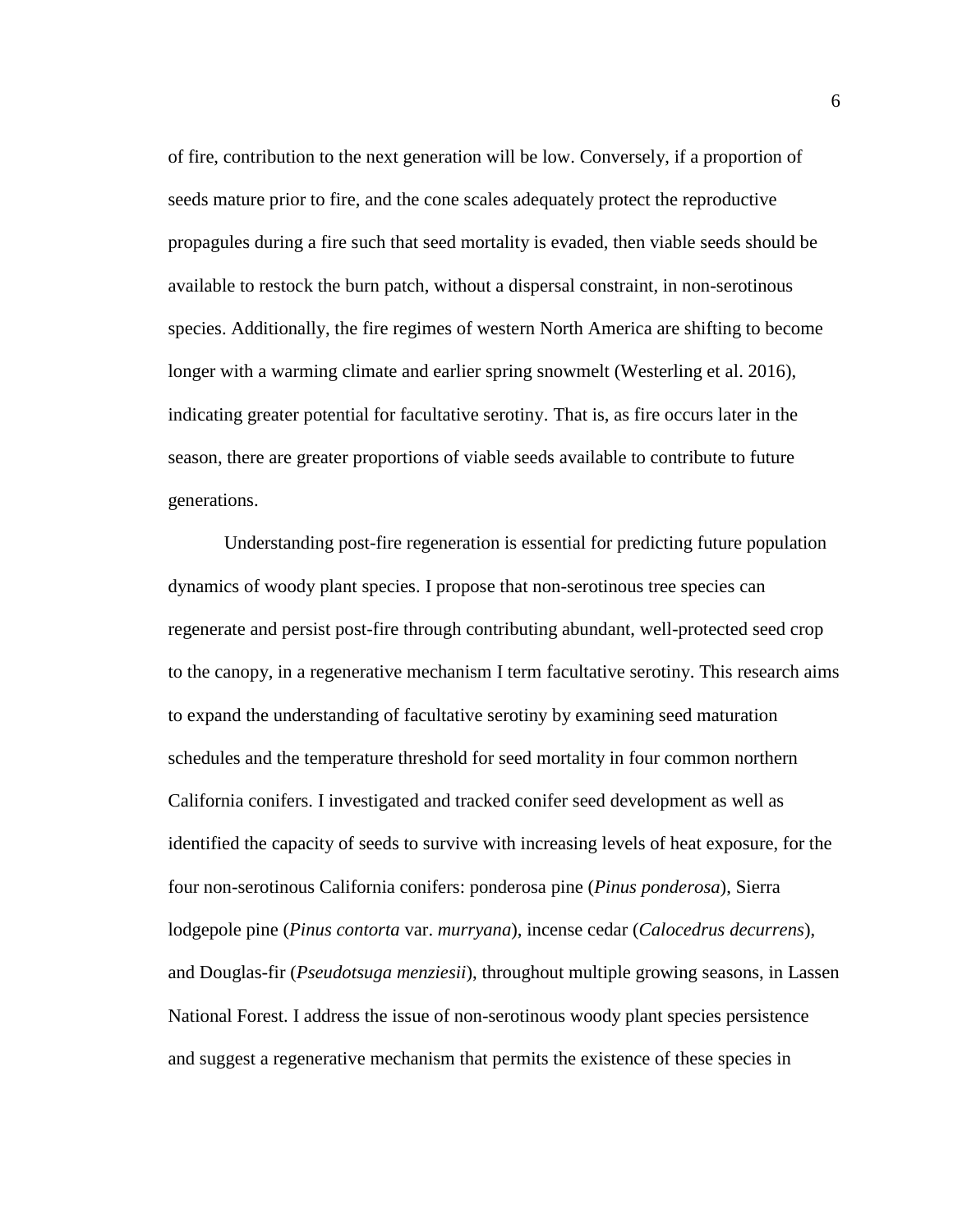landscapes where severe fire dominates. Given that the proportion of available viable seeds is the lead determinant in species composition following fire, it is of utmost importance to understand the mechanism that drives the timing of maturation, and the limitations of heat exposure for seed survival during fire. The characterization of such a mechanism will aid in improving the accuracy for post-fire regeneration modeling and will provide insights for land management techniques (i.e., planting) following a standreplacing fire.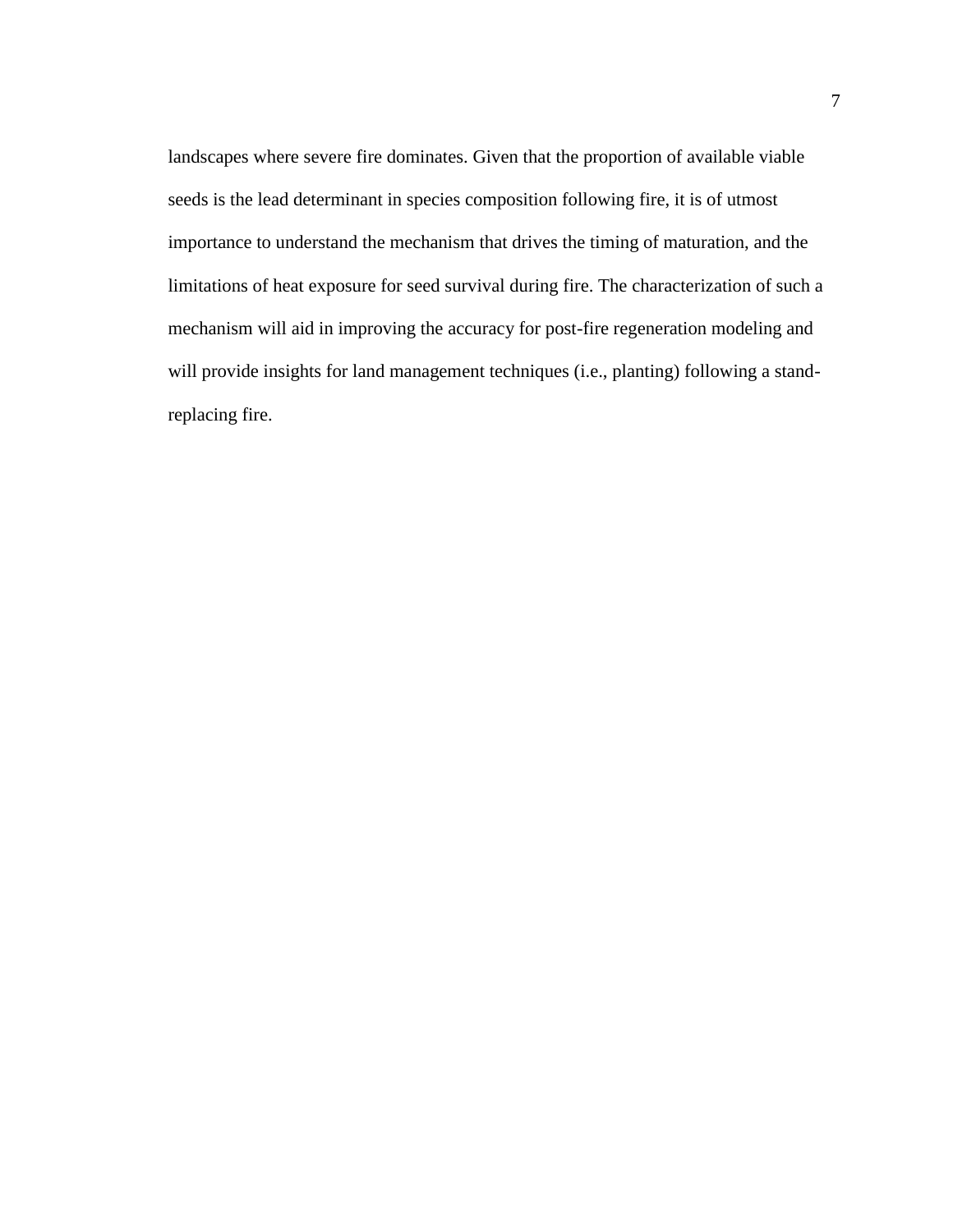## MATERIALS AND METHODS

## Site location

<span id="page-15-1"></span><span id="page-15-0"></span>All field collections were made along public roads within the Lassen National Forest near Burney, California (40.8432, -121.7088), at elevations ranging from 980 to 1680 m. This forested region is currently used as a plantation and the trees that supported cone collections were from young mature stands that had been planted for timber, or those that had encroached into adjacent meadows. Burney is located at the base of an inactive volcano in Shasta County (Figure 1), hosting scattered volcanic soils which give rise to unique plant communities, including a rare Baker cypress (*Hesperocyparis bakeri*) population. Additionally, this region generally is comprised of Holland, Bobbitt, Aquolls, and Skalan soils that support mixed conifer forests, scattered oaks, and Sierra lodgepole pine encroached meadows (Lassen soil survey 1982; NRCS 2020). Multiple conifer species contribute to the composition of Lassen National Forest, however, the selected tree species for study includes those that are common in California and hold commercial value. The species utilized for this research included ponderosa pine, Sierra lodgepole pine, incense cedar, and Douglas-fir. Developing female cones from these four species were collected in 2018 and 2019 for the seed maturation part of the study, as well as in 2020 for the heat-induced seed mortality portion of the study. The average temperature during the summer collection months for 2018 (July- September) ranged from 17.5°C to 23.6°C, in 2019 (June- September) it ranged from 15.9°C to 21.1°C, and in 2020 (June-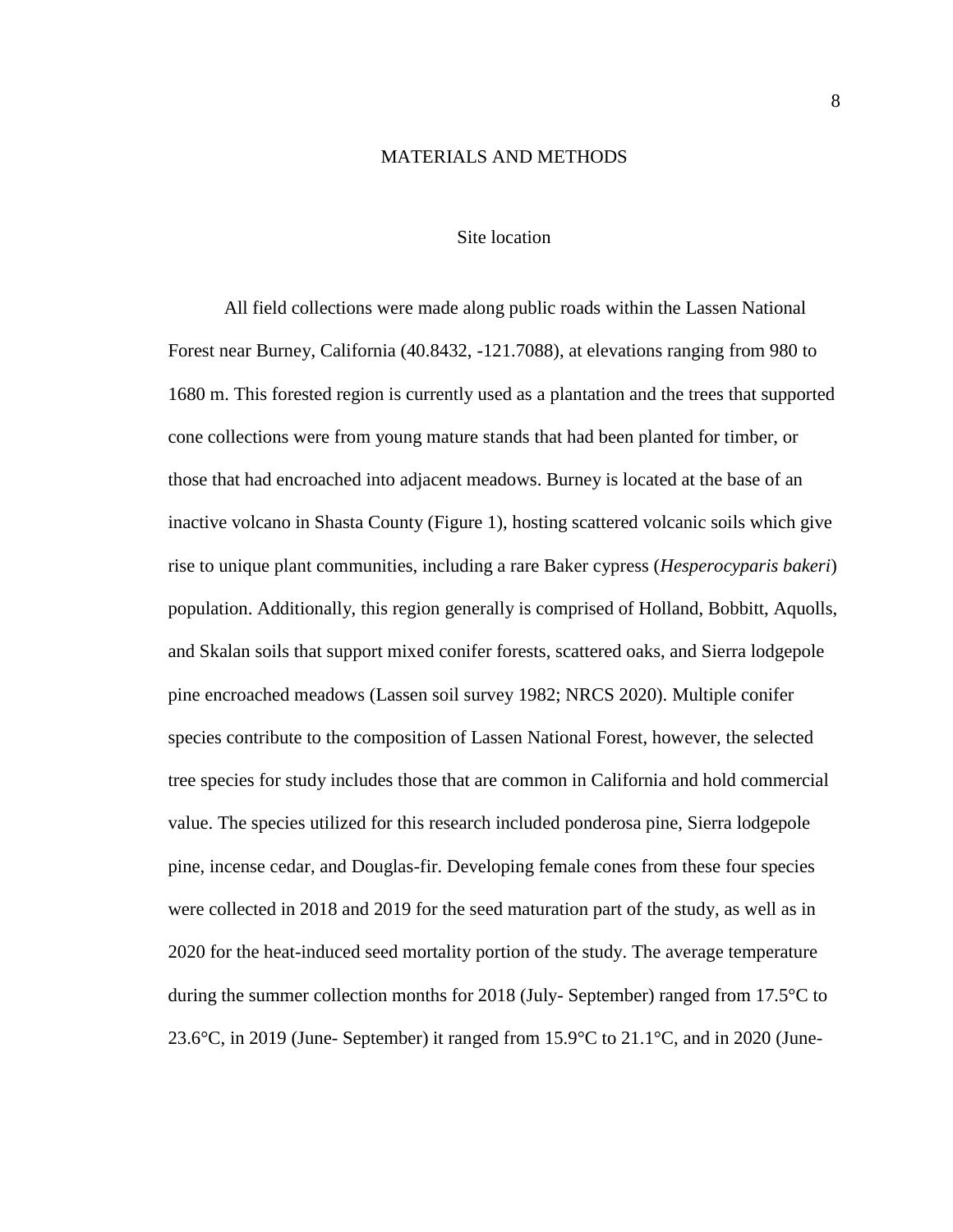September) it ranged from 18.1°C to 22.7°C (PRISM 2020). The average annual precipitation ranged across collection years with 93.2 cm in 2018, 139.5 cm in 2019, and 67.6 cm in 2020.

<span id="page-16-0"></span>

Figure 1. Locator map of Shasta County, CA, where all the ovulate cones for the four examined species were collected.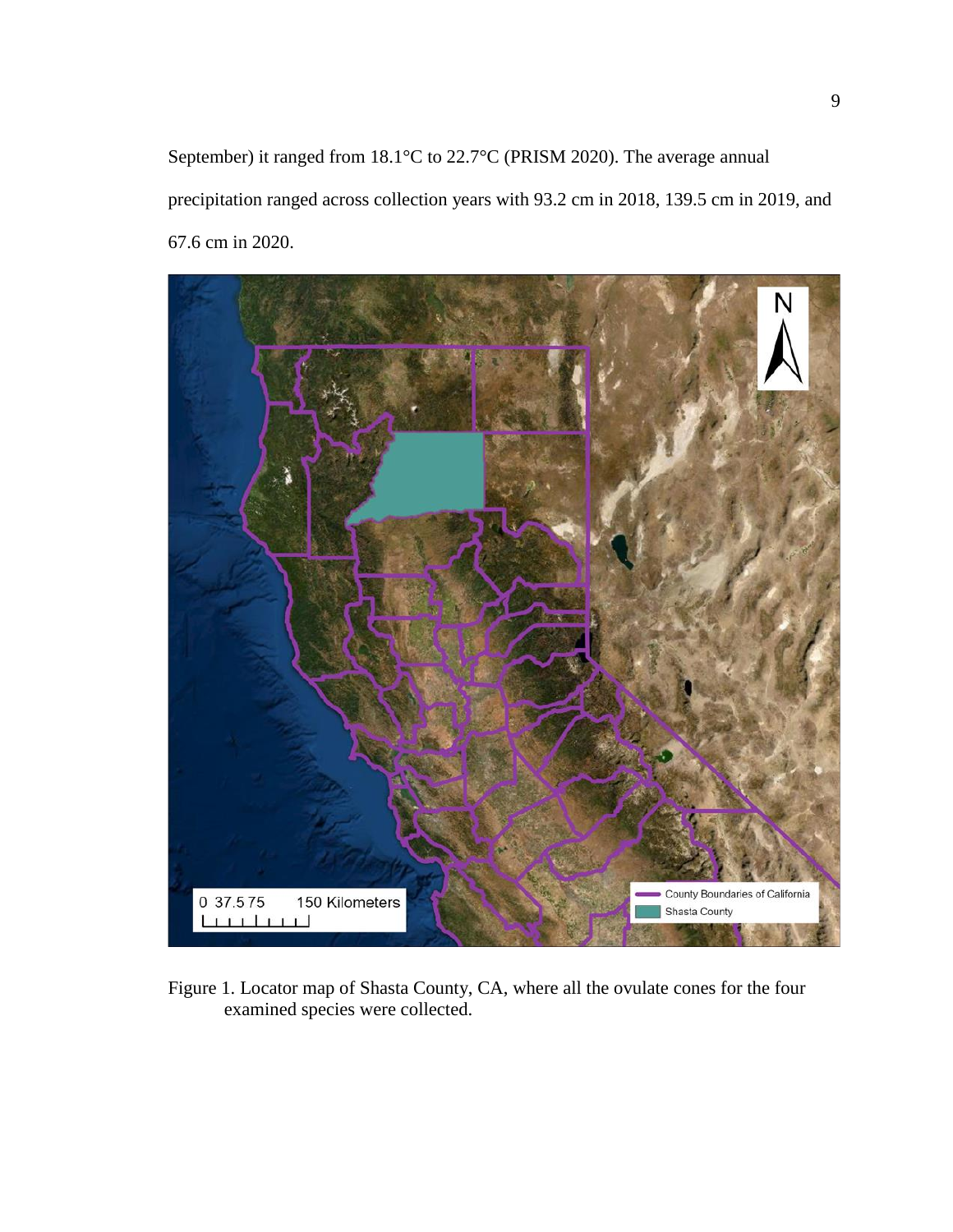## Seed Maturation

<span id="page-17-0"></span>The ovulate cones of each species were collected in their second year of development, except for incense cedar as the cones only take one year to develop. The ovulate cone collections were made every other week in June, July, August, and September for both 2018 and 2019. Pole pruners were used to collect maturing cones within the crown that had closed cone scales, just turned brown, and were absent of obvious insect damage. The sampled trees varied in height, ranging from 2 to 10 m. The number of sampled trees and cones per species were dependent on the cone size and expected amount of seeds per cone. There were four to five trees sampled for Douglas-fir and ponderosa pine, with a minimum of one cone collected per tree during each collection period in both 2018 and 2019. For lodgepole pine, there were ten trees sampled per collection period, and a minimum of one cone collected per tree in both 2018 and 2019. Additionally, five incense cedar trees were sampled per collection date with a minimum of twenty cones collected per tree in both 2018 and 2019. After each collection was made, the cones were transported to the Cal Poly Humboldt Wildland Fire Lab and immediately placed into a forced convection oven at 23°C. Slowly drying the cones after collection allowed for the cone moisture to evaporate, such that fungal growth was limited and cone opening was enhanced without effect on seed viability. Once the cone scales reflexed, all seeds were manually extracted from each corresponding cone.

Twenty-five seeds from each species and collection date were randomly selected to undergo viability testing. Some of the collections made early in the season had cones

10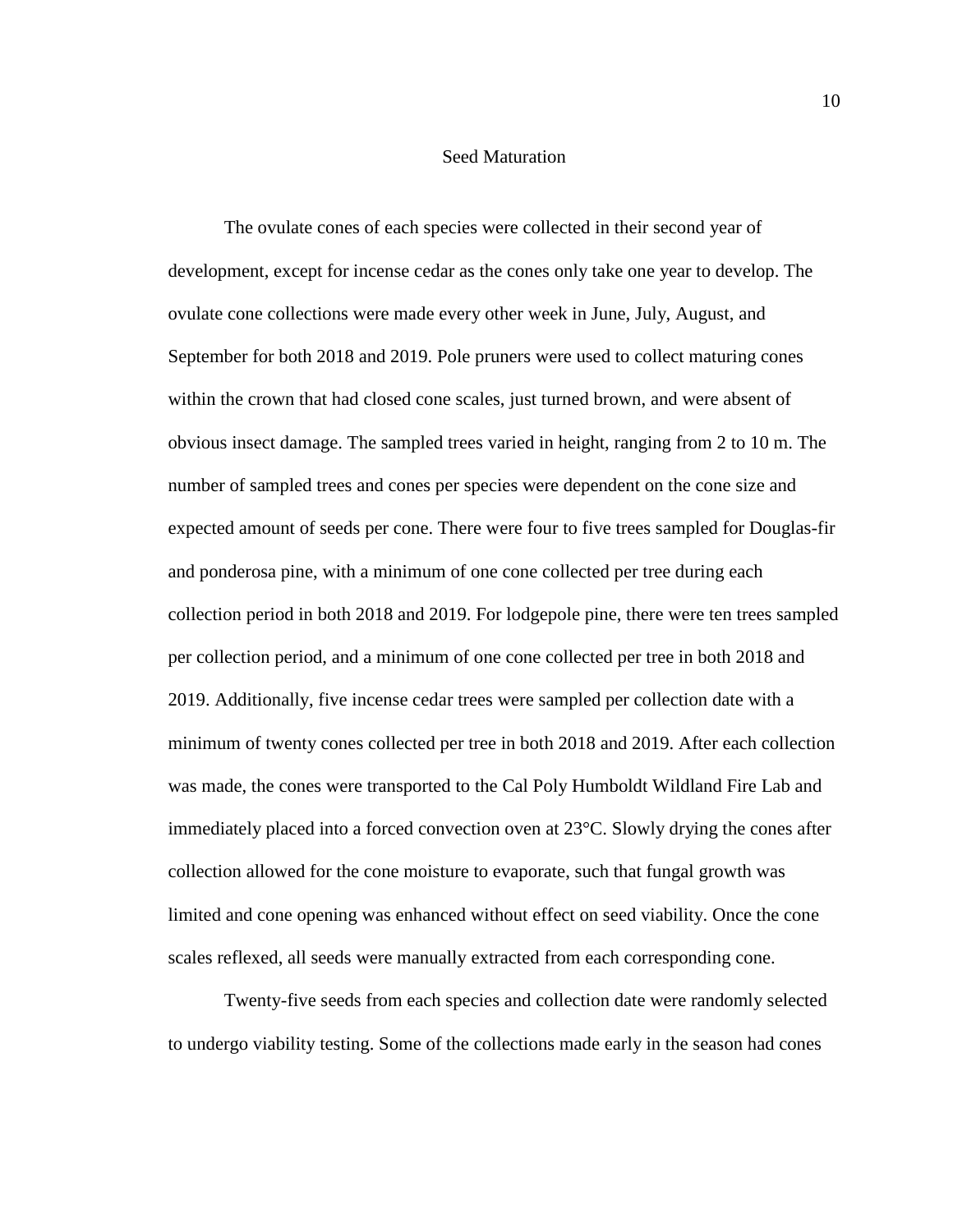with immature seeds, in which case all 25 seeds were categorized as undeveloped and nonviable. A 1% tetrazolium solution was prepared using 2,3,5 triphenyl tetrazolium chloride, and the acidic solution was then neutralized to a pH of 7 with potassium chloride (AOSA 2008). The selected seeds for each collection date were scarified by nicking the seed coat with a razor blade edge, and then submerged in 5 ml of 1% tetrazolium solution in dark conditions, for 72 hours. This process allowed the solution to penetrate the megagametophytic tissue and promoted a hydrogen transfer that stained viable embryos red. After 72 hours, the seeds were rinsed with deionized water, and longitudinally sectioned to excise the embryo. The embryos were then evaluated for stain patterns with a stereoscope and placed into three categories: viable- where the embryos stained an even vibrant red; probably viable- where most of the embryo displayed a red or pink stain; and nonviable- which included seeds that were hollow and without embryos, or those that did not stain red or pink.

The heat sum was calculated for each cone collection date and site, specifically using localized 2018 and 2019 climate data from a single grid cell (PRISM 2020). Heat sum represented the cumulative thermal sum where the mean daily air temperature exceeded 5°C, thus each day with a mean daily temperature above 5°C was included in the calculation by removing 5°C from  $T_{i,mean}$  (Equation 1). Temperatures above 5°C are warm enough to allow for metabolic activity within woody plant species, such that gametophytes and embryos were able to develop (e.g., Meunier et al. 2007). By assigning a heat sum value to each collection date, I was able to understand the heat accumulation pattern across each year and apply it to future seasons in spite of variable and shifting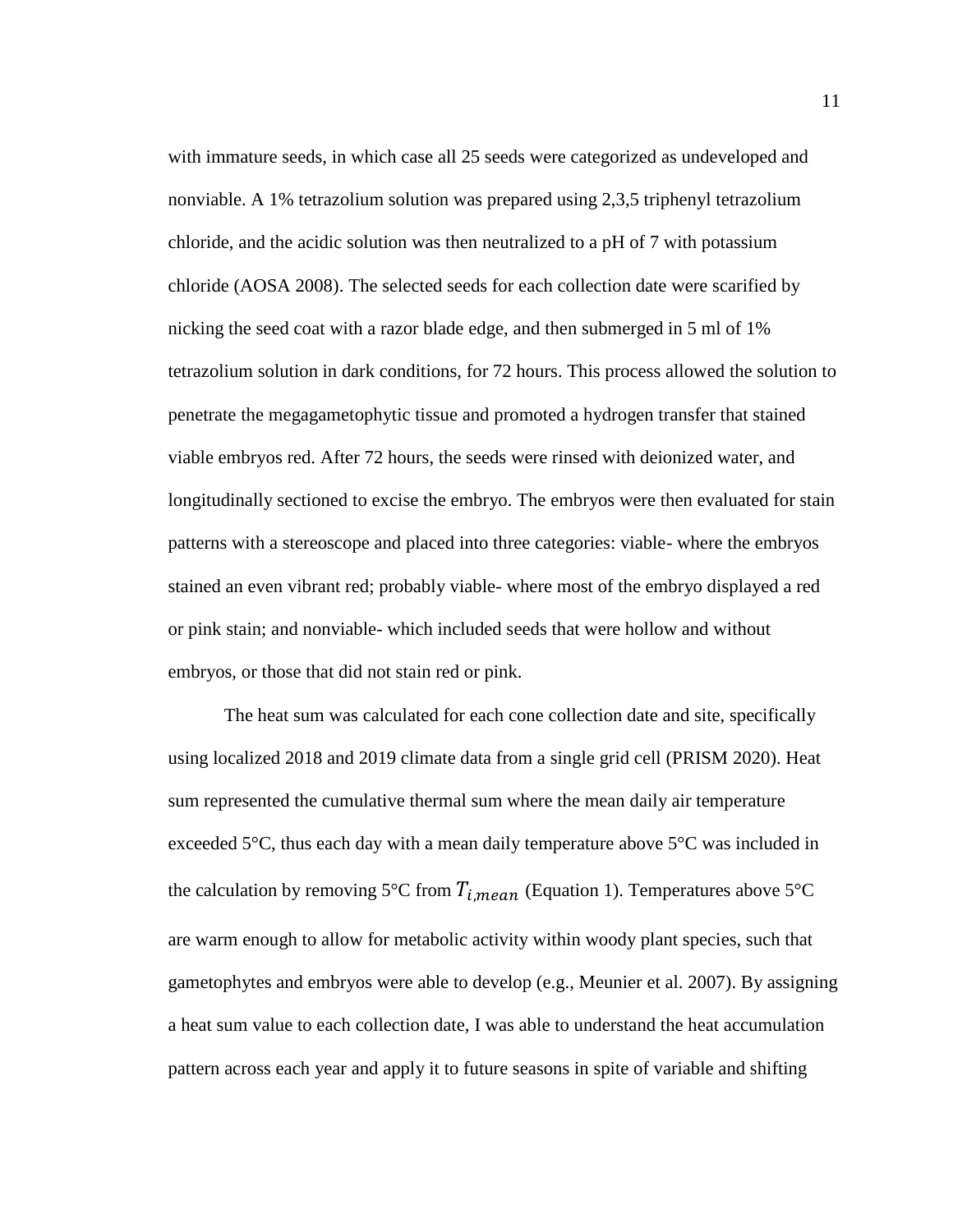annual temperatures. The annual heat sum was also calculated for this region spanning from 2000 to 2021, to identify the typical pattern of accumulation and associated variation of timing between years. The equation used to calculate heat sum (HS) was:

$$
HS = \sum_{i=1}^{n} \left[ \left( T_{i,mean} \right) - 5 \right]
$$
 Equation 1

Such that  $T_{i,mean}$  represents the daily average temperature (°C).

With the identification of the timing of fires in these ecoregions, and the timing of seed maturation, I was able to estimate the temporal period that permits regeneration via facultative serotiny. I obtained the 2000-2017 fire perimeter data of all wildfires in northern California from the Monitoring Trends in Burn Severity (MTBS 2020) program. The annual cumulative proportion of area burned (ha) was assigned to the Julian start date, assuming a steady state of fire growth from the start date for fires that spanned more than one month. I then overlaid the temporal window of seed maturation to identify the proportion of area burned that may be conducive to facultative serotiny. This window was defined as the onset of seed maturation (10% viability) to the typical time for seed abscission for these conifers (September; Schopmeyer, 1974).

## Heat-Induced Seed Mortality

<span id="page-19-0"></span>To examine heat-induced seed mortality thresholds among cones of the four species examined, I used a muffle furnace to generate heat as a proxy for fire temperatures. Cones for this part of the study were collected in 2020 based on accumulated heat sum and seed maturation data from 2018-2019. I determined the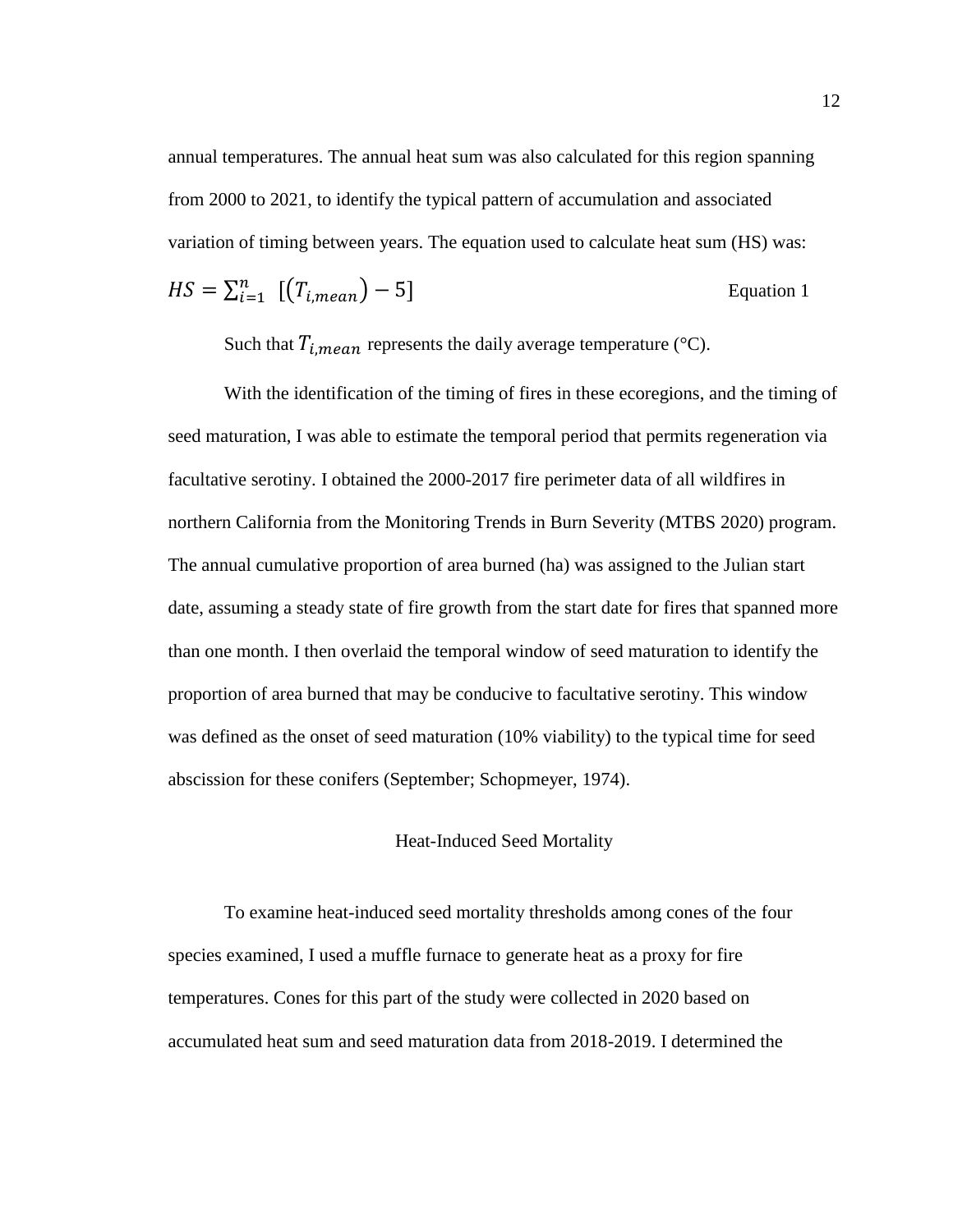optimal cone collection date (period of maximum viability prior to seed abscission) using tracked heat sum data based on 2020 PRISM temperature data and calculated using Equation 1. The seed maturation study from 2018 and 2019 indicated that an accumulated heat sum of approximately 2200°C would correspond with maximum seed viability for all four species. Therefore, the 2020 cone collections were made on September  $5<sup>th</sup>$  when 2146.2°C had accumulated. The developed ovulate cones were then collected with pole pruners from the canopy, following the same methods as seed maturation. I sampled a minimum of 50 cones from 2 to 13 trees for each species, which ranged from 3 to 10 m in height. The cones were kept cool until testing could be conducted to maintain cone closure and the state of seed maturity.

To define the threshold of heat that permits mortality for each species, heat exposure treatments were used as a proxy for fire temperatures. The use of all four species allowed for a thorough investigation across a range of cone sizes, with incense cedar being the smallest and ponderosa pine being the largest. The heat exposure tests were performed in a muffle furnace using a total of seven heat treatments at: no heat (control, ~20°C), 100°C, 150°C, 200°C, 300°C, 400°C, 600°C. These temperatures were selected to represent air temperatures typically experienced at the height of cones based on observed and modeled wildfires (Butler et al. 2004; Michaletz et al. 2013). I used Omega type K thermocouples, with a testable temperature range that spanned from 200℃ to 1250℃, connected to a Campbell Scientific CR1000 data logger, to record the maximum temperature ( $\pm 10^{\circ}$ C) within the muffle furnace. For each heat treatment, five cones were randomly selected from each species, with the exception of incense cedar,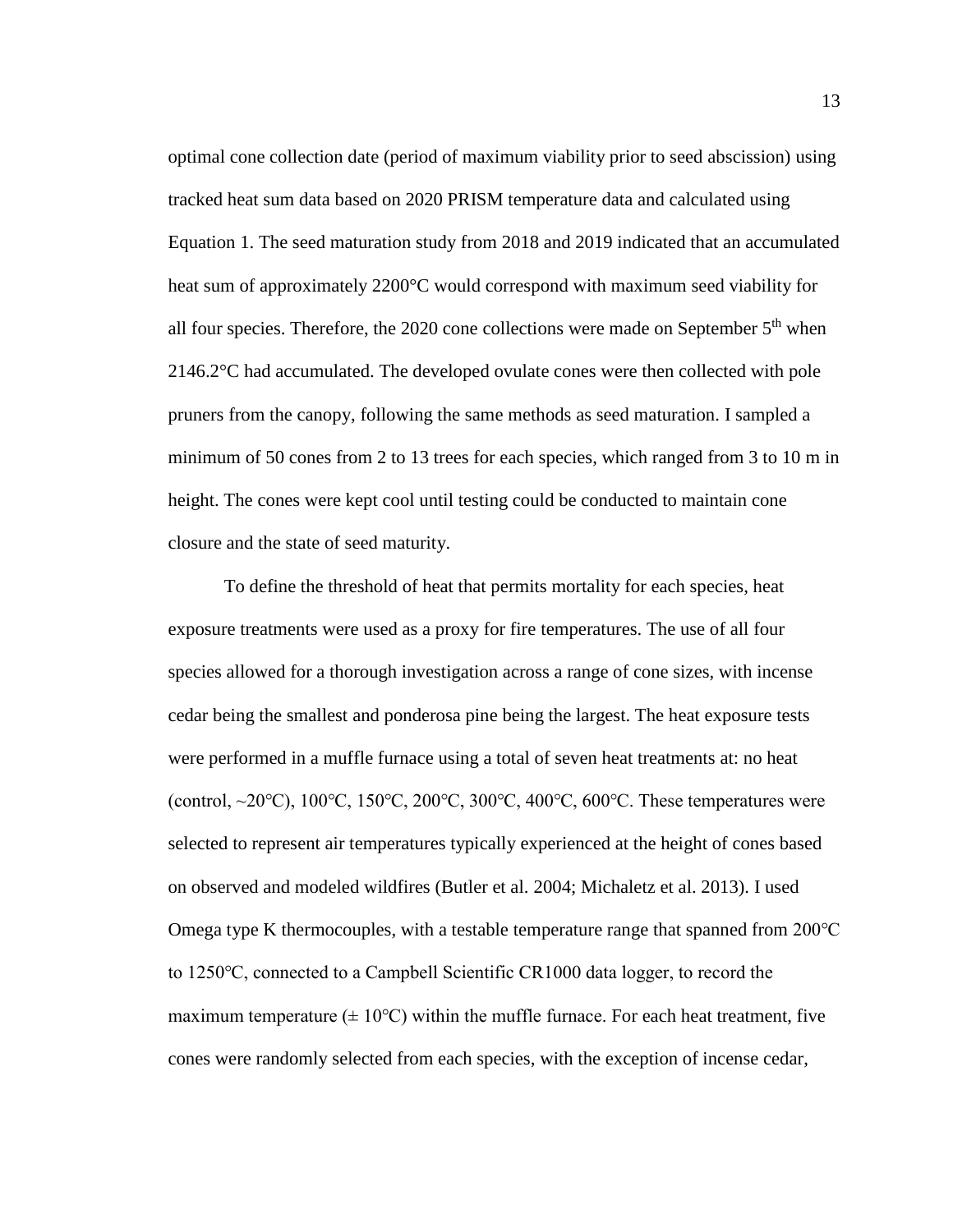which had fifteen cones selected per treatment due to a maximum of four seeds produced per cone. Each cone was placed individually in a divot of the metal pan, which was then placed into the muffle furnace. Once the proper temperature was reached, the selected cones were exposed to 150 seconds of the treatment temperature, this exposure time was chosen as it is representative of the duration of a flaming front in simulated (Michaletz et al. 2013) and observed crown fires (Butler et al. 2004). Following exposure, the cones were removed promptly from the muffle furnace. If any cone ignited upon exposure to oxygen, it was then smothered in sand to extinguish the flames. Increasing heat treatments were implemented for all species until complete seed death was observed, such that none of the seeds sampled were found to be viable. Upon removal from the furnace, all seeds from each cone were quickly extracted and five seeds per cone were subjected to viability testing. If the cone scales failed to reflex during the heat treatment (commonly found at low heat treatment levels), the cones were placed in a drying oven at 23°C until the cone scales reflexed enough to free the seeds. In total, 25 randomly selected seeds across five cones per heat treatment and species were examined for viability. Robust seeds that appeared to have an abundance of megagametophytic tissue, indicating high potential for a viable embryo, and those that were free of insect damage, were biasedly selected to undergo viability testing.

Using the same viability test methods as the seed maturation portion of the study, the seed embryos from the mortality experiment were examined carefully and categorized by viability. This data was obtained for all of the seeds in each treatment, the number of viable and probably viable seeds were combined to find the proportion of viable seeds per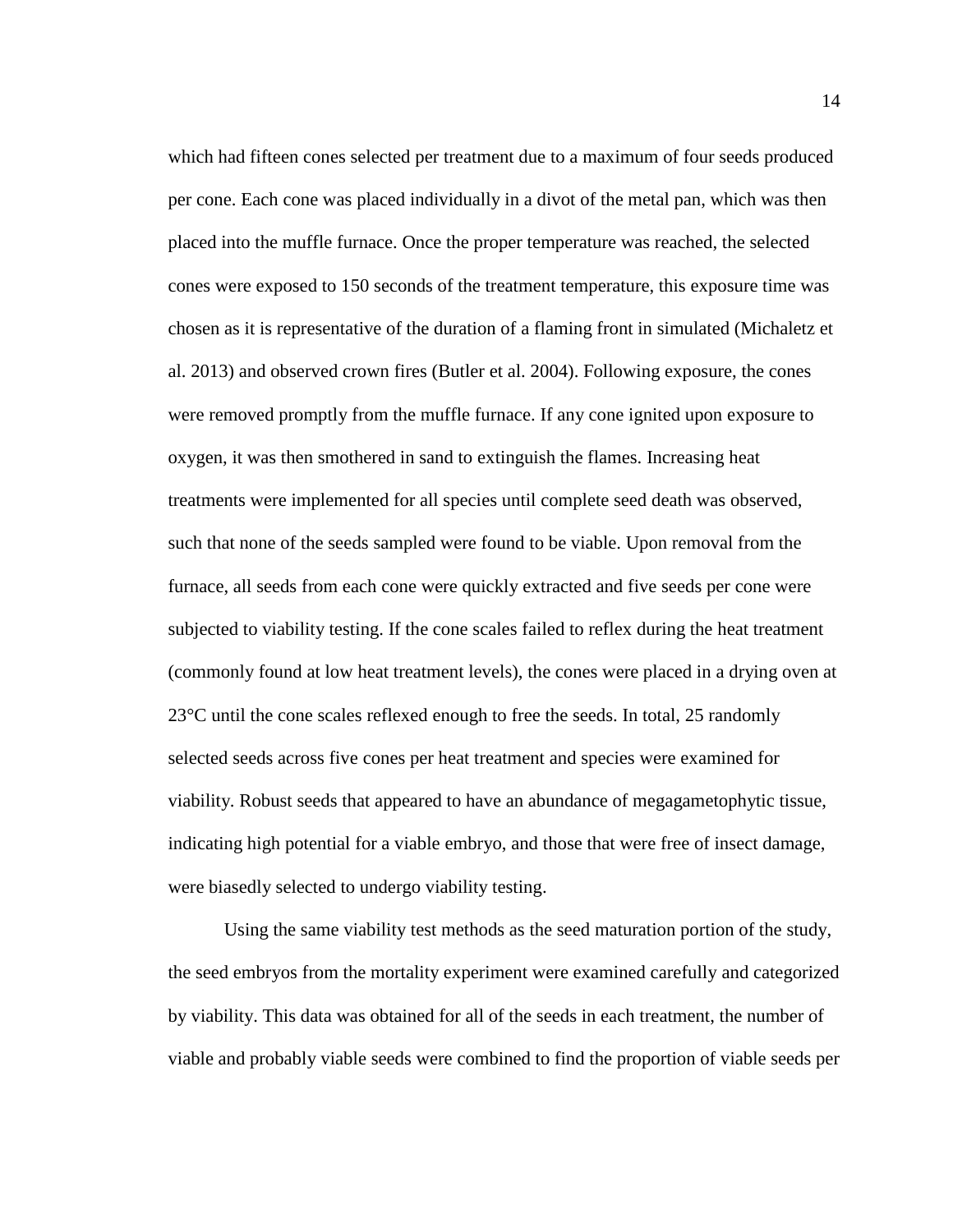<span id="page-22-0"></span>treatment and species. The mean percentage of viable seeds were then relativized to calculate the survival rates among treatments.

## Data Analysis

Data from the seed maturation and heat-induced mortality studies for all four species were gathered and separately analyzed in R (R Core Team, 2022). Both the seed maturation data from 2018 and 2019, as well as the 2020 seed mortality data, were analyzed using a generalized linear model assuming a binomial distribution. The main effects for both projects were then analyzed with ANOVA in the *car* package (Fox and Weisberg, 2019), which provided the significance level for the species and year term. To identify seed maturation timing, the accumulated heat sum was used to explain the relativized proportion of viable seeds. Relative viability was calculated as the proportion of observed viability for each collection period divided by the maximum observed viability for each species, with values ranging from 0 to 1 (Pereira, 2020). With the wide variation in maximum absolute seed viability observed (Table 1), relativized proportions of viability were calculated to allow for fair comparisons among the examined species variability. To identify the threshold of heat for seed mortality, heat treatments among species were used to explain relative seed viability. The most parsimonious generalized linear model for the seed maturation study was selected based on the lowest Akaike information criterion (AIC) value (Burnham and Anderson, 2004), with consideration for the parameters of heat sum, species, and year. For the heat induced seed mortality study, I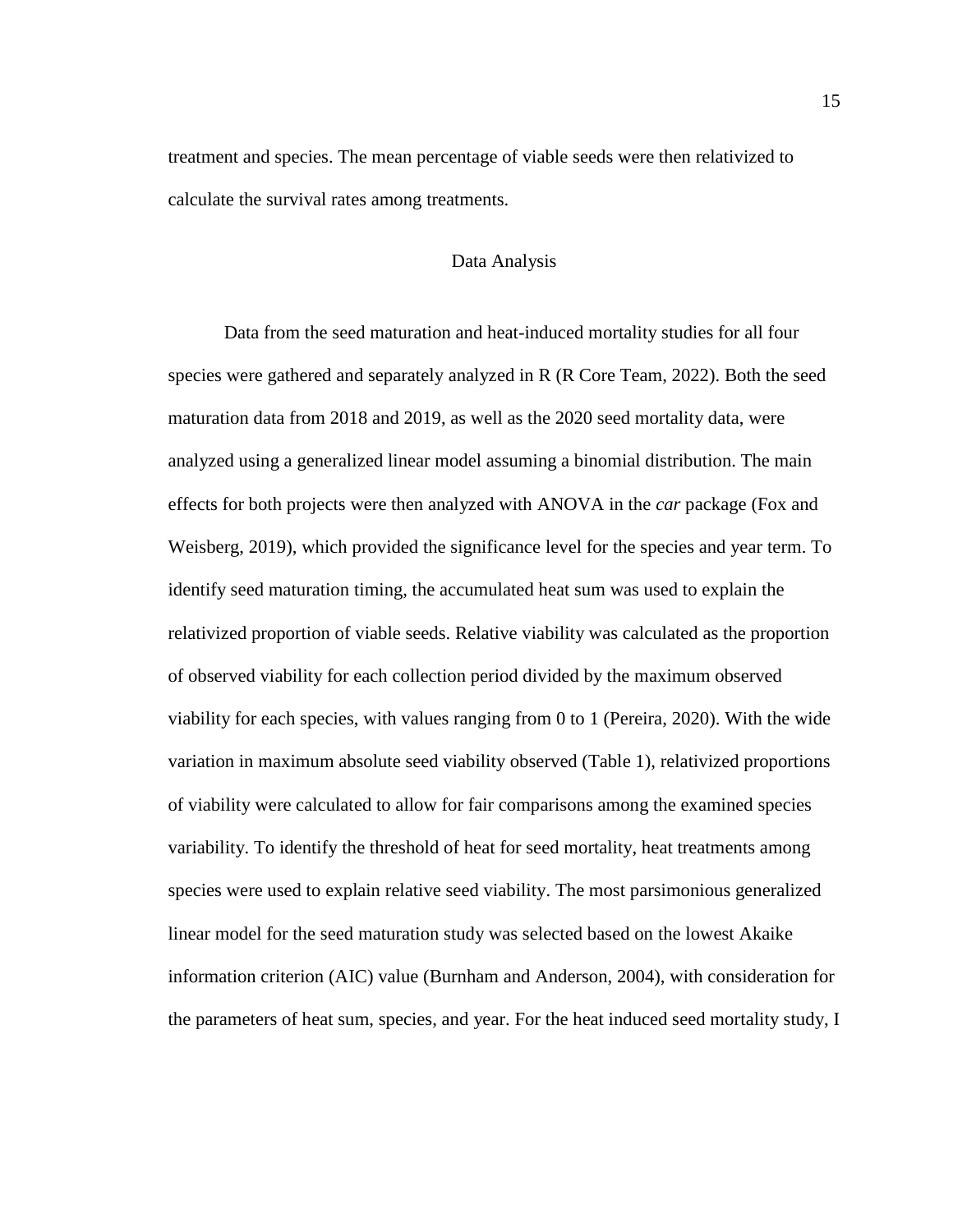considered the parameters of species and treatment and again selected the most parsimonious generalized linear model using the lowest AIC values.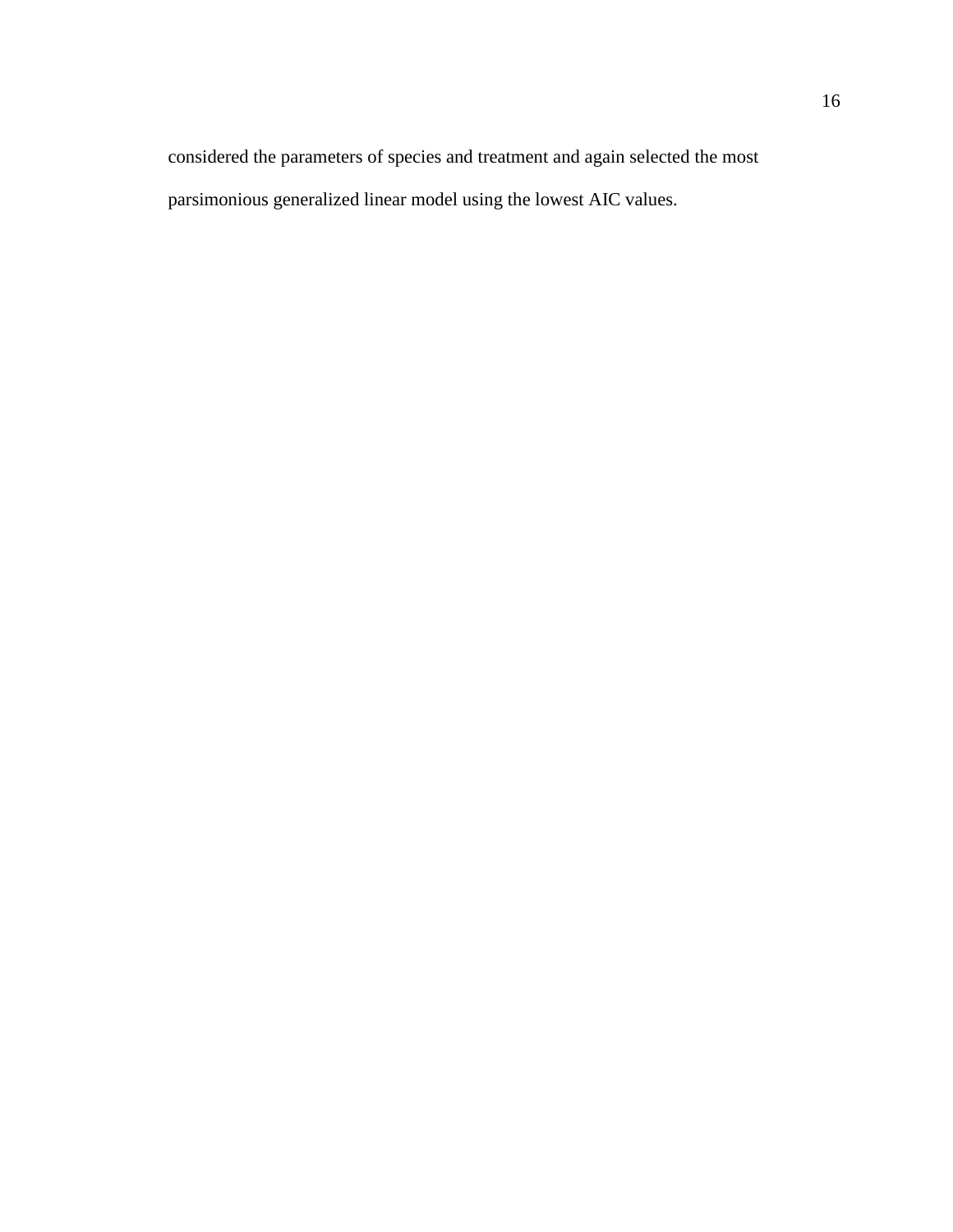<span id="page-24-0"></span>Table 1. The observed maximum absolute viability for the sampled seeds of each species in 2018 and 2019, collected in Shasta County, California. These values were used to calculate relative viability for each collection period for the seed maturation study.

| <b>Species</b> | Maximum viability $(\% )$ |
|----------------|---------------------------|
| incense cedar  | 68                        |
| Douglas-fir    | 24                        |
| lodgepole pine | 76                        |
| ponderosa pine | 52                        |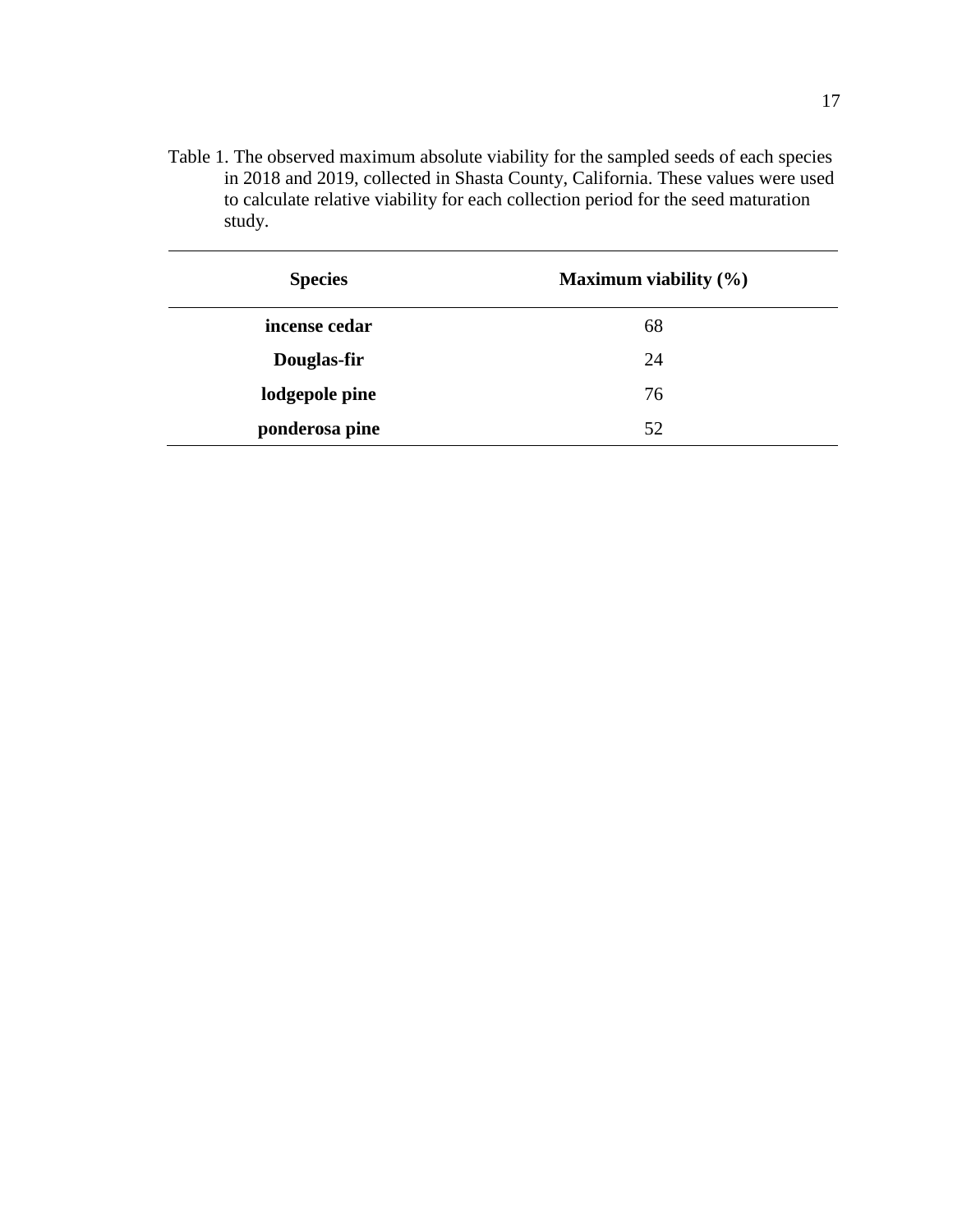## RESULTS

## Seed Maturation

<span id="page-25-1"></span><span id="page-25-0"></span>Seed viability across all four species increased over time in association with a cumulative increase in air temperature over the growing season (Figure 2). As the total cumulative heat sum increased, a positive relationship with seed maturation was observed for 2018 and 2019  $(p = 0.0013, z = 3.23, df = 42)$ . The top model selected for seed maturation included an additive generalized linear model with heat sum and species. The collection year was not included as it did not have a significant effect  $(p = 0.061,$  $z = -1.87$ ,  $df = 42$ ), such that the increase in viability was consistent between years.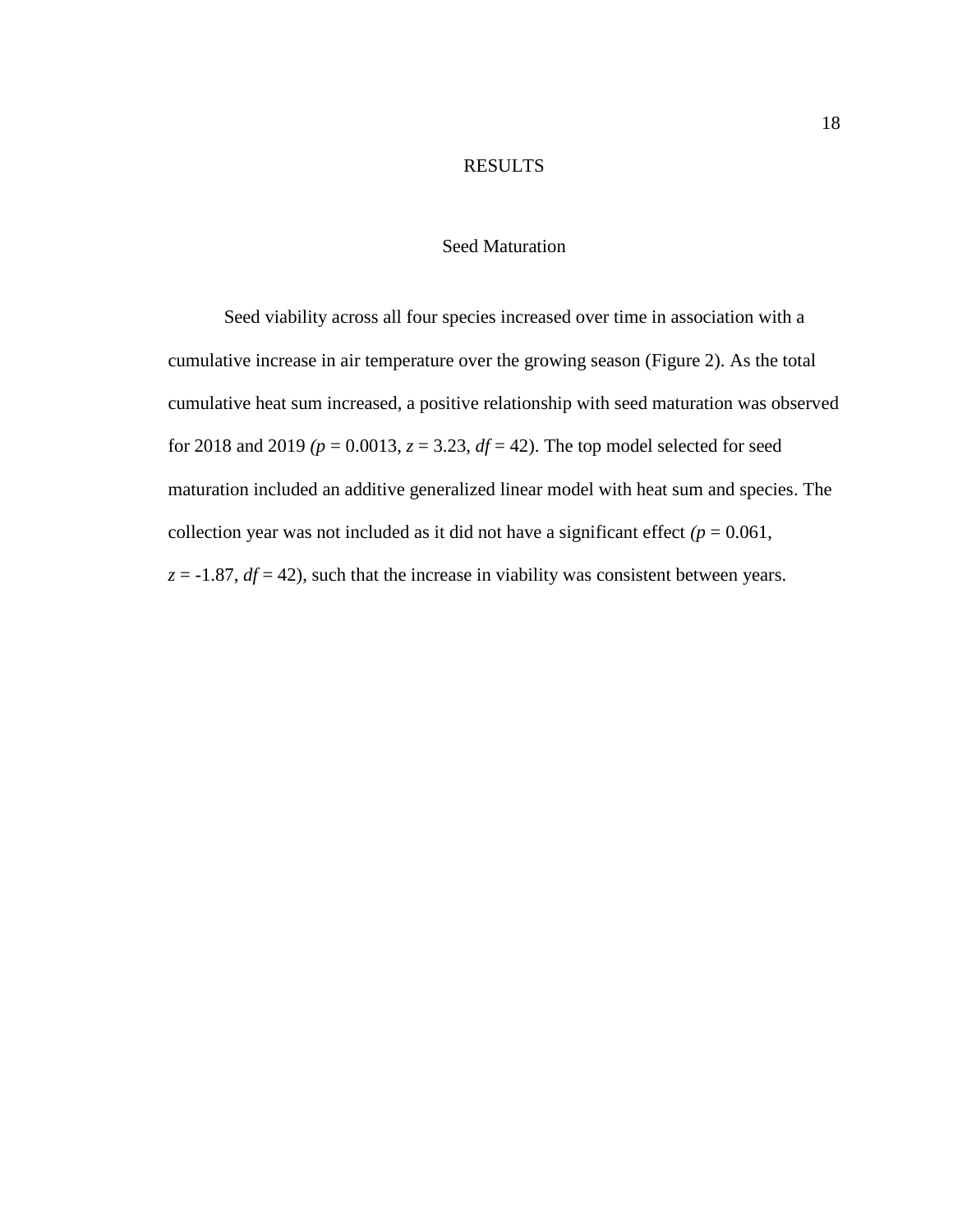

<span id="page-26-0"></span>Figure 2. The significantly positive relationship based on a generalized linear model, with 95% confidence intervals in gray, between mean heat sum and mean relative viability ( $p = 0.0013$ ,  $z = 3.23$ ). All examined species are pooled together from 2018 and 2019, as the year and species sampled did not significantly impact seed viability as the heat sum increases (year  $p = 0.061$ ; species  $p = 0.1749$ ). The examined species include incense cedar, lodgepole pine, ponderosa pine, and Douglas-fir. All collections were made in Shasta County, California.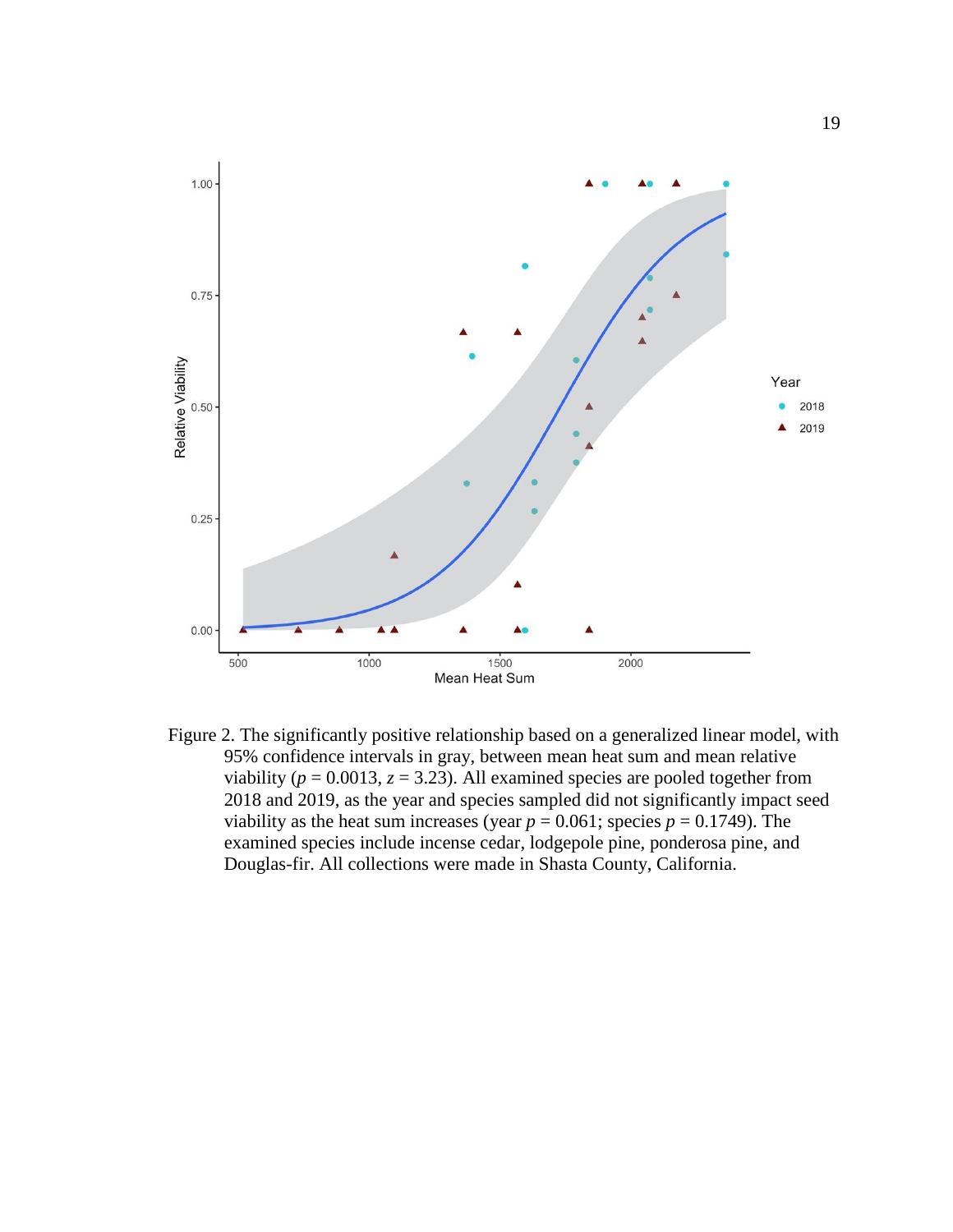The onset and rate of seed maturation varied among species (Figure 3; Table 2). Species were included and informative in the top model, although I did not detect differences in relative seed viability among species ( $p = 0.1749$ ,  $\chi^2 = 4.96$  *df* = 3). Across all four species examined, 50% relative seed viability was reached with a cumulative heat sum between 1358℃ (Douglas-fir) and 1889℃ (incense cedar), which is typically early-August to mid-September. The onset of seed maturation (10% relative viability) came the earliest for Douglas-fir (959°C heat sum) and lodgepole pine (1205°C heat sum) in early-July, and latest for incense cedar in mid-August (1491°C heat sum), with ponderosa pine following closely behind (1484℃ heat sum).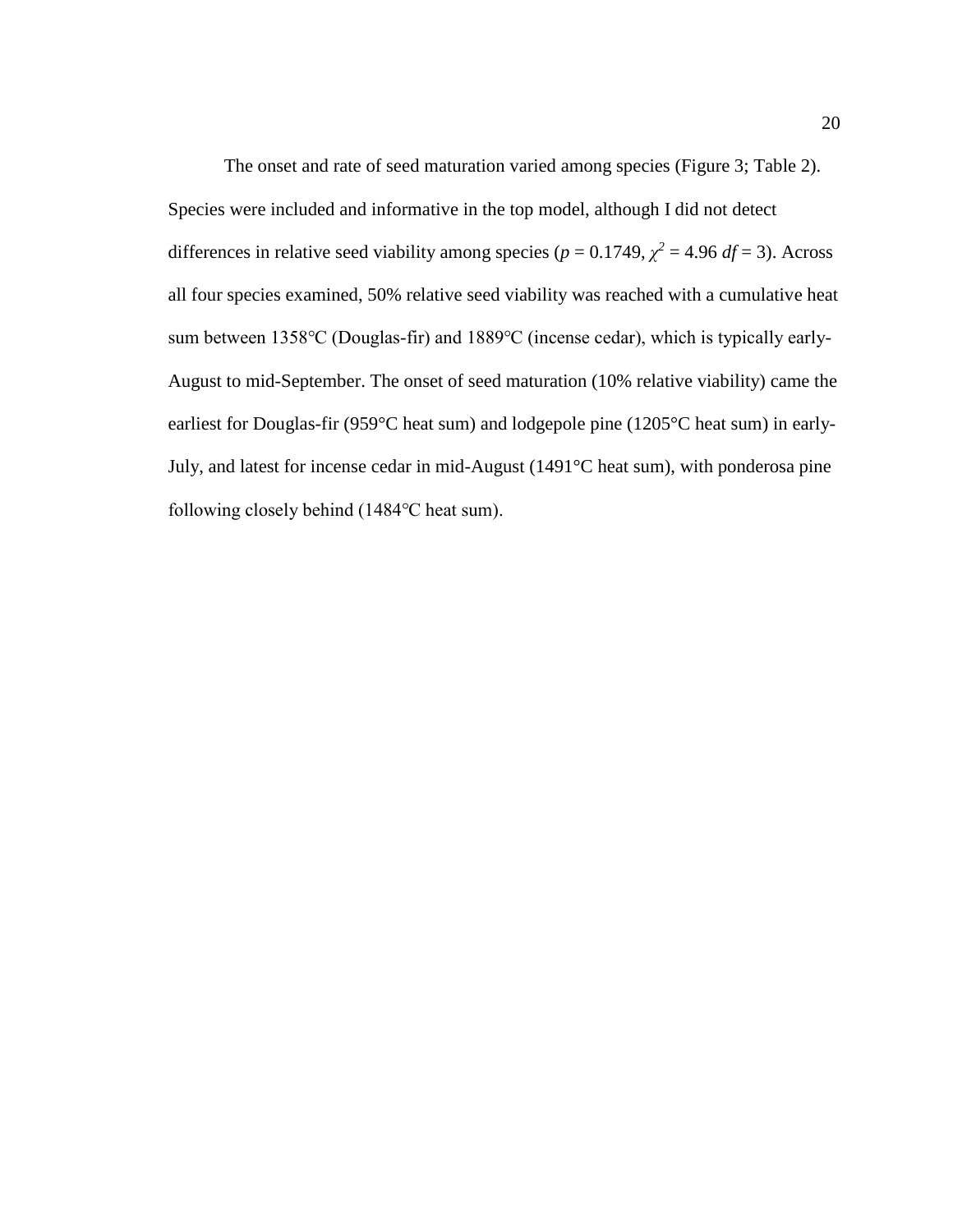

<span id="page-28-0"></span>Figure 3. The positive relationship between relative seed viability and the accumulating heat sum for each of the studied species in Shasta County of northern California in 2018 and 2019. The examined species include incense cedar, lodgepole pine, ponderosa pine, and Douglas-fir.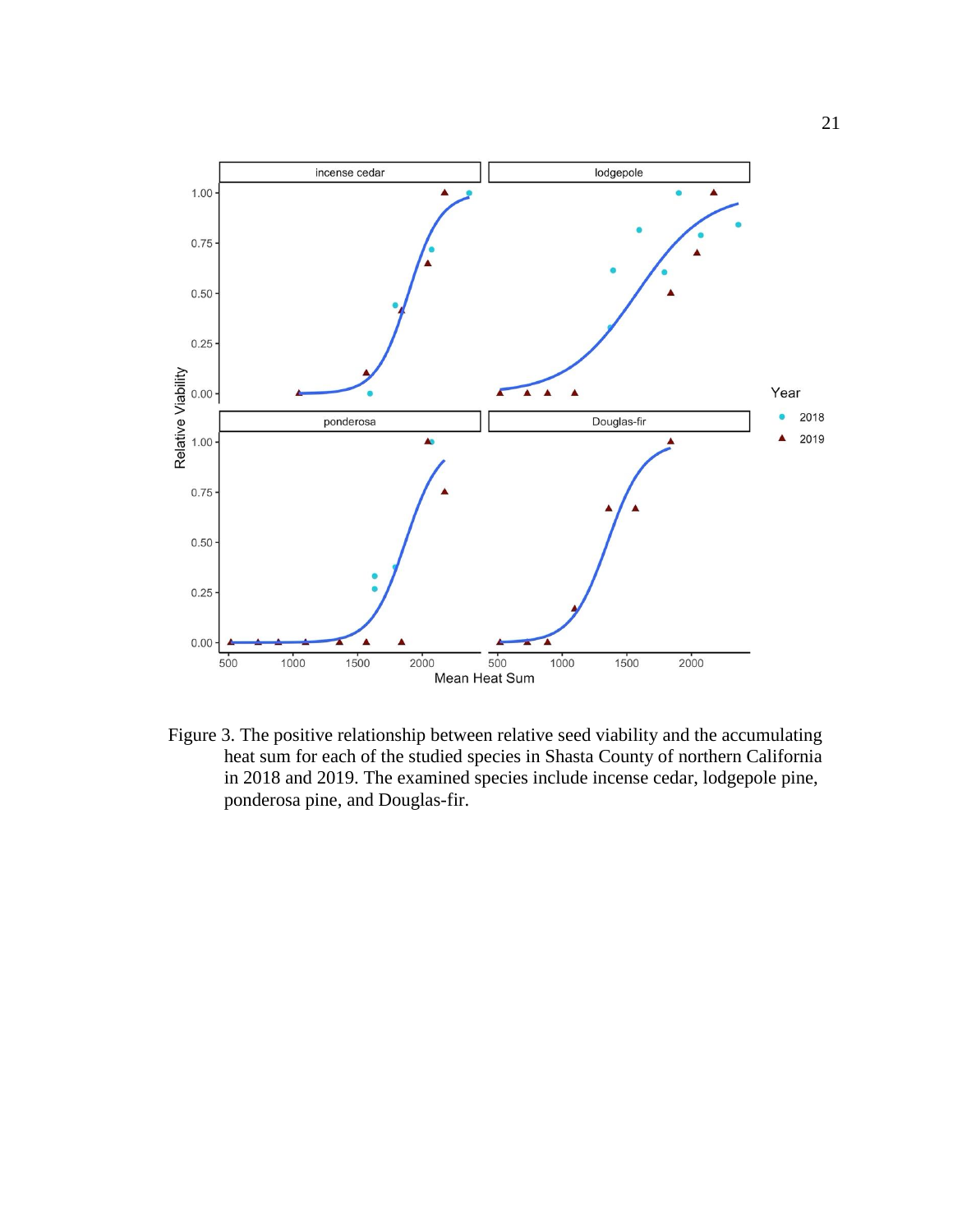Table 2. Accumulated heat sum at 10%, 50%, and 100% relative viability for four non-serotinous conifer species in Shasta County, California, as well as the seasonal timing for 10% relative viability. These values are based on predictions from the top model, which was an additive model including heat sum and species.

<span id="page-29-0"></span>

| <b>Species</b> | <b>Heat Sum at 10%</b><br>Viability $(C)$ | Heat Sum at 50%<br>Viability $(^{\circ}C)$ | Heat Sum at 100%<br>Viability $({}^{\circ}C)$ | Timing at 10% relative<br>viability |
|----------------|-------------------------------------------|--------------------------------------------|-----------------------------------------------|-------------------------------------|
| incense cedar  | 1491                                      | 1889                                       | 2173                                          | Mid-August                          |
| Douglas-fir    | 959                                       | 1358                                       | 1840                                          | Late July                           |
| lodgepole pine | 1205                                      | 1603                                       | 1902                                          | Late July                           |
| ponderosa pine | 1484                                      | 1883                                       | 2072                                          | Mid-July                            |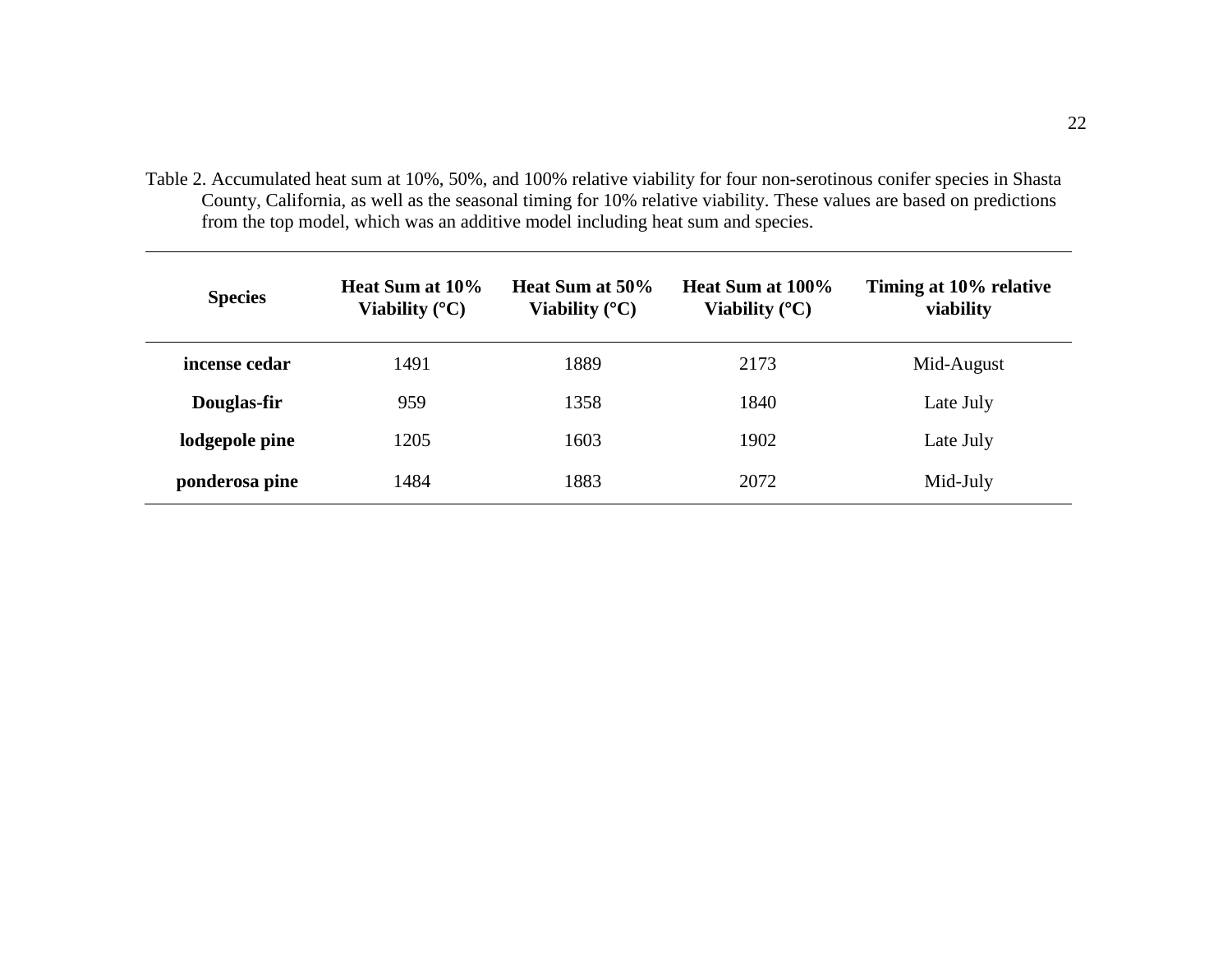Annual variation in the heat sum accumulation from 2000 through 2020 at the study site in northeastern California followed a similar accumulation pattern each year (Figure 4). Despite year-specific variation in heat accumulation patterns, around 190 to 220 Julian dates (early-July to early-August) there is typically an accumulated heat sum of 959℃ to 1491℃. A heat accumulation of 1358℃ to 1889℃ is typically reached with 220 to 245 Julian dates (early-August to early-September).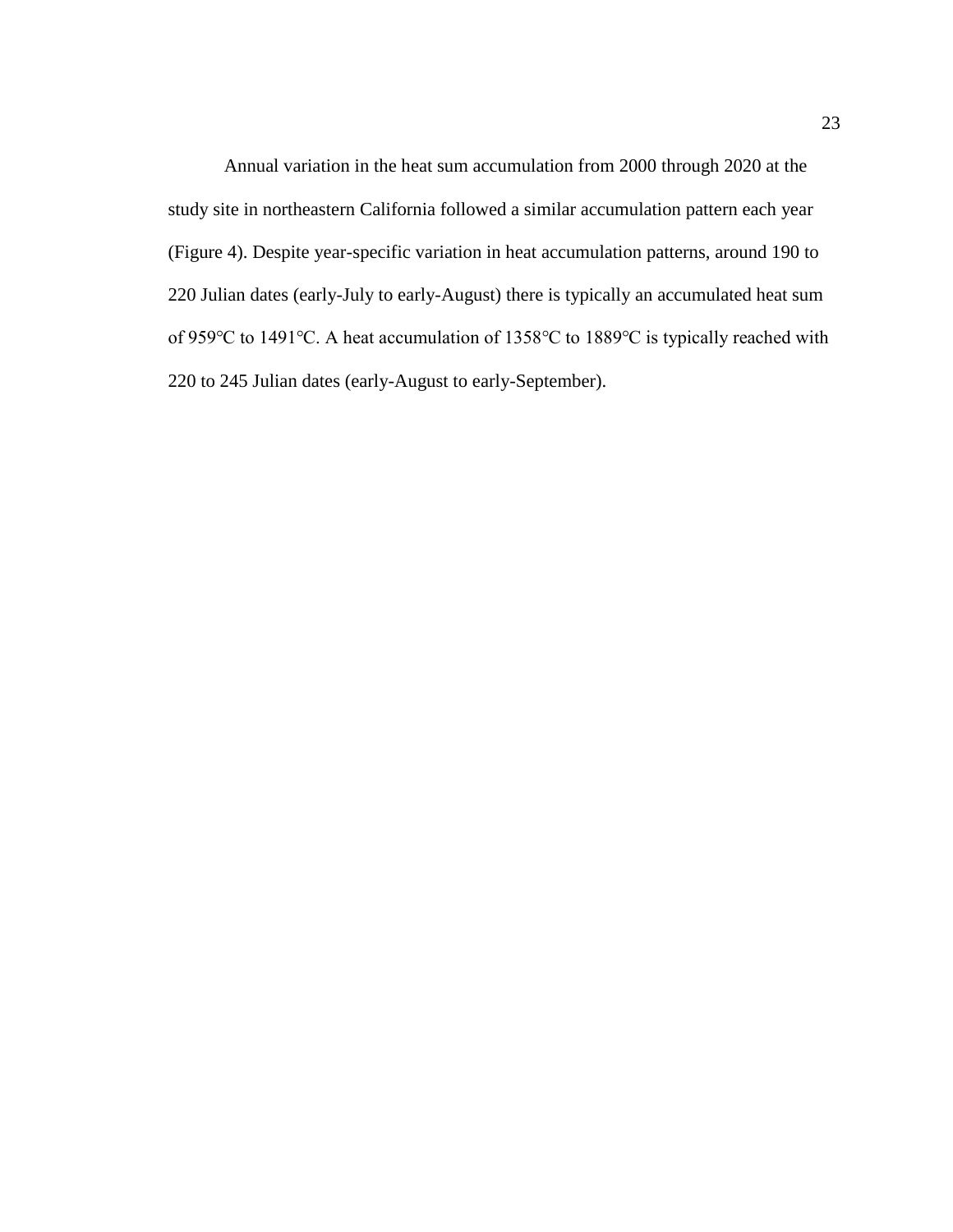

<span id="page-31-0"></span>Figure 4. The accumulated heat sum by Julian date for the study site near Burney, California, demonstrating the relatively low variability in annual patterns of heat accumulation, from 2000 through 2020 (PRISM, 2021).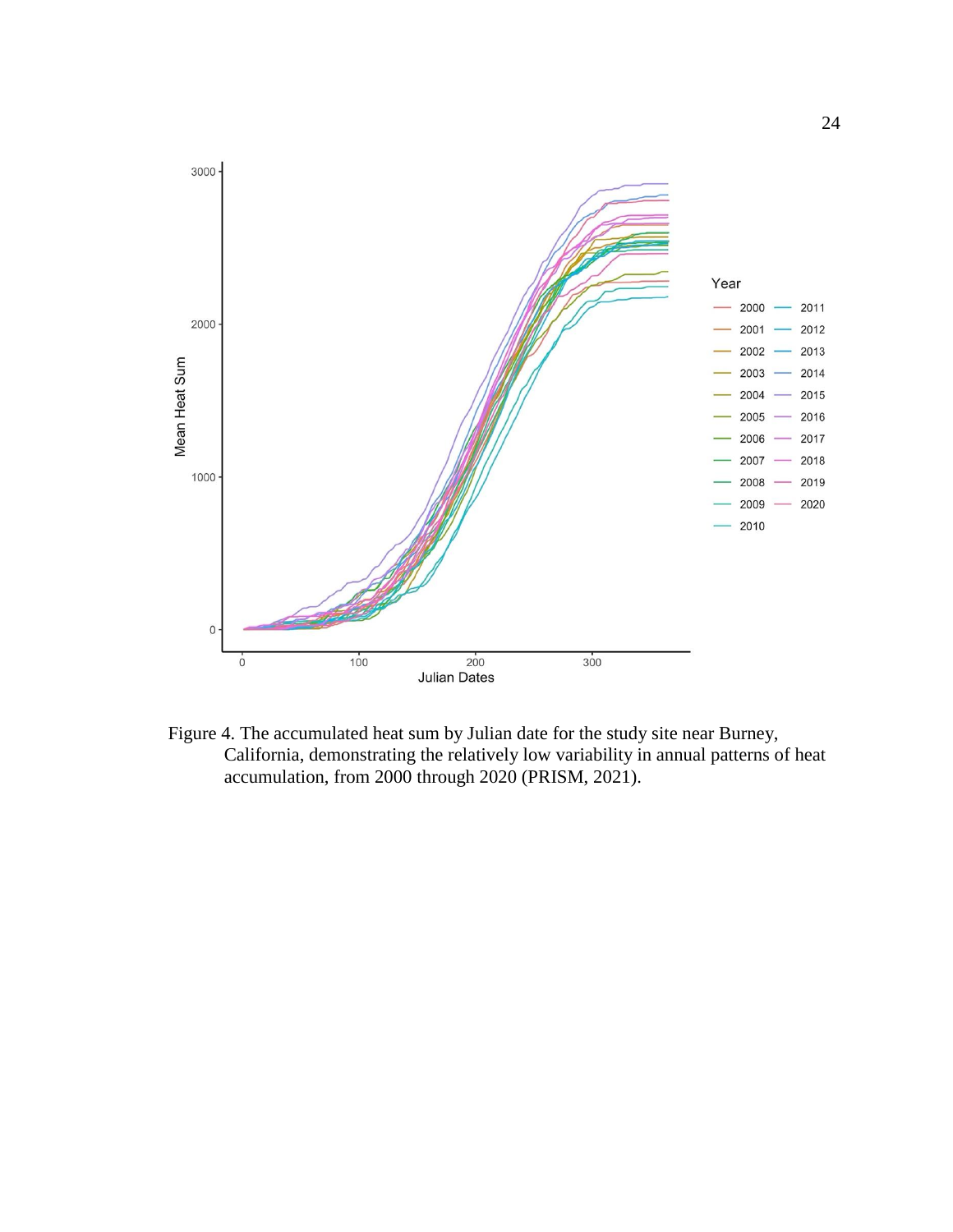## Heat-Induced Seed Mortality

<span id="page-32-0"></span>Seed survival was significantly impacted by increasing convective heat (Figure 5). As the temperature increased, relative seed viability significantly decreased across all species ( $p = 0.0156$ ,  $z = -2.42$ ,  $df = 27$ ). The most informative model selected for seed mortality utilized an additive generalized linear model with the treatment and species. While species was again informative in the most parsimonious model, it was not statistically significant  $(p = 0.1895, \chi^2 = 4.77, df = 3)$ . The threshold of seed survival for each of the four California conifers studied was dependent on the temperature of heat exposed to the surface of the ovulate cones (Figure 6). With minor differences in seed survival among species, it is observed that relative seed survival ranged widely by species at 10 and 50% survival (Table 3). It was observed that lodgepole pine can withstand the greatest amount of heat prior to mortality (235℃ to 342℃), while Douglas-fir experienced mortality at a lower threshold of heat (64℃ to 171℃; Table 3). With a maximum heat exposure of 342℃, 10% survivorship was recorded for lodgepole pine.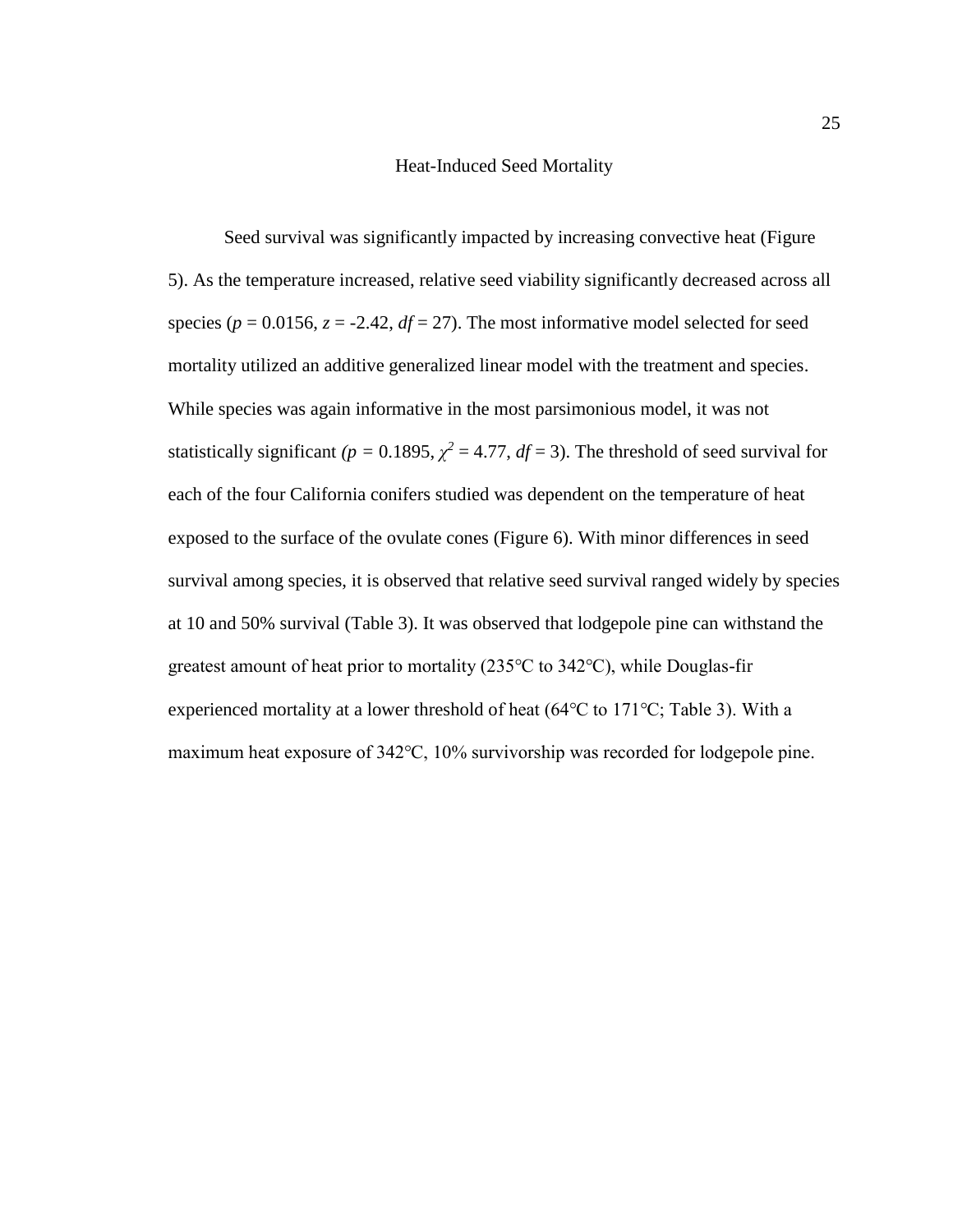

<span id="page-33-0"></span>Figure 5. Relative seed viability rates, with 95% confidence intervals in gray, for all examined species pooled together, as exposure to heat increases via muffle furnace (used as a proxy for fire). A significant negative relationship is reported for relative seed viability rates with increased heat exposure for all species ( $p =$ 0.0156,  $z = -2.42$ ). The examined species include incense cedar, lodgepole pine, ponderosa pine, and Douglas-fir, with all cone data collected from Shasta County, California.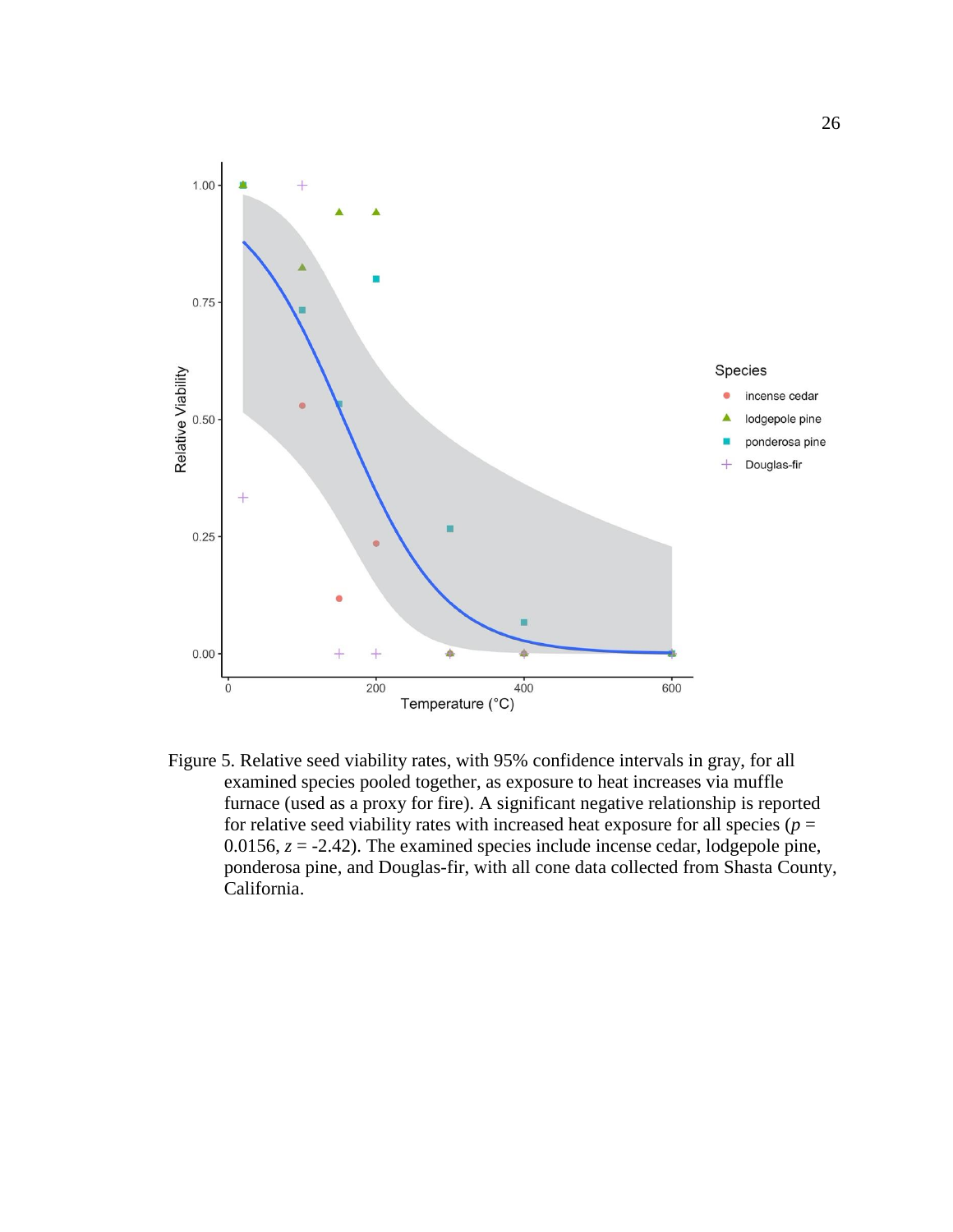

<span id="page-34-0"></span>Figure 6. Relative seed viability for each examined species, as a function of heat exposure temperature treatments implemented via muffle furnace that was used as a proxy for fire. A consistent negative relationship is shared across each species between increased heat exposure and relative viability rates. The examined species include incense cedar, lodgepole pine, ponderosa pine, and Douglas-fir, with all cone data collected from Shasta County, California.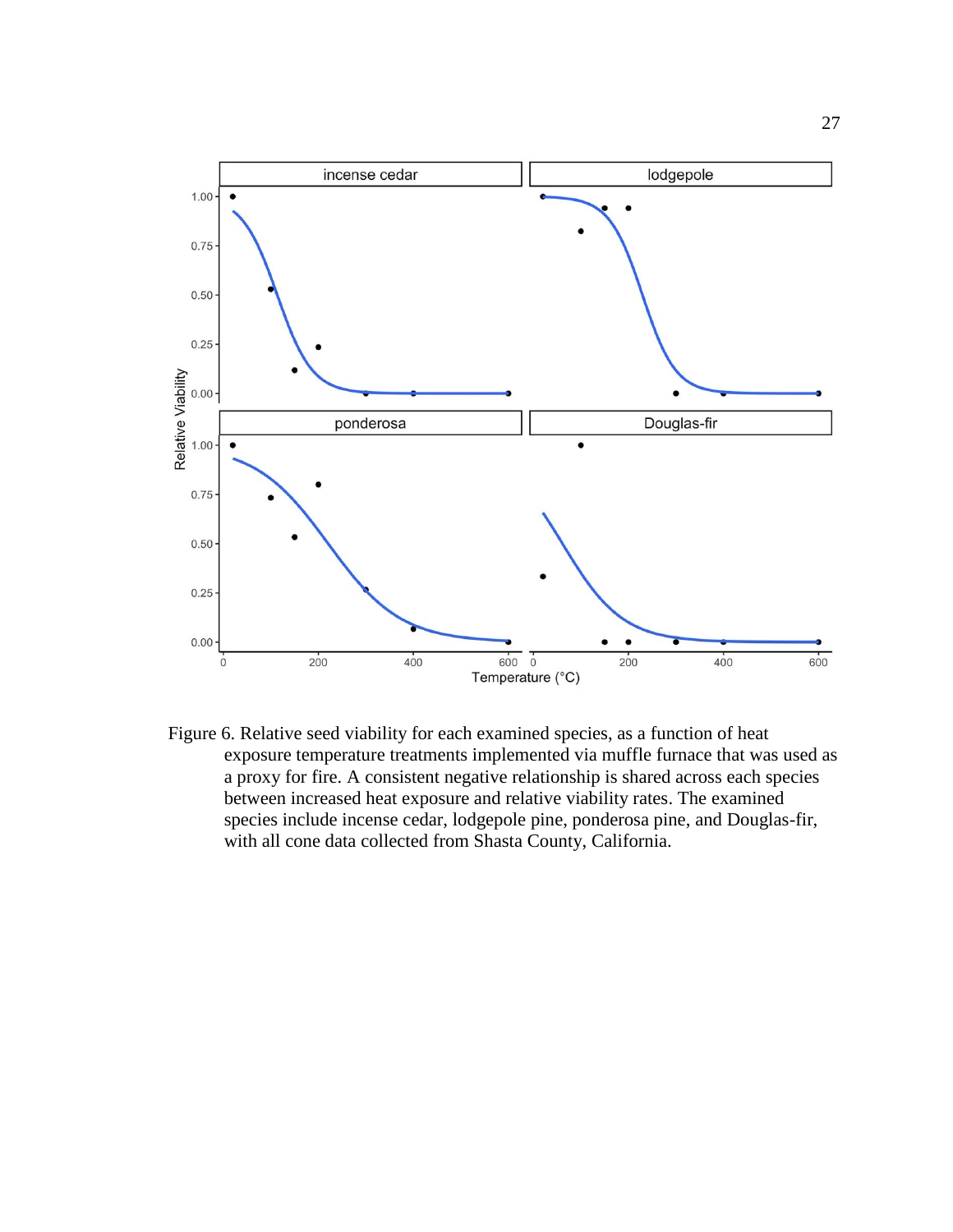Table 3. The temperature of heat exposure permitting 10% and 50% relative seed survivorship for the four conifer species studied in Shasta County, California near Burney. These values are based on predictions from the top model, which was an additive model with treatment and species.

<span id="page-35-0"></span>

| <b>Species</b> | 10% Survival $(^{\circ}C)$ | 50% Survival $(^{\circ}C)$ |
|----------------|----------------------------|----------------------------|
| incense cedar  | 214                        | 107                        |
| Douglas-fir    | 171                        | 64                         |
| lodgepole pine | 342                        | 235                        |
| ponderosa pine | 318                        | 211                        |
|                |                            |                            |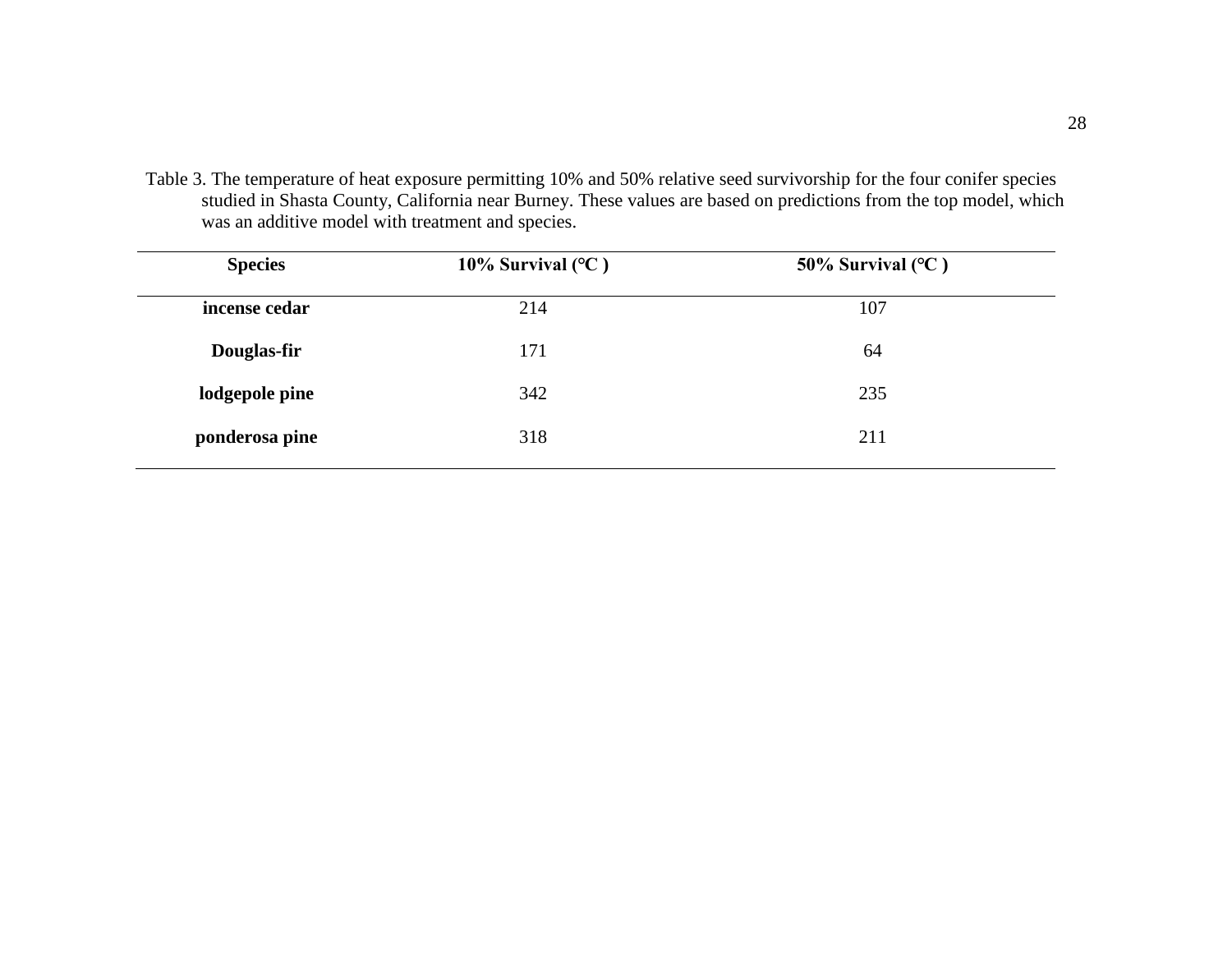## Timing of Wildfire

<span id="page-36-0"></span>Given the distribution of fire in the Klamath, Sierra Nevada, and Cascade ecoregions from 1950 to 2017, the peak timing of fire occurred from late-July to mid-September (Figure 7). The fire distribution indicates that lightning acts as a prominent ignition source as early as May and spanning into August. Fires caused by humans span the entire year, and peaks from July to September. Cumulative proportion of area burned between 2000 and 2017 for the same geographic area, annually occurred between 125- 350 Julian days (Figure 8). A total of 68% of the cumulative area burned fell within the estimation of the seed maturation window, such that more than half the area burned had the capacity for regeneration via facultative serotiny.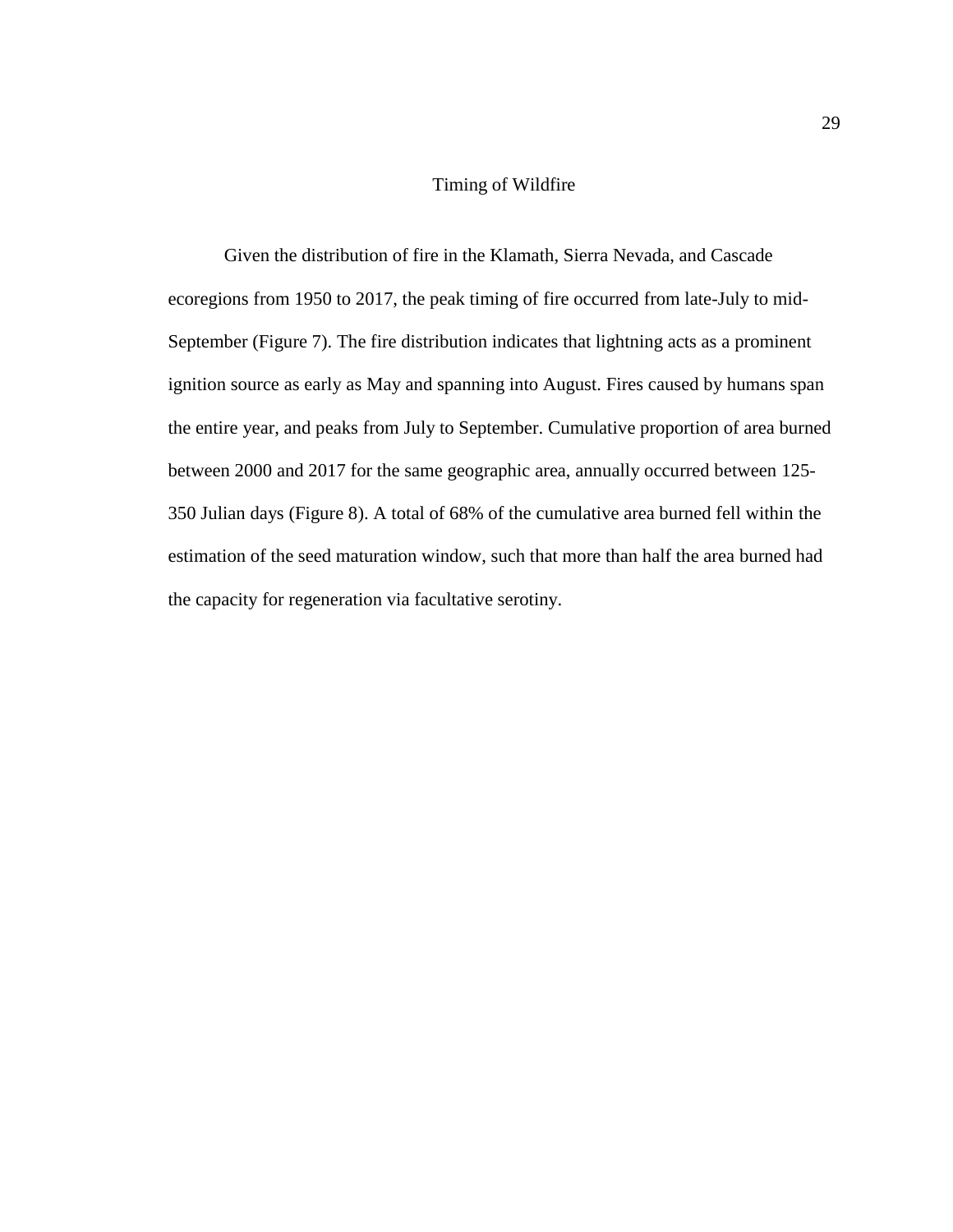

<span id="page-37-0"></span>Figure 7. Fire distribution in the Klamath, Sierra Nevada, and the Cascade ecoregions from 1950 to 2017, delineated by human and natural causes (MTBS, 2018).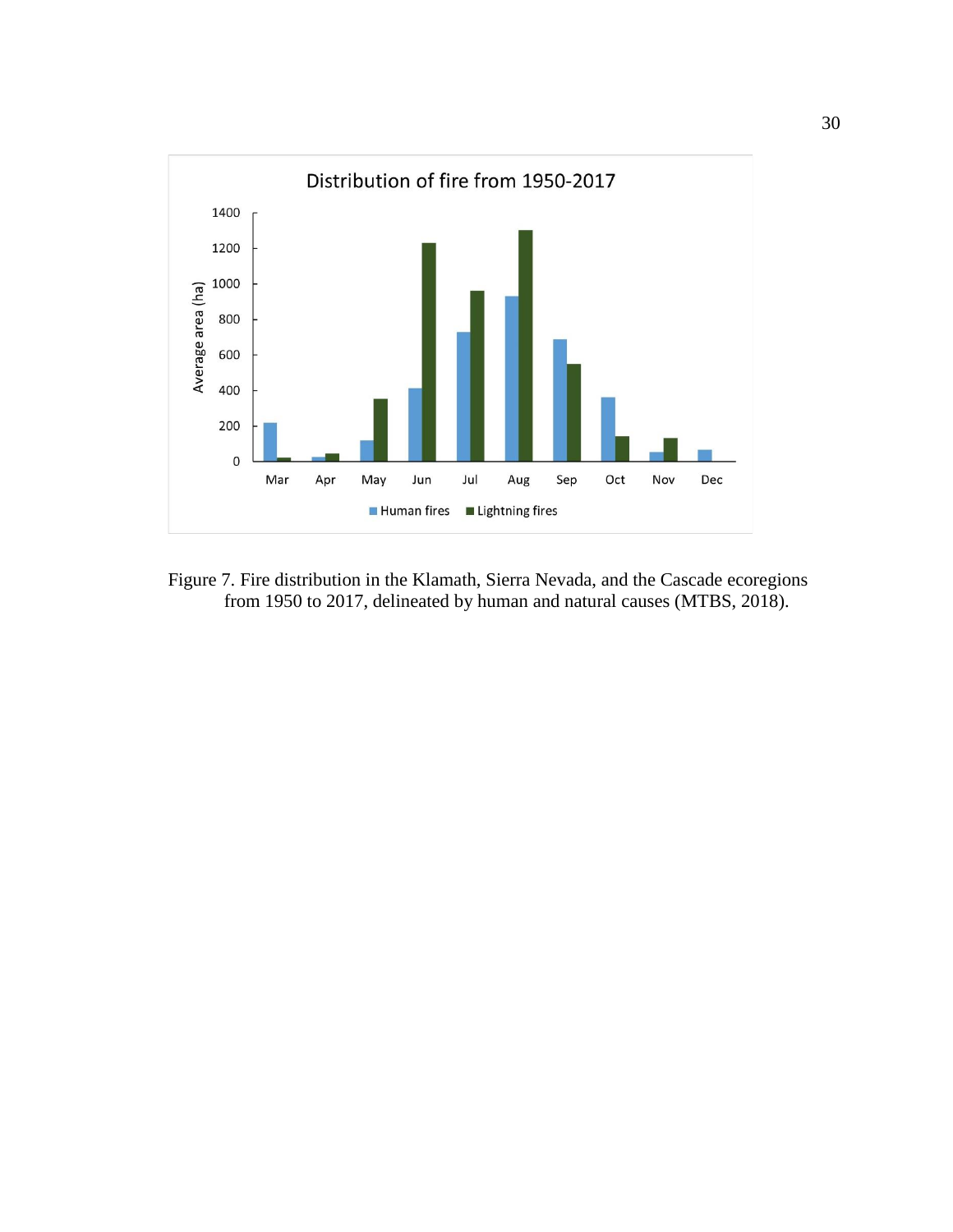

<span id="page-38-0"></span>Figure 8. Cumulative proportion of annual area burned from 2000 to 2017, based on start dates, in northern California (Klamath, Sierra Nevada, Cascade ecoregions). The yellow represents the temporal window of facultative serotiny (using 10% relative viability as the start and seed abscission as the end), which encompassed 68% (annual range: 39%-93%) of the burns. The temporal window includes the Julian date of 200 through 265 (mid-July- September).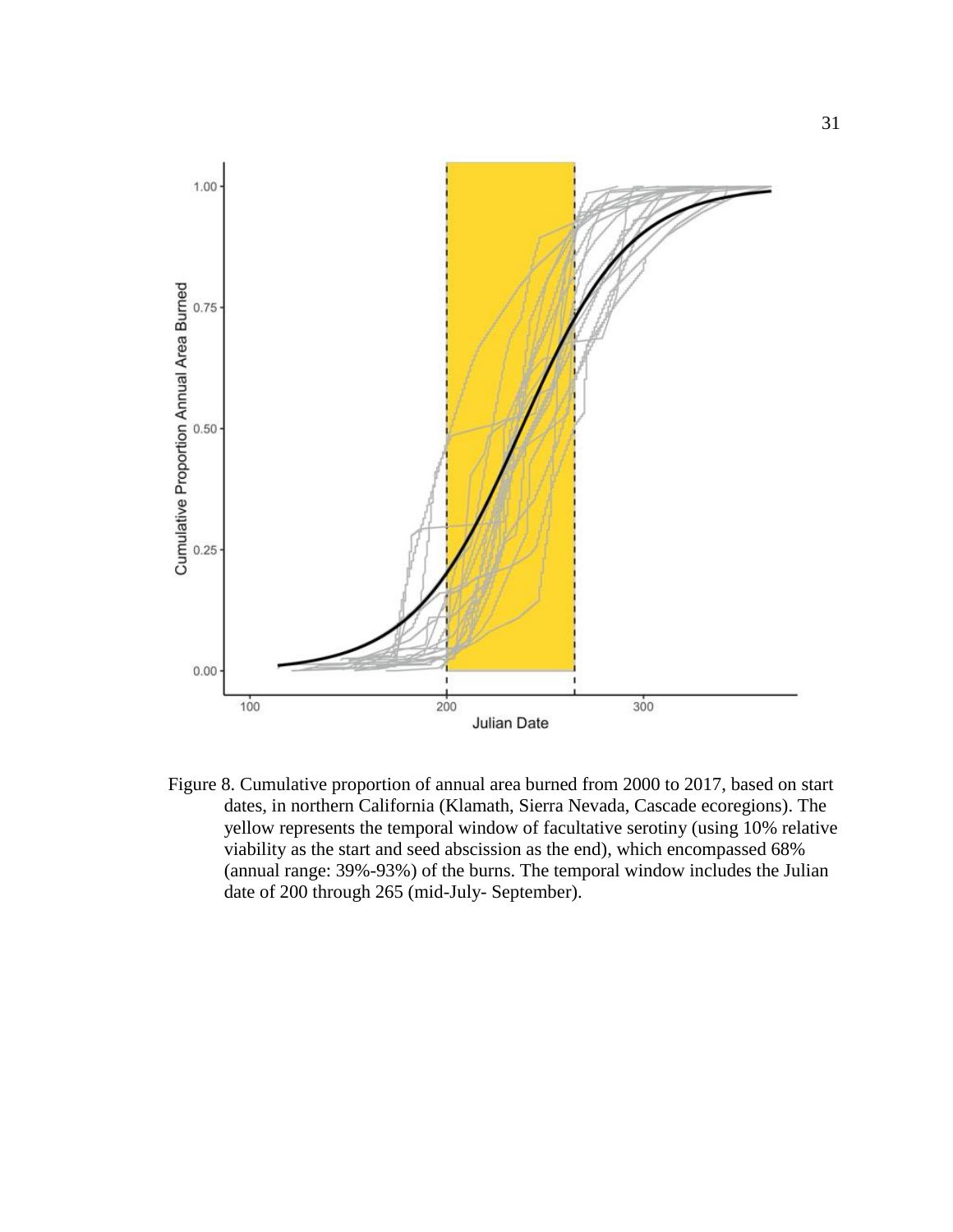## DISCUSSION

<span id="page-39-0"></span>I provide mechanistic support for the possibility of facultative serotiny, an alternative post-fire mode of regeneration in non-serotinous conifers, in northeastern California. Facultative serotiny is defined as the capacity of a non-serotinous species to disperse viable seeds from trees killed by fire. The mechanism is made possible when seed maturation precedes the timing of fire, and when ovulate cone scales adequately protect the viable crop. The onset of seed viability for the studied species occurred around mid-July to mid-August (Table 2), and the timing of the reported fires occurred from late-June to mid-September (Figure 7). As such, I identify the window for this regenerative mechanism to occur with the onset of seed viability starting in mid-July and spanning to September with respect to the timing of seed abscission (Figure 8).

## Seed Maturation

<span id="page-39-1"></span>Given the positive relationship between seed viability and accumulating heat sum of the four studied conifer species, it is evident that larger quantities of viable seed become available later in the summer, as heat accumulates. This relationship has likewise been demonstrated in other species such as Engelman spruce (*Picea engelmannii*) in Canada (Pounden et al. 2014) and in the Rocky Mountains (Buechling et al. 2016), Scots pine (*Pinus sylvestris*) in Finland (Henttonen et al. 1986), as well as multiple northern boreal tree species including black spruce (*Picea mariana*; Sirios 2000; Meunier et al. 2007), white spruce (*Picea glauca*; Michaletz et al. 2013), and Norway spruce (*Picea*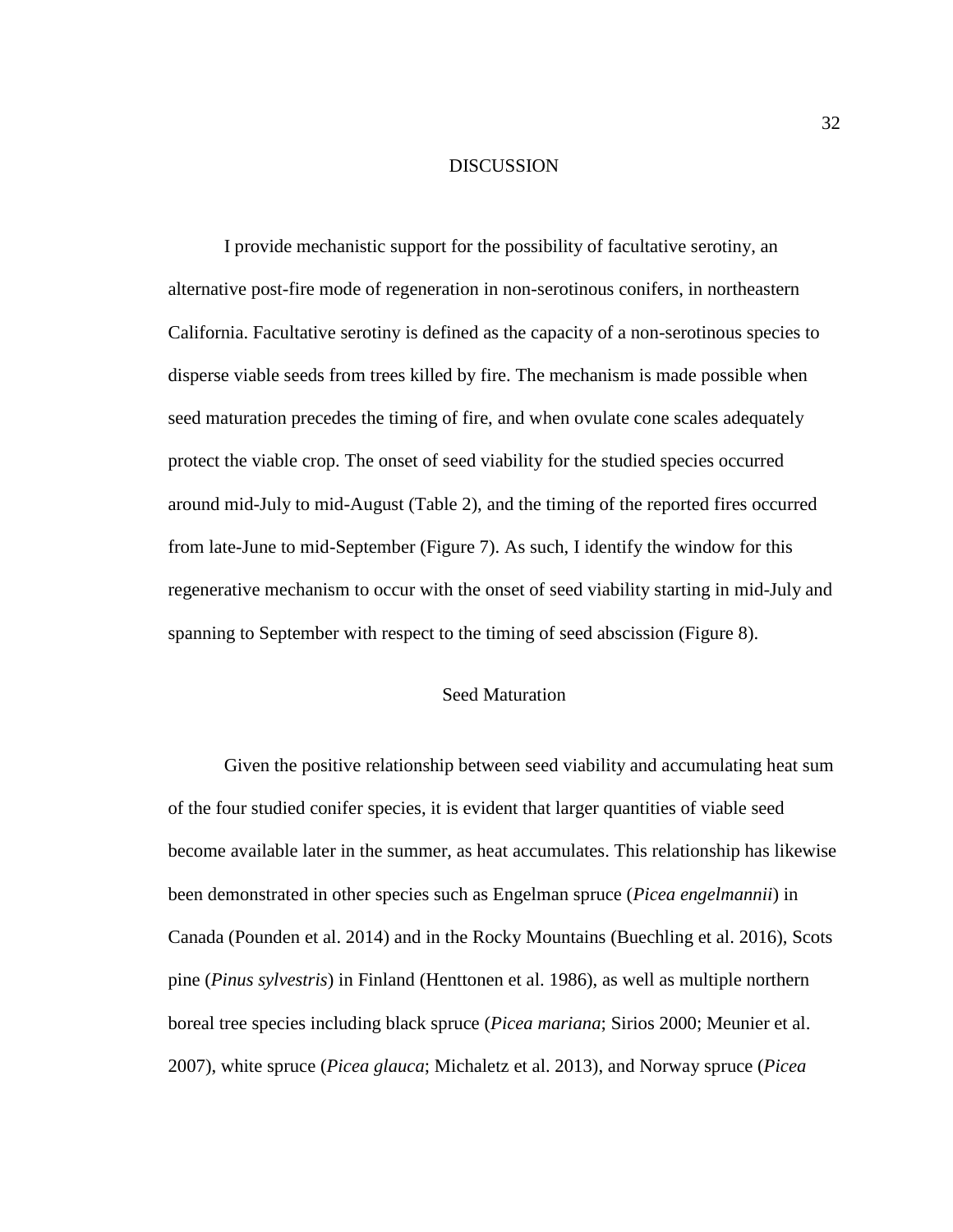*abies*; Selas et al. 2002). Additionally, warmer temperatures during the period of reproductive bud initiation have been documented to increase seed production (Selas et al. 2002; Buechling et al. 2016; Ibáñez et al. 2017), indicating that climatic warming may increase seed availability. When a fire occurs later in the season, greater opportunity is made available for conifers to produce seed that can then contribute to future generations following a fire. This window of opportunity, termed facultative serotiny, is marked by the onset of viability (10% relative viability) and ends with the reflex of cone scales and the abscission of seeds.

The positive trends among species and cumulative heat sum indicate subtle differences among species (Table 1) as the effect of species was informative in the best model. Albeit there is potential for stochastic variability in the timing of ovulate cone fertilization which could have limited the ability to detect a species effect, meaning that certain cones within the collection may have had better access to pollen clouds and were fertilized earlier in the season (Niklas, 1985), and therefore developed earlier in the final growing season. Conversely, the onset of viability in the species examined was reached by late July (959℃ to 1491℃) and maximum viability occurred by late August (1840℃ to 2173℃; Meunier et al., 2007; Michaletz et al. 2013). Likewise, the compendium of Schopeyer (1974) shows that, while the reports are anecdotal, most North American tree species (with the exception of spring seed dispersers, such as *Populus*) begin abscising seeds in September. Thus, if onset and ending dates are similar, then the sigmoidal curves depicting seed maturation should be similar. Given that the small sample size decreased the power to detect statistical differences, future studies should also include larger sample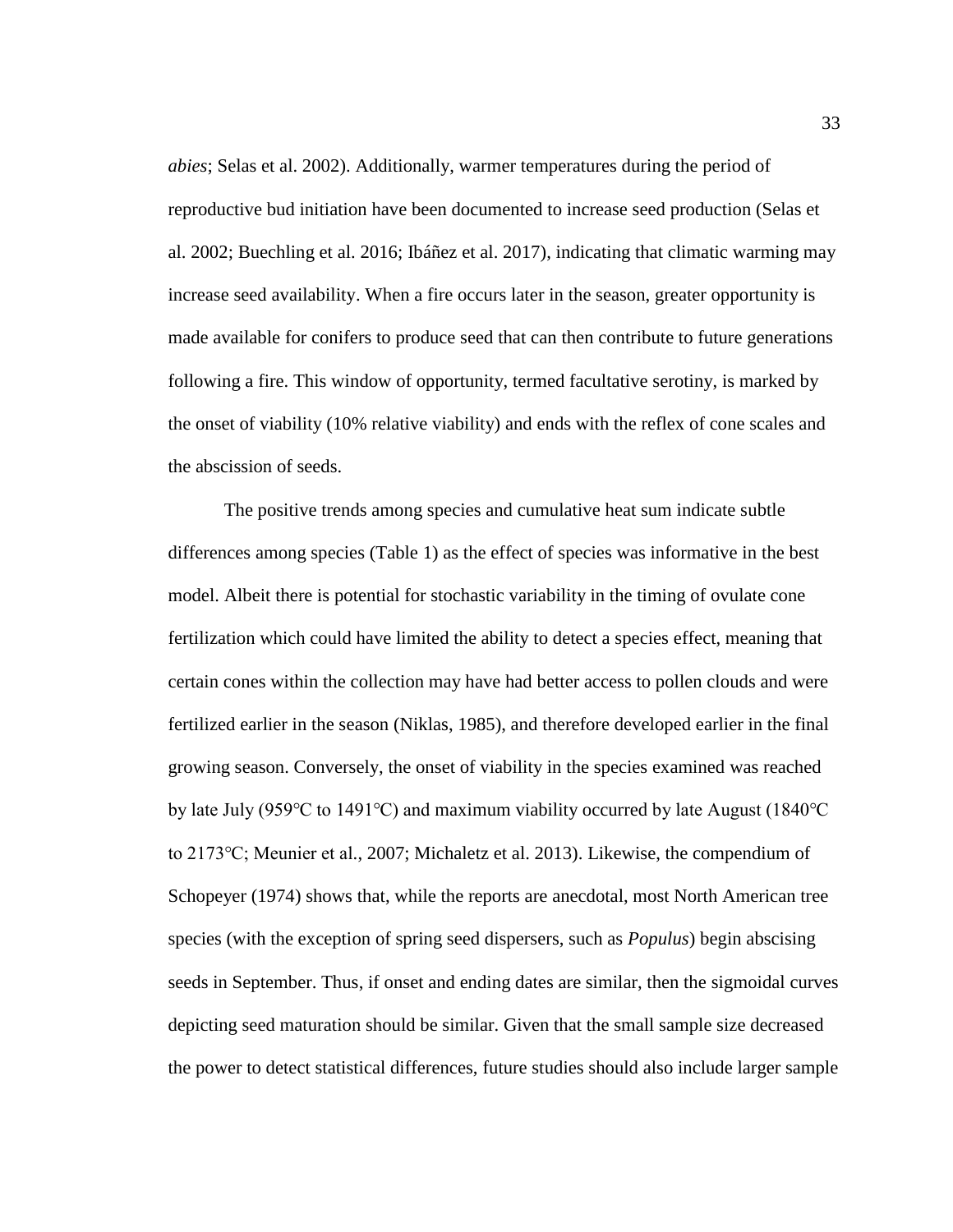sizes to account for species-specific variability in seed maturation while also considering a sampling design where collections are made from the same trees over time to account for intra-specific variability.

## Seed Survival Relative to Heat Exposure

<span id="page-41-0"></span>Seed survival rates expectedly decreased with higher exposure to heat for the studied non-serotinous species. This inverse relationship has been documented previously with black spruce (Zasada et al. 1979; Johnstone et al. 2009), multiple cypress species (Milich et al. 2012), as well as the Engelmann spruce in a modeling study (Michaletz et al. 2013). There are few studies that have been completed to obtain temperature data associated with high severity crown fires. The reported temperatures associated with low to moderate severity fires range from 200℃ to 1000℃ (Butler et al. 2004; Hobbs and Gimingham, 1984; Habrouk et al. 1999). Conversely, high intensity fires within the crown shift temperatures to 600℃ to 1300℃ (Butler et al. 2004), implying that no seeds should survive for these species based on my study's findings (Figure 6). However, these temperatures were experienced in rapid flashes, spanning only 20 to 100 seconds. Rapid heat fluxes experienced during wildfires are difficult to replicate in lab settings, given that high temperatures produced in a muffle furnace remain insulated in the oven and cannot be released to the surrounding environment quickly. However, the study included a high of 600℃ for 150 seconds to reflect the upper bounds of heat exposure, which is comparable to the rapid heat flashes over 1000°C experienced for 20 to 100 seconds in Butler et al. (2004). That is, survival may be more likely in the rapidly varying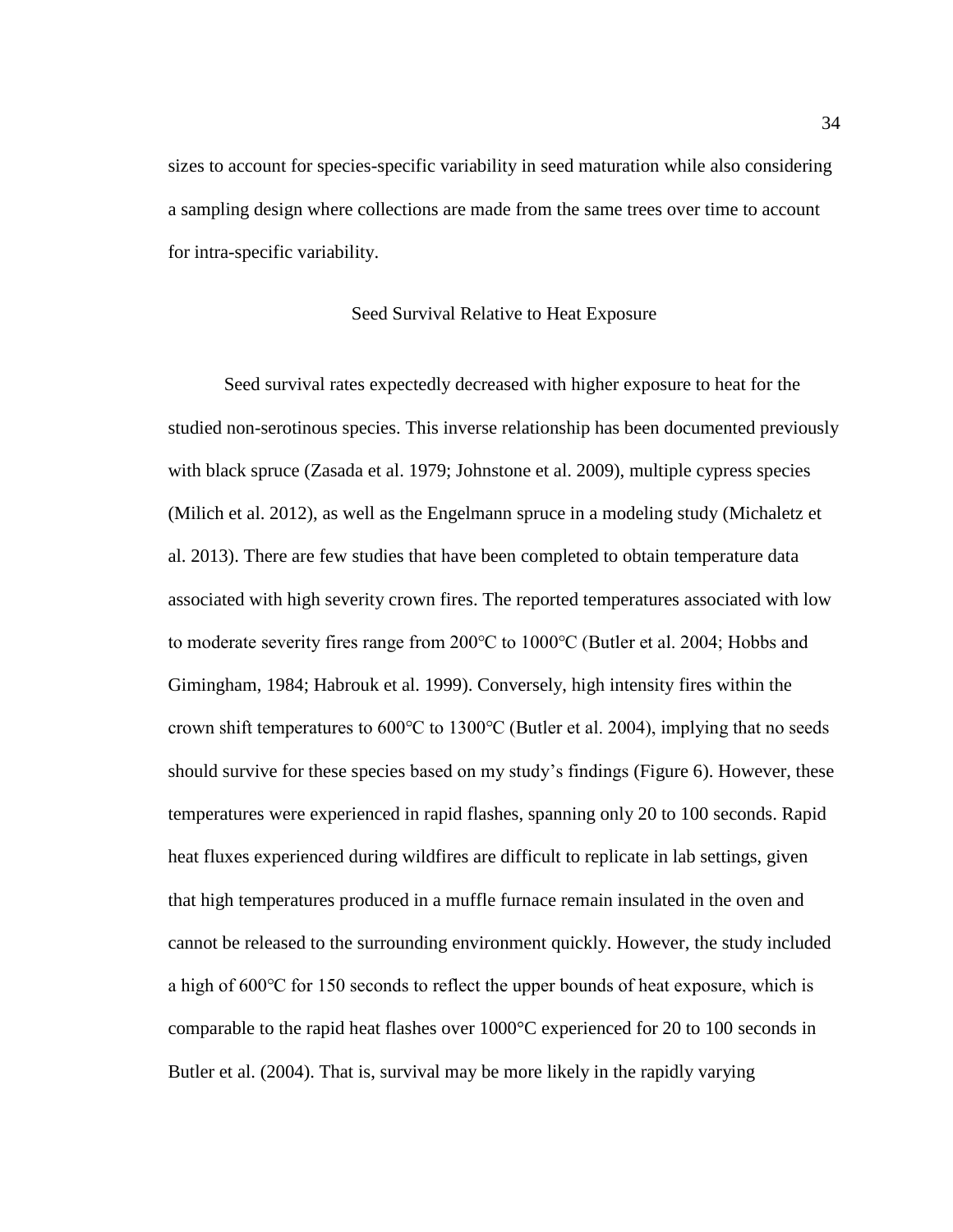temperature regime of a flaming front than in the uniform environment of an oven. Furthermore, most ovulate cones are located in the upper portion of the crown, which can result in exposure to lower fire temperatures when compared to cones in the lower and middle crown positions (Butler et al. 2004). Field-based studies provide evidence of viable seeds in burned cones following fire, this has been completed twice for the serotinous black spruce (e.g., Zasada et al. 1979; Johnstone et al. 2009), from which Zasada et al. (1979) determined 86% seed survival following fire. A computational study by Michaletz et al. (2013) conversely found 12% of cones with viable seeds following a crown fire, however this difference can likely be attributed to the lack of consideration for cone characteristics (e.g., cone size, moisture content) in their simulations. A beneficial next step would be a study based on the widespread collection of cones following fire from a large number of non-serotinous species varying in cone size. This would permit the ability to ascertain whether seeds can survive inside closed cones, as well as test the hypothesis that the proportion of seeds surviving varies with cone size.

Evidence indicates higher moisture content in the fresh annual non-serotinous cones (Greene et al. in prep). That is, greater energetic input is required for cone combustion to occur, even when faced with high temperatures. The moisture acts as an additional protective force for the reproductive propagules (Splawinski et al. 2019), allowing greater potential for seed survival at the time of fire. Further, cone scales isometrically increase with the size of ovulate cones (Greene et al. in prep) which offer greater protection for seeds. Thus, non-serotinous species with larger cones should tend towards higher seed survival rates. Additionally, given that cone size and moisture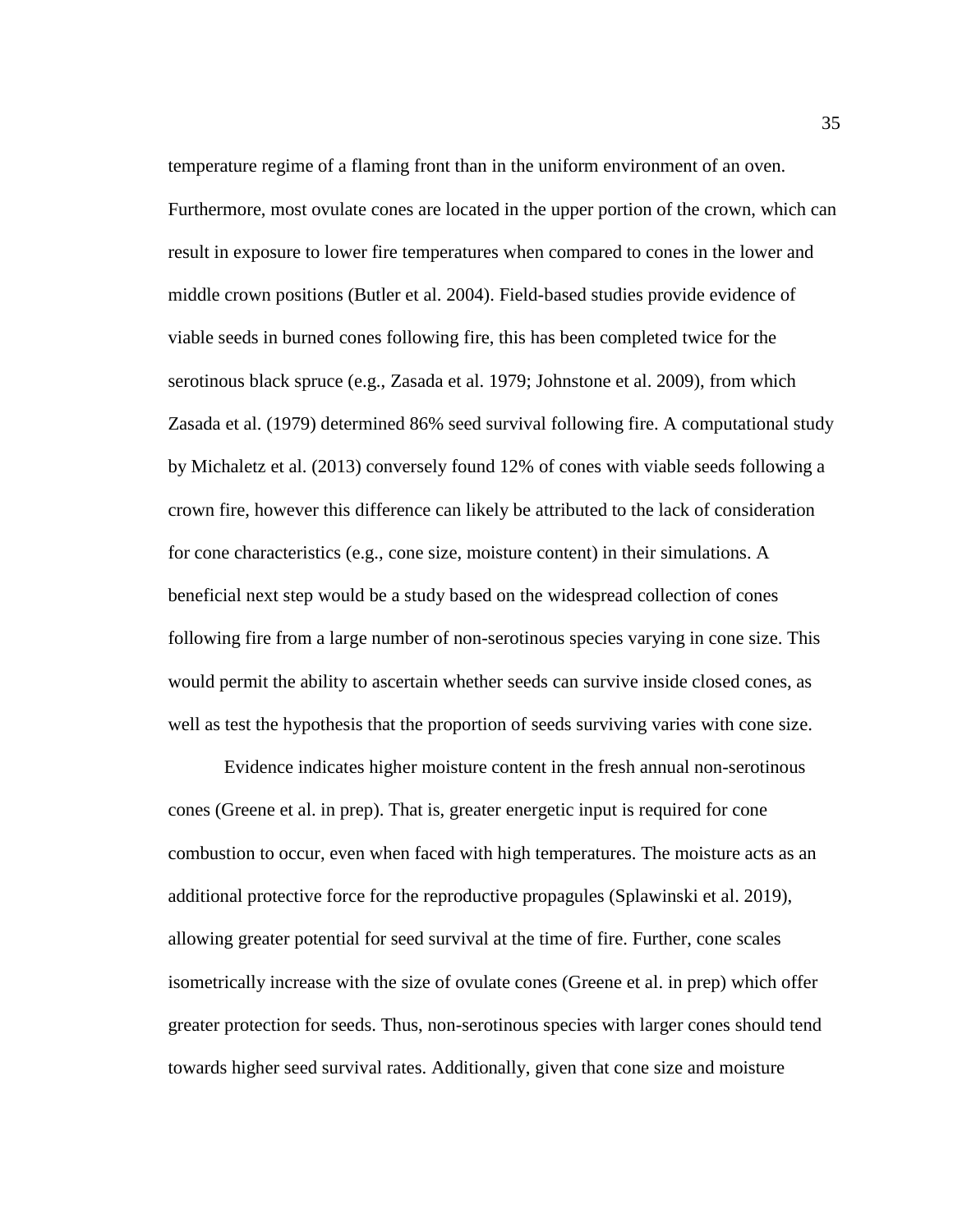content play an important role in protecting seeds (de Groot et al. 2004; Splawinski et al. 2019), the larger cones of ponderosa and lodgepole pine should have the greatest seed survival rates following heat exposure. With that said, species was informative to my top model but did not have a statistically significant effect on seed survival, which is attributed to the small sample size. If these seeds have matured at the time of fire and remain protected by the moisture content and cone scales following the time of fire, facultative serotiny can ensue.

#### Timing of Wildfire

<span id="page-43-0"></span>The bulk of the area burned in the reported ecoregions from 1950 to 2017 occurred from late July to early September in California. As climate warms, this may change with more area burning earlier in the season. Thus, surviving non-serotinous seeds will be available in increasing numbers until late August, and maintained for a few weeks until seed abscission begins. It should be noted that a late August fire in a poor crop year would lead to minimal recruitment, such that regeneration would be indistinguishable from long-distance dispersal. Likewise, an early August (too few viable seeds) or late Autumn (too few seeds remaining) fire during a very large seed crop may also yield little recruitment.

Almost 70% of the area burned from 2000 to 2017 for the examined ecoregions occurred during the window for facultative serotiny, although detectable recruitment from this mechanism will occur much less than 70% of the time. To estimate the occurrence of this mechanism within forest population dynamics would require an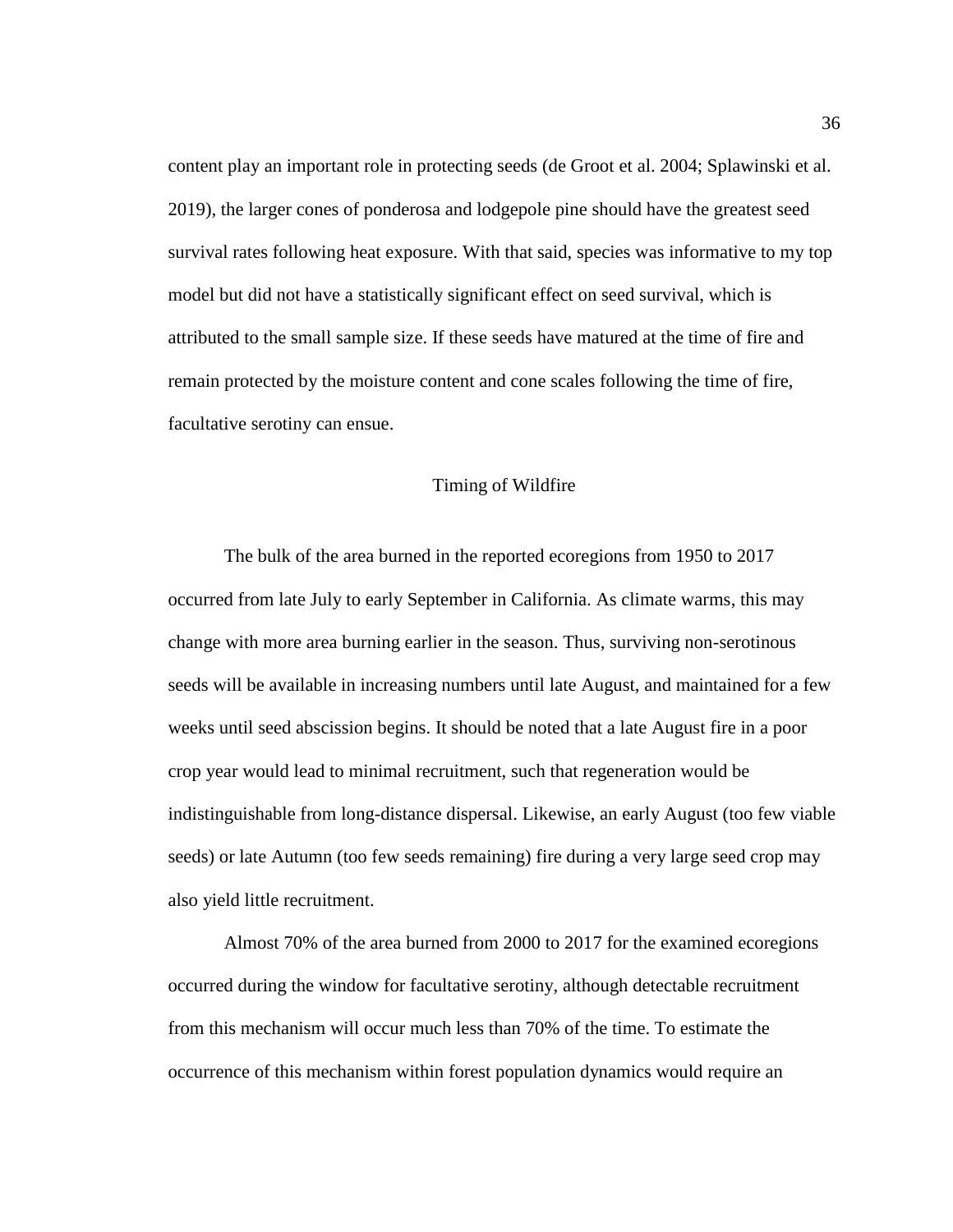approximation of the probability of a fire burning coinciding with the production of an abundant seed crop and identification of seed abscission at the population level in Autumn.

The occurrence of facultative serotiny will also be influenced by changing climatic conditions given the continued warming, lengthening of fire seasons, and earlier occurrences of fire in the season (Westerling, 2016). The reported timing of lightning ignitions is conducive to facultative serotiny, as these fires occur later in the season. Conversely, as fires occur earlier, facultative serotiny may become more likely if the phenology of seed maturation shifts to earlier in the season. Thus, the expansion of seed maturation studies with more species is crucial for defining the rate of change in phenology of seed maturation as climatic conditions shift over time. As the conditions change, the prevalence of this mechanism will be influenced by the temporal distribution and intensity of fires, the timing of seed maturation phenology, and the rates of cone production.

## Implications

<span id="page-44-0"></span>As fire regimes continue to shift given climatic warming, and concern of local extirpation in species lacking fire adaptations increases, I offer a regenerative mechanism that allows for non-serotinous conifer persistence in landscapes prone to high-severity fire. My research indicates that the mechanism may operate commonly in the western half of this continent. My characterization of this mechanism will not only aid in improving the accuracy of post-fire regeneration modeling but also offers new research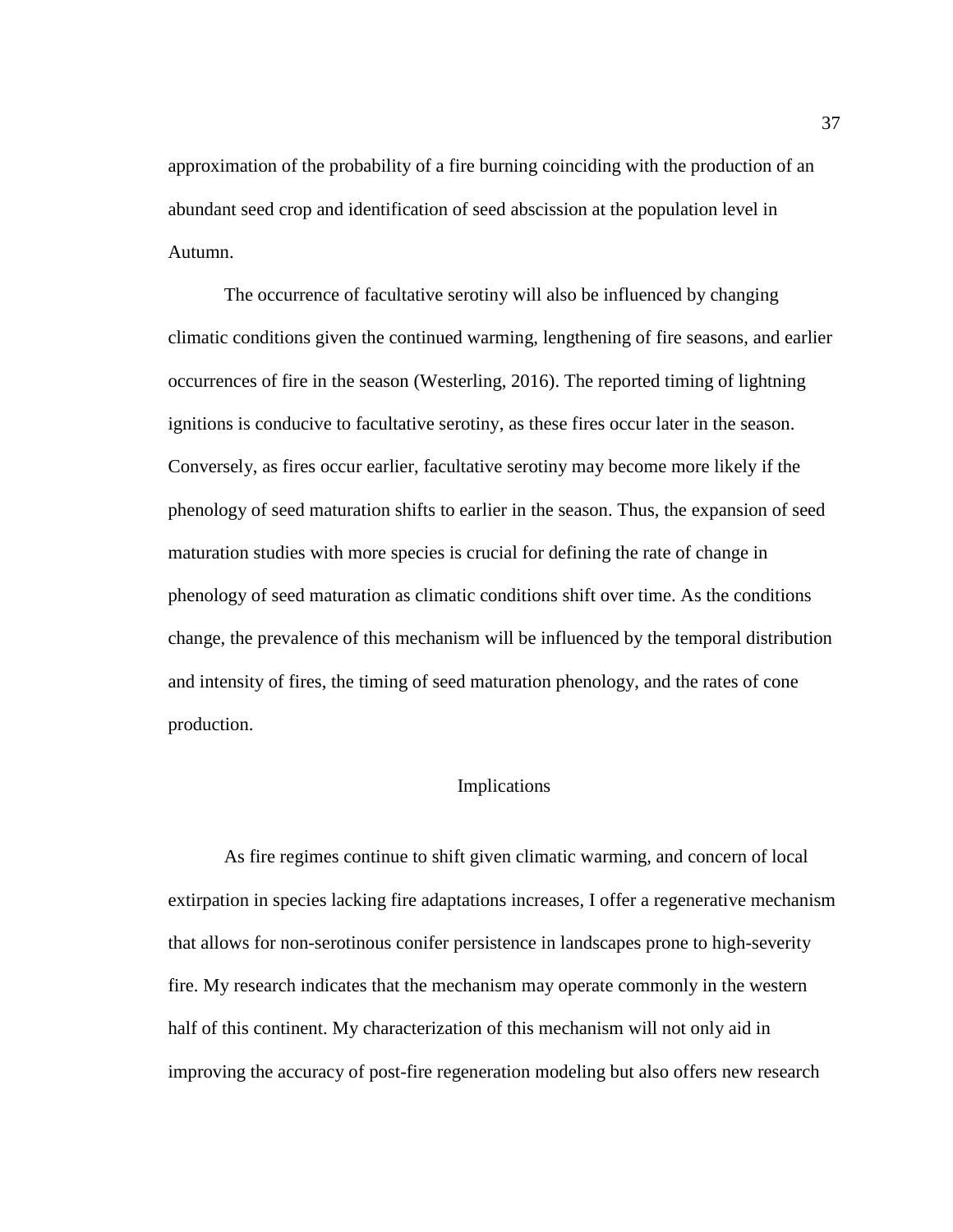on the timing of seed maturation for four non-serotinous conifer species, in addition to providing insights for land management techniques following a stand-replacing fire.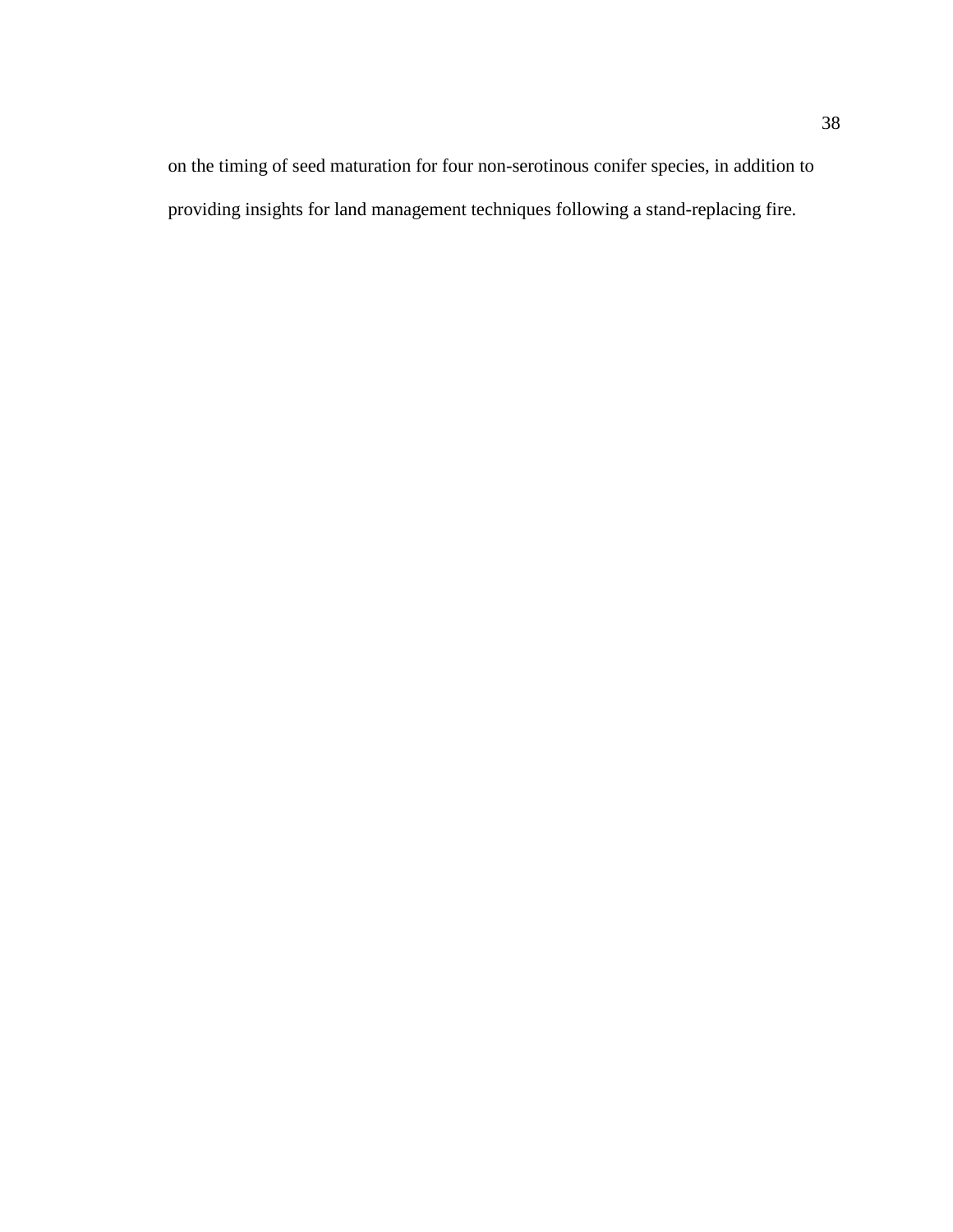## LITERATURE CITED

<span id="page-46-0"></span>Agee, J.K., (1996). *Fire Ecology of Pacific Northwest Forests*. Island press.

- AOSA [Association of Official Seed Analysts]. 2008. AOSA rules for testing seeds. Association of Official Seed Analysts, Stillwater, Oklahoma, USA.
- Barbour, M.G., (2007). Closed-cone pine and cypress forests. *Terrestrial Vegetation of California*, 3rd Ed. University of California Press, Berkeley, pp. 296-312.
- Bates, S.L., Lait, C.G., Borden, J.H. and Kermode, A.R., (2002). Measuring the impact of Leptoglossus occidentalis (Heteroptera: Coreidae) on seed production in lodgepole pine using an antibody-based assay. *Journal of Economic Entomology*, 95(4), pp. 770-777.
- Buechling, A., Martin, P.H., Canham, C.D., Shepperd, W.D. and Battaglia, M.A., (2016). Climate drivers of seed production in Picea engelmannii and response to warming temperatures in the southern Rocky Mountains. *Journal of Ecology*, 104(4), pp. 1051-1062.
- Burnham, K.P., and Anderson, D.R., (2004). Multimodel inference: understanding AIC and BIC in model selection. *Sociological Methods & Research*, 33(2), pp. 261- 304.
- Butler, B.W., Cohen, J., Latham, D.J., Schuette, R.D., Sopko, P., Shannon, K.S., Jimenez, D. and Bradshaw, L.S., (2004). Measurements of radiant emissive power and temperatures in crown fires. *Canadian Journal of Forest Research*, 34(8), pp. 1577-1587.
- Collins, B.M. and Roller, G.B., (2013). Early forest dynamics in stand-replacing fire patches in the northern Sierra Nevada, California, USA. *Landscape Ecology*, *28*(9), pp. 1801-1813.
- de Groot, W.J., Bothwell, P.M., Taylor, S.W., Wotton, B.M., Stocks, B.J., and Alexander, M.E., (2004). Jack pine regeneration and crown fires. *Canadian Journal of Forest Research,* 34, pp. 1634-1641.
- Dennison, P.E., Brewer, S.C., Arnold, J.D. and Moritz, M.A., (2014). Large wildfire trends in the western United States, 1984–2011. *Geophysical Research Letters*, *41*(8), pp. 2928-2933.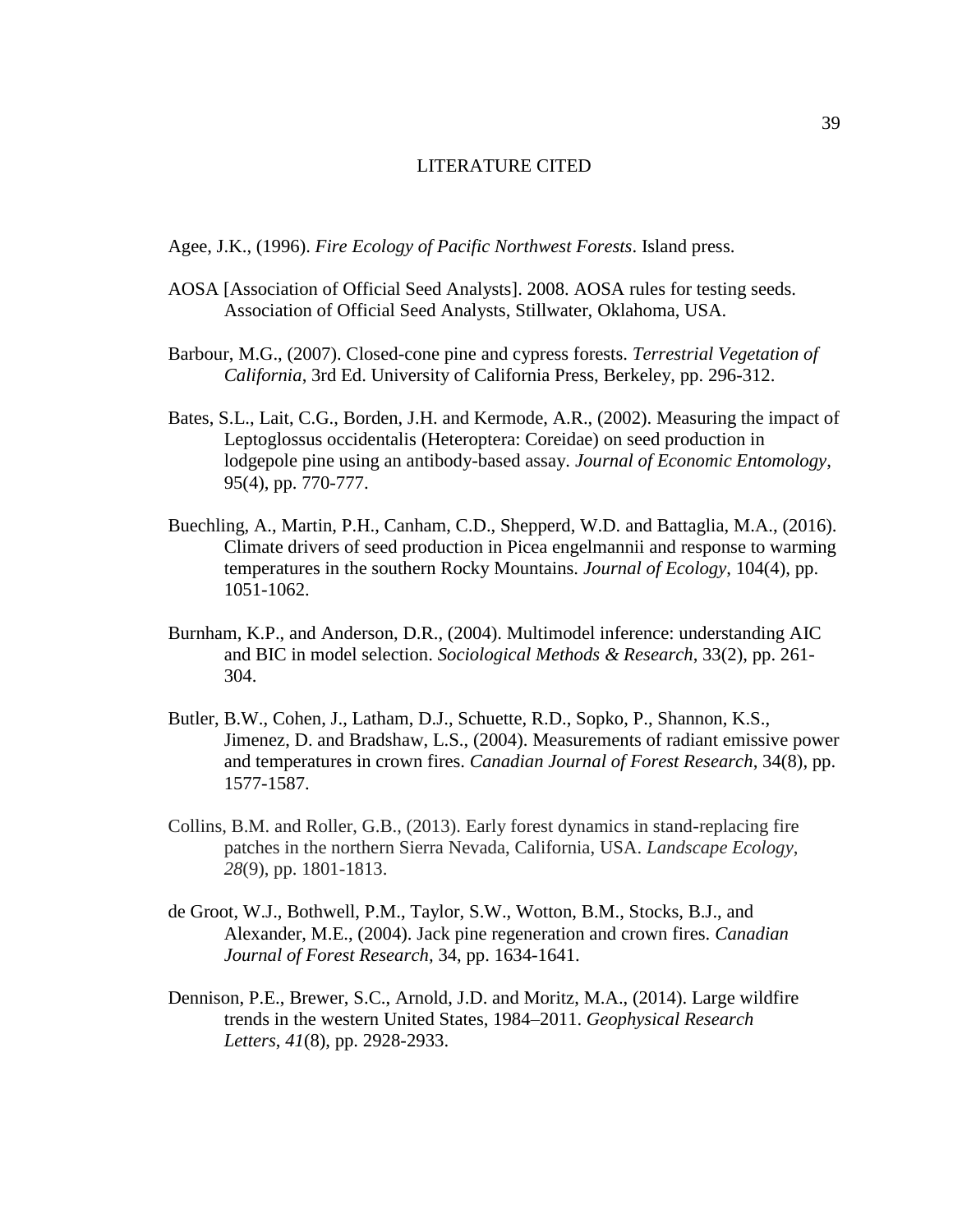- Enright, N.J., Fontaine, J.B., Bowman, D.M., Bradstock, R.A. and Williams, R.J., (2015). Interval squeeze: altered fire regimes and demographic responses interact to threaten woody species persistence as climate changes. *Frontiers in Ecology and the Environment*, 13(5), pp. 265-272.
- Fedorkov, A., (2001). Climatic adaptation of seed maturity in Scots pine and Norway spruce populations. *Silva Fennica*, 35(1), pp. 119-123.
- Fernández-García, V., Fulé, P.Z., Marcos, E. and Calvo, L., (2019). The role of fire frequency and severity on the regeneration of Mediterranean serotinous pines under different environmental conditions. *Forest Ecology and Management*, 444, pp. 59-68.
- Fernandes, P.M. and Rigolot, E., (2007). The fire ecology and management of maritime pine (*Pinus pinaster*). *Forest Ecology and Management*, 241(1-3), pp. 1-13.
- Fox, J. and Weisberg, S., (2019). An R Companion to Applied Regression, Third edition. Sage, Thousand Oaks California.
- Greene, D.F. and Johnson, E.A., (1995). Long-distance wind dispersal of tree seeds. *Canadian Journal of Botany*, 73(7), pp. 1036-1045.
- Greene, D.F. and Johnson, E.A., (1999). Modeling recruitment of Populus tremuloides, Pinus banksiana, and Picea mariana following fire in the mixedwood boreal forest. *Canadian Journal of Forest Research*, 29(4), pp. 462-473.
- Greene, D. F., and Johnson, E. A., (2000). Tree recruitment from burn edges. *Canadian Journal of Forest Research*, 30(8), pp. 1264-1274.
- Greene, D.F. and Johnson, E.A., (1996). Wind dispersal of seeds from a forest into a clearing. *Ecology*, 77(2), pp. 595-609.
- Habrouk, A., Retana, J. and Espelta, J.M., (1999). Role of heat tolerance and cone protection of seeds in the response of three pine species to wildfires. *Plant Ecology*, 145(1), pp. 91-99.
- Hansen, W.D., Braziunas, K.H., Rammer, W., Seidl, R. and Turner, M.G., (2018). It takes a few to tango: changing climate and fire regimes can cause regeneration failure of two subalpine conifers. *Ecology,* 99(4), pp. 966-977.
- Harris, L.B., Drury, S.A. and Taylor, A.H., (2021). Strong legacy effects of prior burn severity on forest resilience to a high-severity fire. *Ecosystems*, 24(4), pp. 774- 787.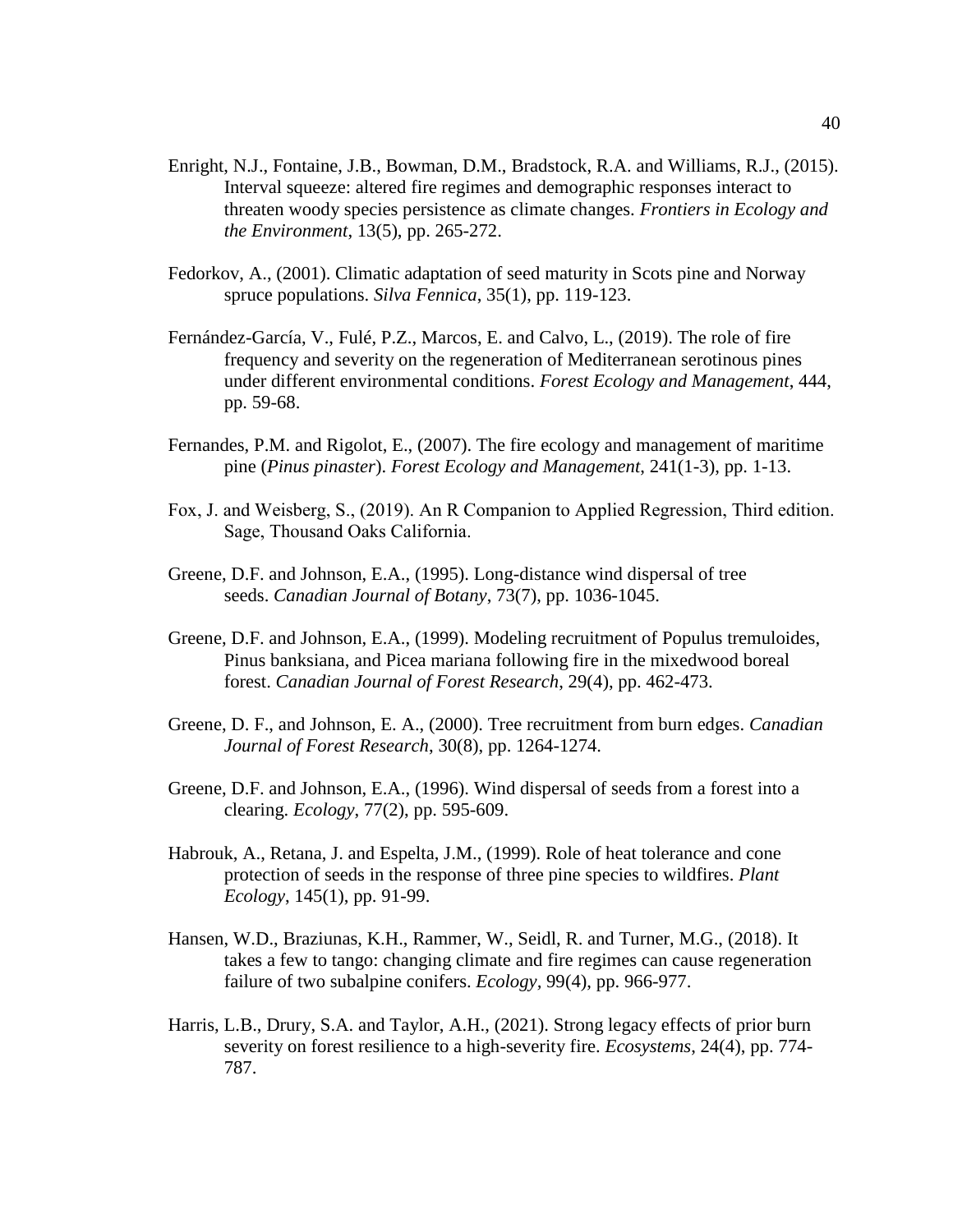- Henttonen, H., Kanninen, M., Nygren, M., and Ojansuu, R., (1986). The maturation of Pinus sylvestris seeds in relation to temperature climate in Northern Finland. *Scandinavian Journal of Forest Research*, 1(1-4), pp. 243-249.
- Hobbs, R.J. and Gimingham, C.H., 1984. Studies on fire in Scottish heathland communities: I. Fire characteristics. *The Journal of Ecology*, pp. 223-240.
- Ibáñez, I., Katz, D.S. and Lee, B.R., (2017). The contrasting effects of short-term climate change on the early recruitment of tree species. *Oecologia*, 184(3), pp. 701-713.
- Jana, B.K., Biswas, S., Majumder, M., Roy, P.K. and Mazumdar, A., (2009). Carbon sequestration rate and aboveground biomass carbon potential of four young species. *Journal of Ecology and Natural Environment*, 1(2), pp. 15-24.
- Johnson, E.A. and Gutsell, S.L., (1993). Heat budget and fire behavior associated with the opening of serotinous cones in two Pinus species. *Journal of Vegetation Science*, *4*(6), pp. 745-750.
- Johnstone, J., Boby, L., Tissier, E., Mack, M., Verbyla, D. and Walker, X., (2009). Postfire seed rain of black spruce, a semiserotinous conifer, in forests of interior Alaska. *Canadian Journal of Forest Research*, 39(8), pp. 1575-1588.
- Keeley, J.E., (2012). Ecology and evolution of pine life histories. *Annals of Forest Science*, *69*(4), pp. 445-453.
- Keeley, J.E. and Brennan, T.J., (2012). Fire-driven alien invasion in a fire-adapted ecosystem. *Oecologia*, *169*(4), pp. 1043-1052.
- Keeley, J.E., Ne'eman, G. and Fotheringham, C.J., (1999). Immaturity risk in a fire dependent pine. *Journal of Mediterranean Ecology*, 1(8), pp. 41-8.
- Lamont, B.B., Le Maitre, D.C., Cowling, R.M. and Enright, N.J., (1991). Canopy seed storage in woody plants. *The Botanical Review*, *57*(4), pp. 277-317.
- Larson, A.J. and Franklin, J.F., (2005). Patterns of conifer tree regeneration following an autumn wildfire event in the western Oregon Cascade Range, USA. *Forest Ecology and Management*, 218(1-3), pp. 25-36.
- Maia, P., Pausas, J.G., Vasques, A. and Keizer, J.J., (2012). Fire severity as a key factor in post-fire regeneration of Pinus pinaster (Ait.) in Central Portugal. *Annals of Forest Science*, 69(4), pp. 489-498.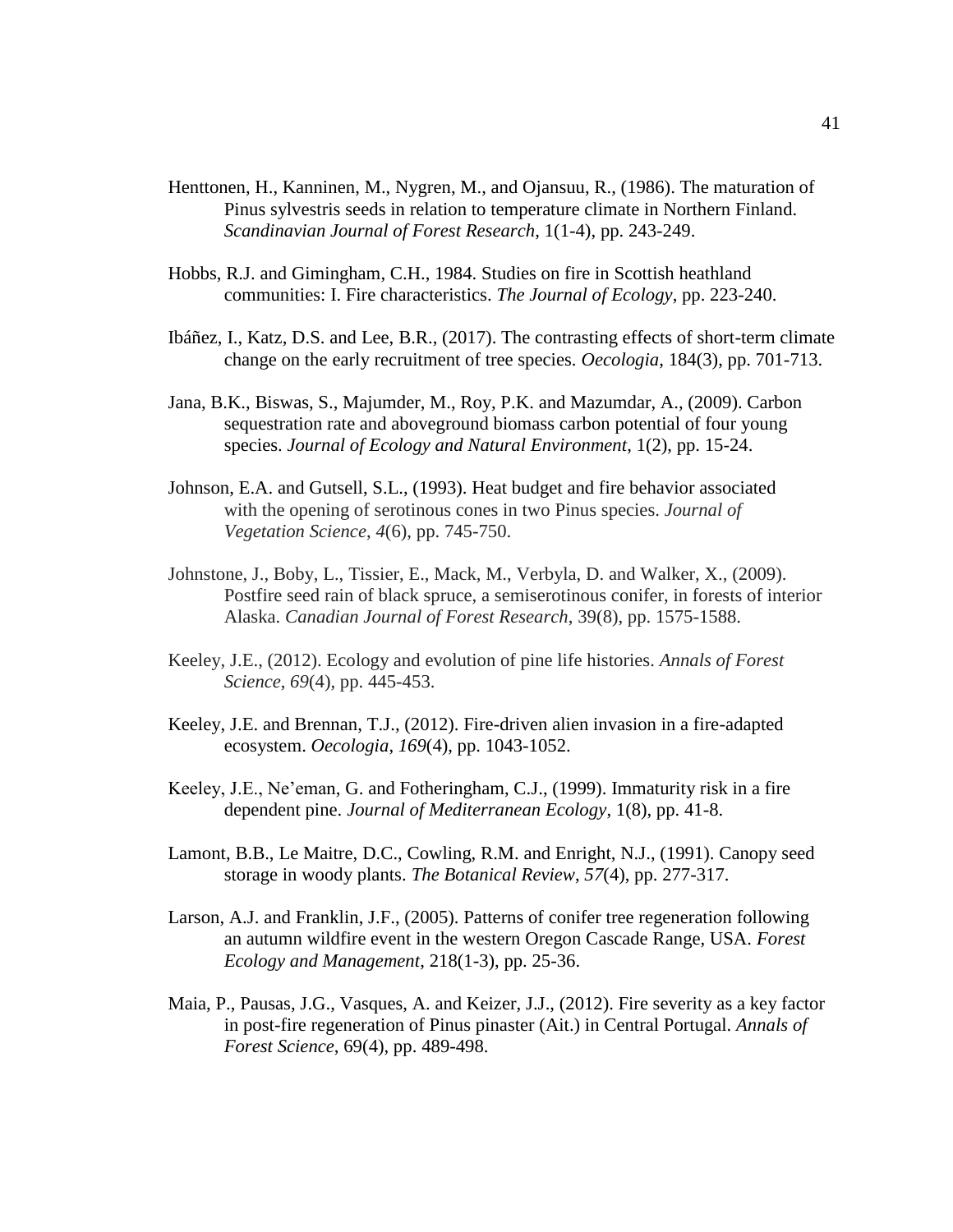- McMaster, G.S. and Zedler, P.H., (1981). Delayed seed dispersal in Pinus torreyana (Torrey pine). *Oecologia*, *51*(1), pp. 62-66.
- Meunier, C., Sirois, L. and Bégin, Y., (2007). Climate and Picea mariana seed maturation relationships: a multi‐scale perspective. *Ecological Monographs*, 77(3), pp. 361- 376.
- Michaletz, S.T. and Johnson, E.A., (2007). How forest fires kill trees: a review of the fundamental biophysical processes. *Scandinavian Journal of Forest Research*, 22(6), pp. 500-515.
- Michaletz, S.T., Johnson, E.A., Mell, W.E. and Greene, D.F., (2013). Timing of fire relative to seed development may enable non-serotinous species to recolonize from the aerial seed banks of fire-killed trees. *Biogeosciences*, 10(7), pp. 5061- 5078.
- Milich, K.L., Stuart, J.D., Varner, J.M. and Merriam, K.E., (2012). Seed viability and fire-related temperature treatments in serotinous California native Hesperocyparis species. *Fire Ecology*, *8*(2), pp. 107-124.
- MTBS 2020. Monitoring Trends in Burn Severity. http://www.mtbs.gov.
- Moore, R. P., (1966). Tetrazolium tests for diagnosing causes for seed weaknesses and for predicting and understanding performance. *Proceedings of the Association of Official Seed Analysts*, 56, pp. 70-73. Association of Official Seed Analysts.
- Moritz, M.A., Parisien, M.A., Batllori, E., Krawchuk, M.A., Van Dorn, J., Ganz, D.J. and Hayhoe, K., (2012). Climate change and disruptions to global fire activity. *Ecosphere*, 3(6), pp. 1-22.
- Niklas, K.J., (1985). The aerodynamics of wind pollination. *The Botanical Review*, 51(3), p.p. 328-386.
- Oliver, C.D. and Larson, B.A., (1996). *Forest Stand Dynamics*. Formerly published by John Wiley & Sons; Copyright now held by CD Oliver & BC Larson.
- Parks, S. A., and Abatzoglou, J.T., (2020). Warmer and drier fire seasons contribute to increases in area burned at high severity in western US forests from 1985 to 2017. Geophysical Research Letters 47(22), pp. 1-10.
- Pereira, V. J., (2020). Explaining the vigor (relative and absolute) in seeds: The biological meaning behind the mathematician. *Bioscience Journal*, 36(2020), pp. 290-300.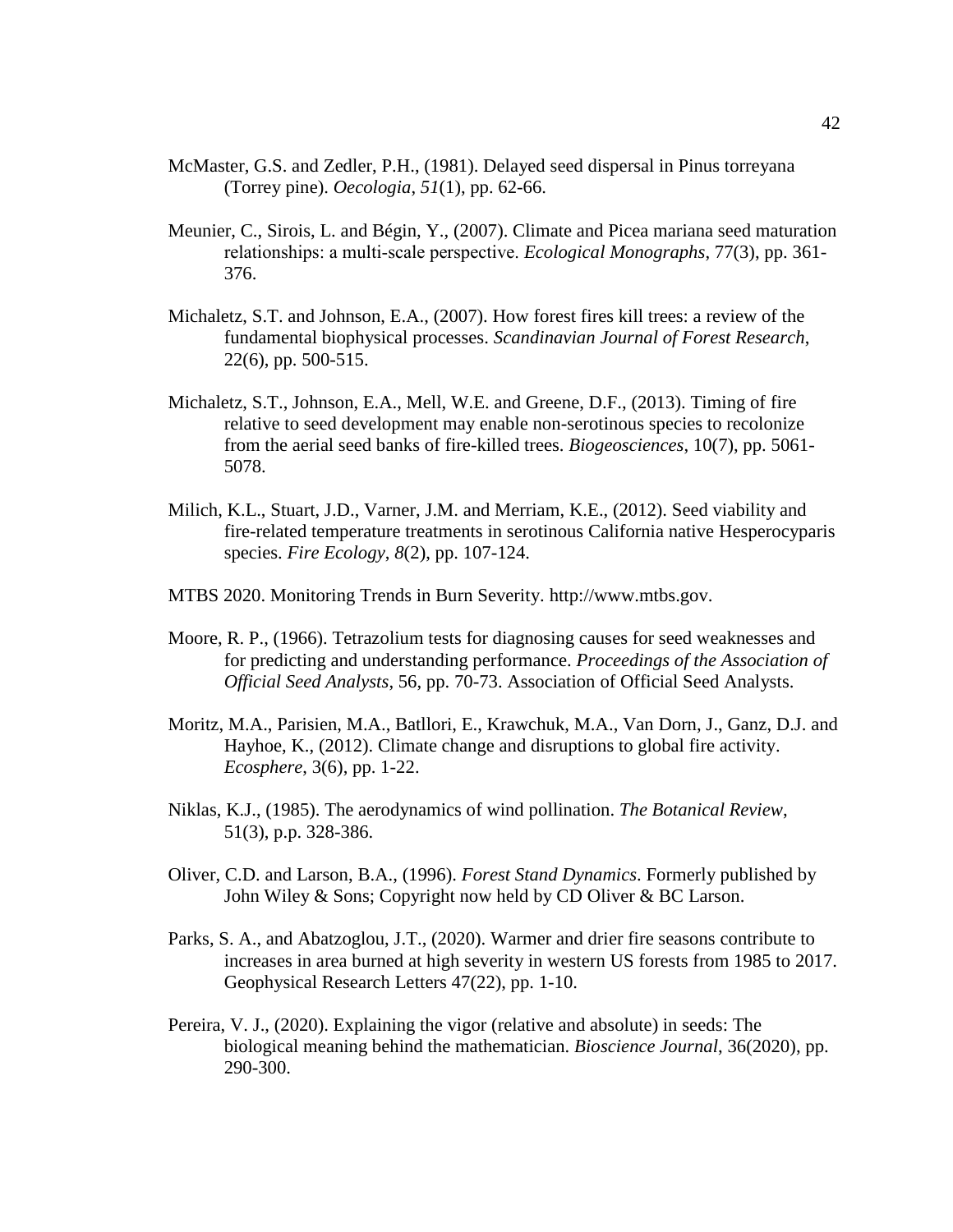- Pounden, E., Greene, D.F. and Michaletz, S.T., (2014). Non-serotinous woody plants behave as aerial seed bank species when a late-summer wildfire coincides with a mast year. *Ecology and Evolution*, 4(19), pp. 3830-3840.
- PRISM Climate Group, Oregon State U (2020). PRISM Climate Group, Oregon State University, www.prism.oregonstate.edu/.
- R Core Team (2020). R: A language and environment for statistical computing. R Foundation for Statistical Computing, Vienna, Austria. http://www.R-project.org/.
- Schopmeyer, C. S., (1974). *Seeds of Woody Plants in the United States*. United States Department of Agriculture, (No. 450).
- Selas, V., Piovesan, G., Adams, J.M. and Bernabei, M., (2002). Climatic factors controlling reproduction and growth of Norway spruce in southern Norway. *Canadian Journal of Forest Research*, 32(2), pp. 217-225.
- Sirois, L., (2000). Spatiotemporal variation in black spruce cone and seed crops along a boreal forest-tree line transect. *Canadian Journal of Forest Research*, 30(6), pp. 900-909.
- Sirois, L., Bégin, Y. and Parent, J., (1999). Female gametophyte and embryo development of black spruce along a shore-hinterland climatic gradient of a recently created reservoir, northern Quebec. *Canadian Journal of Botany*, 77(1), pp. 61-69.
- Soil Survey Staff, Natural Resources Conservation Service, United States Department of Agriculture. Web Soil Survey. http://websoilsurvey.nrcs.usda.gov/.
- Song, K., Yeom, E., Seo, S.J., Kim, K., Kim, H., Lim, J.H. and Joon Lee, S., (2015). Journey of water in pine cones. *Scientific Reports*, 5(1), pp. 1-8.
- Splawinski, T.B., Greene, D.F., Michaletz, S.T., Gauthier, S., Houle, D. and Bergeron, Y., (2019). Position of cones within cone clusters determines seed survival in black spruce during wildfire. *Canadian Journal of Forest Research*, 49(2), pp. 121-127.
- Stevens-Rumann, C.S., and Morgan, P., (2019). Tree regeneration following wildfires in the western US: a review. *Fire Ecology*, 15(1), pp. 1-17.
- Tanaka, H., Shibata, M. and Nakashizuka, T., (1997). A mechanistic approach for evaluating the role of wind dispersal in tree population dynamics. *Journal of*